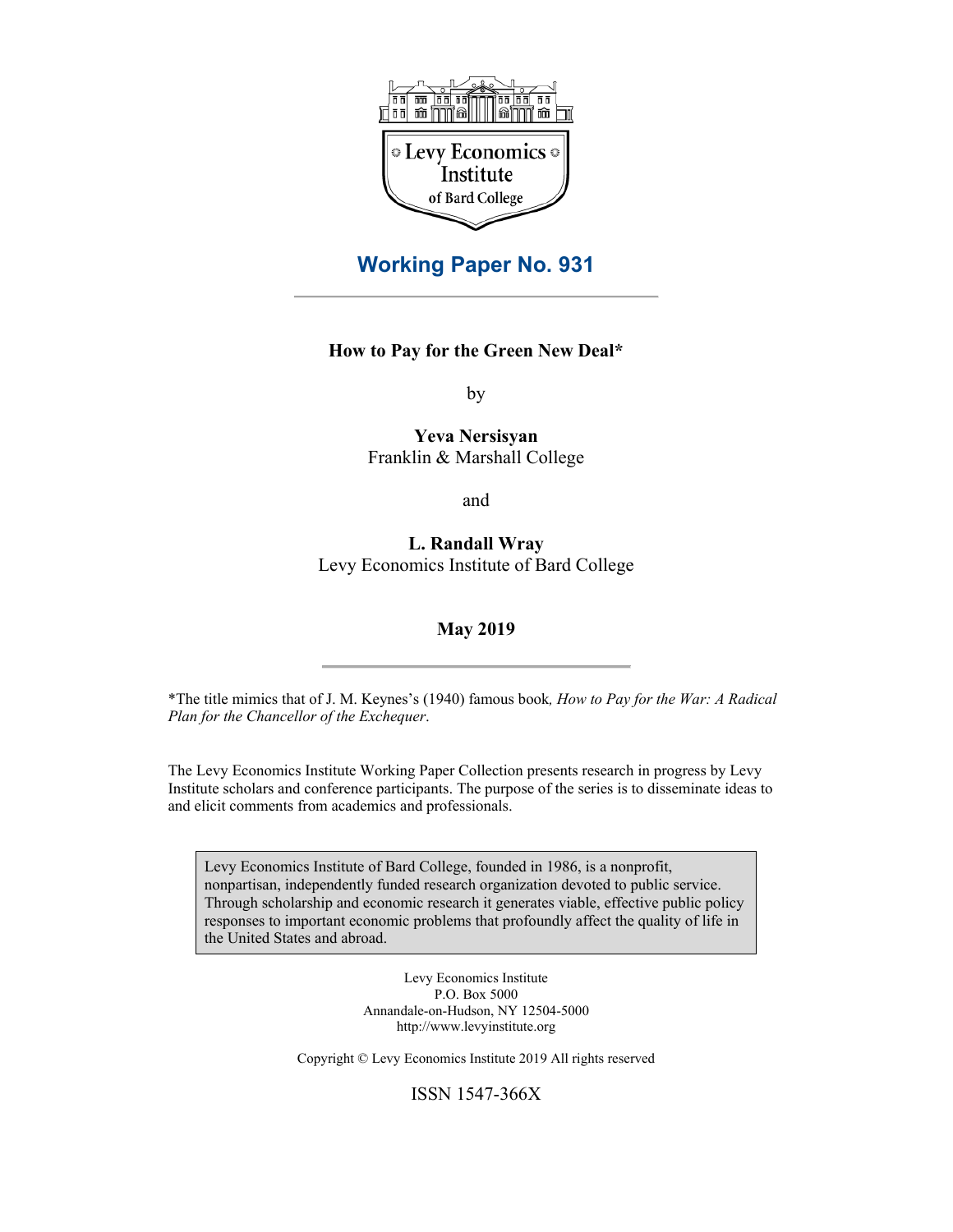### **ABSTRACT**

This paper follows the methodology developed by J. M. Keynes in his *How to Pay for the War* pamphlet to estimate the "costs" of the Green New Deal (GND) in terms of resource requirements. Instead of simply adding up estimates of the government spending that would be required, we assess resource availability that can be devoted to implementing GND projects. This includes mobilizing unutilized and underutilized resources, as well as shifting resources from current destructive and inefficient uses to GND projects. We argue that financial affordability cannot be an issue for the sovereign US government. Rather, the problem will be inflation if sufficient resources cannot be diverted to the GND. And if inflation is likely, we need to put in place anti-inflationary measures, such as well-targeted taxes, wage and price controls, rationing, and voluntary saving. Following Keynes, we recommend deferred consumption as our first choice should inflation pressures arise. We conclude that it is likely that the GND can be phased in without inflation, but if price pressures do appear, deferring a small amount of consumption will be sufficient to attenuate them.

**KEYWORDS:** Green New Deal; Keynes; How to Pay for the War; Modern Money Theory

**JEL CLASSIFICATIONS:** B50; E0; E2; E3; E6; H6; Q0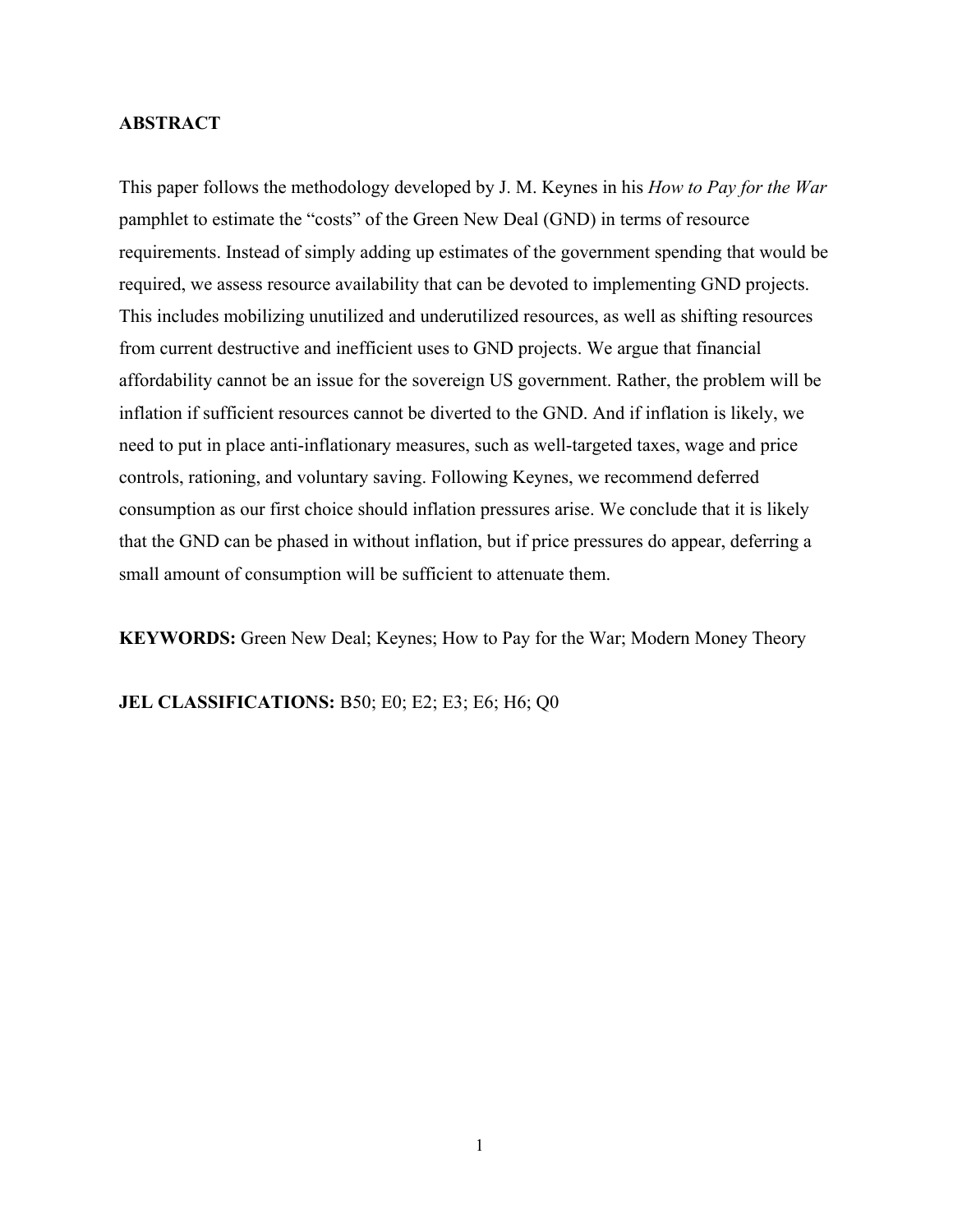### **INTRODUCTION**

Advocates of the Green New Deal (GND) strive to change the way that we approach a variety of problems facing society: climate change and destruction of our natural environment, rising inequality, and an economy that leaves too many with inadequate access to food, shelter, healthcare, and affordable education. They see these problems as linked, and so insist on tackling them with an array of programs that have hitherto been seen as disconnected: a carbonneutral energy policy and reversing climate change; universal single-payer healthcare; student debt relief and free public college; prison reform; ending "forever wars"; increasing care for the young, sick, and old; and the job guarantee.

The advocates of Modern Money Theory (MMT) have similarly sought to change the way that public finance is viewed: the sovereign government's finances are not like the budgeting by households and firms. Viewed from the MMT perspective, the government uses the monetary system to mobilize real resources and to move some of them to pursuit of the public purpose. Affordability is never an important question for a sovereign government—the relevant question concerns resource availability and suitability. There is thus a natural alliance between MMT and the GND. If we can identify technologically feasible projects that would achieve the GND's goals, and if we can identify the resources to devote to these projects, then we can arrange for the financing of the programs.

Whatever the financial costs, we already have a financial system that can handle them. What is less certain is that we can mobilize the resources that will be required. This will require a combination of putting excess capacity to work and shifting already employed resources away from existing production to GND projects.

This paper provides a preliminary attempt to assess whether the United States can meet this challenge (realizing of course that a global response is needed). We will look at the main GND projects and gauge whether national resources would be sufficient to phase them in over the next decade. To do so, we assess the resource requirements and availability. Ideally, we would use a measure of real productive capacity—the ability of a resource to produce output—but as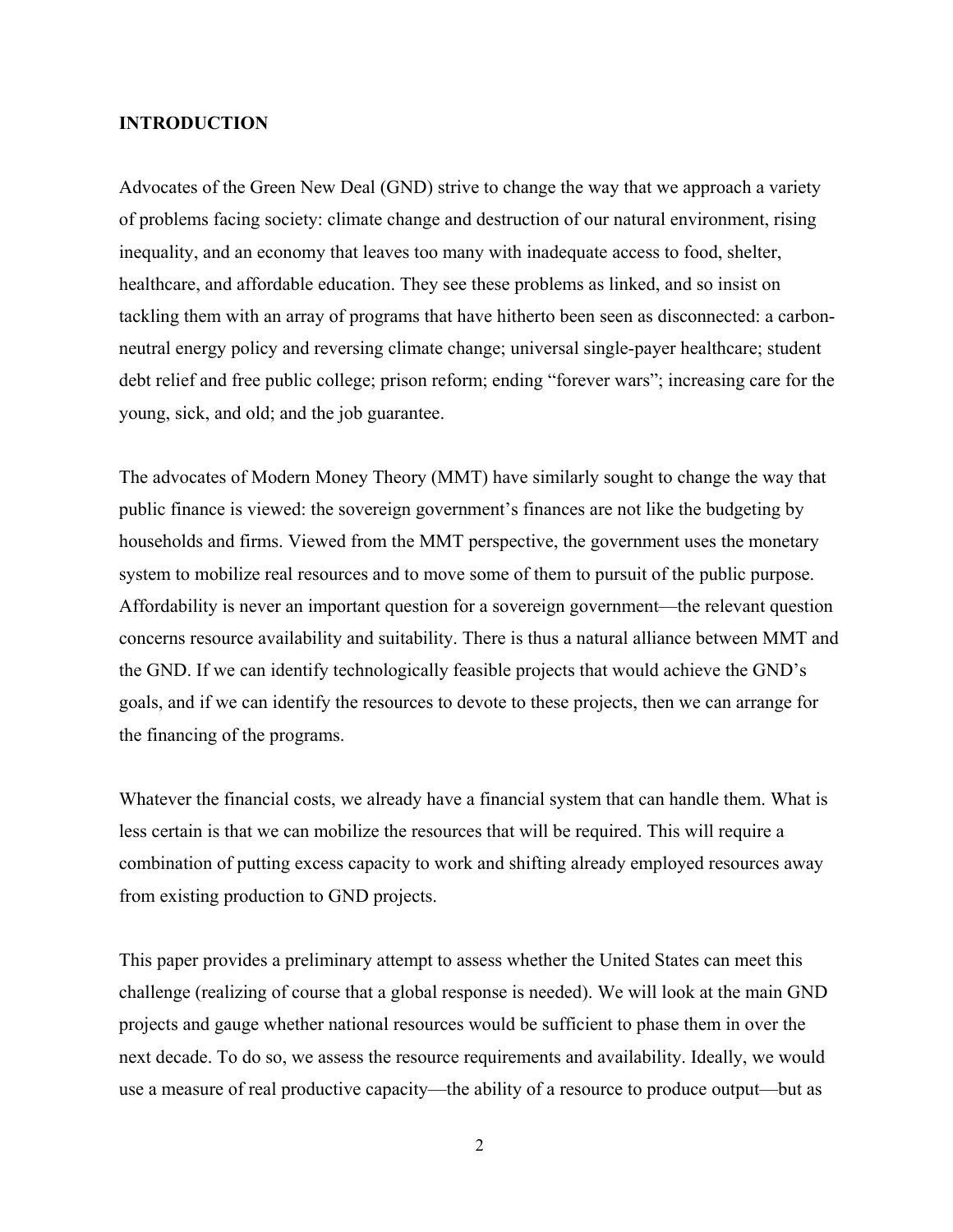we have heterogenous resource inputs and heterogenous outputs, this is impossible. We will have to work with dollars of spending to determine the amount of resources required for the GND, and hence the amount of resources that need to be mobilized by a combination of shifting them from other uses and moving them from unemployment (broadly defined—that is, not limited to the official measures of unemployment).

In this, we follow the method used by John Maynard Keynes in his proposal offered to the Chancellor of the Exchequer on the eve of WWII: *How to Pay for the War.* The approach is simple but also profound: total the resources available to prosecute the war while meeting the consumption needs of the population. If the available resources fall short of what is needed, the solution cannot be found in the finances. Government can always spend more to shift resources to the war effort; if consumption spending is not reduced, the result is inflation that generates a combination of "voluntary" saving and excess profits as real consumption falls. To prevent this undesirable outcome, government must reduce consumption demand by some combination of voluntary saving, taxes, deferred compensation, rationing, and wage and price controls. To be clear, the purpose of these actions is not to provide government with the financial means to "pay for" the war effort but rather to relieve pressure on scarce resources.

In recent weeks, many supporters and proponents have warned that large—perhaps confiscatory—tax hikes will be needed to "pay for" a GND. They typically warn of the high financial costs, and hence of prospective dangerously high government deficits if taxes are not raised to "pay for" the GND. In our view, these arguments are beside the point. What is required, first, is a careful accounting of the resources that can be made available and to weigh those against what will be needed. Only then should we address the question of whether taxes and other means might be needed to reduce income and private spending sufficiently to avoid inflation as the GND is phased in.

Hence, in this paper we borrow Keynes's approach to assess resource availability and needs. We largely follow his method, which is to mostly use monetary measures (dollars in our case) as proxies for resource quantities. The estimates can provide only a very rough guide. Uncertainties remain concerning the technologies, the quantity of resources needed, the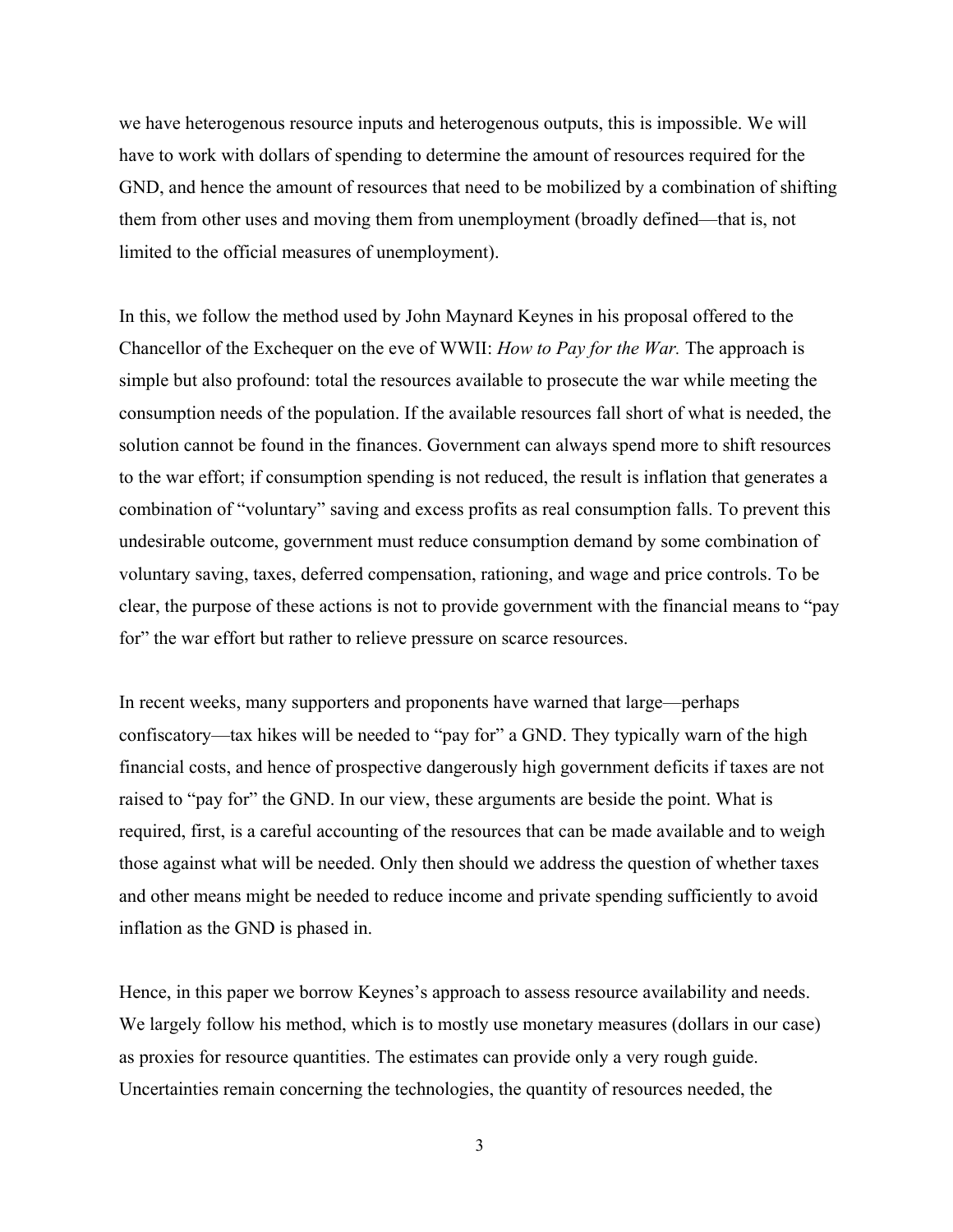suitability of the resources that can be made available, the political feasibility, and the capacity of our democracy to successfully face the challenges ahead. But we believe that our approach provides more guidance about the question of the GND's "affordability" than does the conventional approach that merely adds up the dollar "costs" of GND projects to obtain huge and scary numbers.

As Keynes put it, his proposal would "snatch from the exigency of war positive social improvements" (1940, iii–iv). Not only would it move the necessary resources to the war effort with a minimum amount of inflation, it would also make "an advance towards economic equality greater than any which we have made in recent times. There should be no paradox in this. The sacrifices required by war direct more urgent attention than before to sparing them where they can be least afforded." This turned out to be a prescient description of the social and economic conditions of the postwar democracies—the build-up of productive capacity (as well as the increase of the private sector's financial wealth held in the form of safe treasury bonds) provided the base for the postwar expansion that many refer to as the "Golden Era" of capitalism. The GND promises a similar outcome, as the benefits go far beyond the reversal of climate change: they can also lead to environmental sustainability, greater equality, shared prosperity, jobs for all, healthcare for all, childcare for all, and an end of the forever wars. In order to build the necessary political consensus that will be required to win this battle, we need to ensure that whatever sacrifices might be required in the decade or so over which the GND is implemented will be more than compensated for by tangible benefits.

## **THE BIG MEOW: CAN WE AFFORD THE COSTS OF AVOIDING ANNIHILATION?**

We must approach the Green New Deal as the real MEOW—the Moral Equivalent of War. (As opposed to Jimmy Carter's baby kitten meow—his "moral equivalent of war" on inflation—that saw the inflation sparked by OPEC's price hikes as an existential threat to American democracy.) Climate change really does threaten the very existence of human life on this planet. But advocates of the GND recognize that this is not the only threat we face, as discussed in the introduction.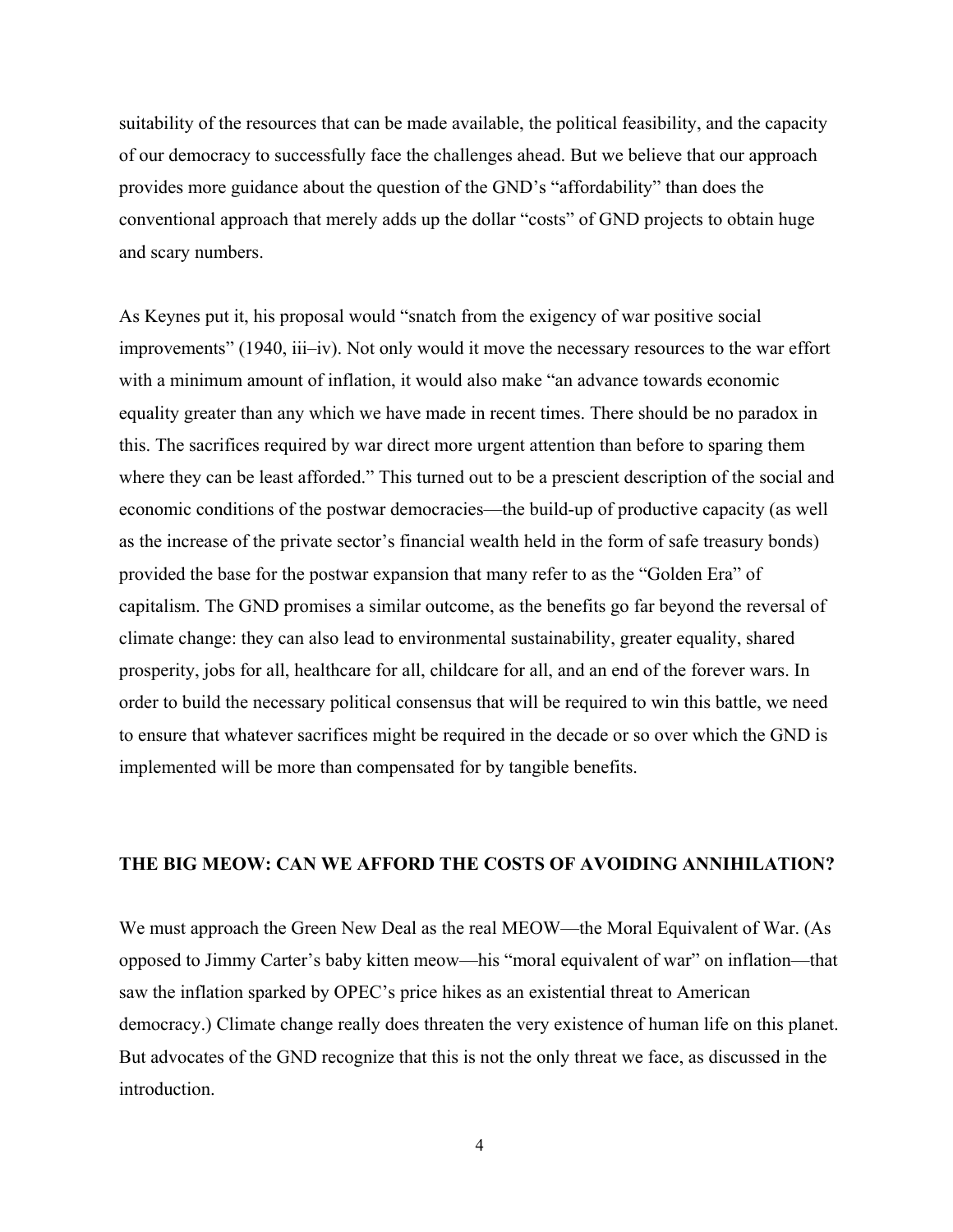To be sure, some naysayers reject science; others claim we just cannot afford to mount the effort required to reverse humanity's steady march to oblivion. We will just have to settle for small, incremental change and hope for luck or divine intervention to supplement our meager efforts. Or look to colonization—of Mars?—as a way to preserve a select few representatives of the civilization of homo sapiens in a human zoo waiting for discovery by more advanced life forms that managed to avoid self-annihilation.

How can we possibly weigh the costs of failure against the financial costs of the greatest effort we could mount to give us some chance of survival? Even very small increases of average global temperatures will generate large financial and human costs (just a half of one degree of warming above today's average will increase the costs of global damages by \$54 trillion [Carter and Kaufman 2019]); as we delay action to prevent this, the costs mount rapidly, and the chances of survival diminish. It is usual in economics to discount avoided future costs (in this case, the costs of delaying action) to compare with today's costs (spending on a GND). But that makes little sense in the case of climate change. The costs of extinction of the human species from the point of view of humans, at least—is beyond measure. Even if we calculate the costs of the GND as \$93 trillion (as one hysterical estimate puts it) over the next decade, that is puny in comparison with the discounted cost of total destruction of human life on planet Earth.

Some would quibble that we are not absolutely certain that climate change will extinguish all human life. Perhaps some humans (and other life forms) could adapt sufficiently to survive cataclysmic change. The uncertainties involved are tremendous—greater than any ever faced by humans, at least since they came out of Africa. Even with our best efforts, we might fail, but why would we not mount our best efforts? A more prudent approach is to listen to science and to map out a strategy that would provide some chance of survival even under the worst climate change scenario.

If we think about America's biggest challenge over the past century, it is reasonable to point to the combination of the Great Depression and the rise of global fascism in the 1930s. To counter those, we created the New Deal and ramped up military strength. The economic cost of lost employment and output during the 1930s was huge. The benefits of New Deal programs that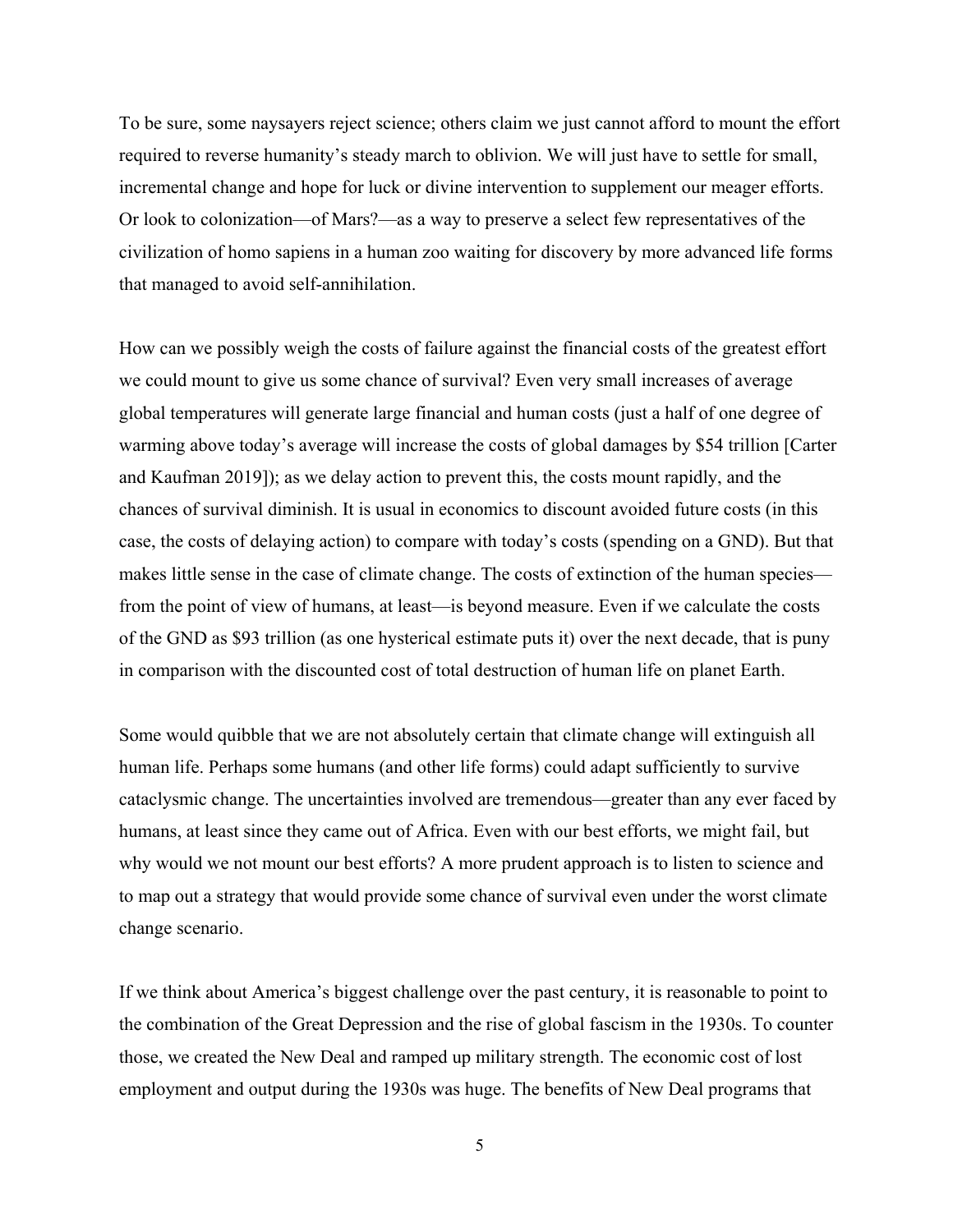helped to get the economy back on track almost certainly exceeded the spending on those programs—but we have to admit that we cannot accurately tally up the net benefits gained because we cannot know how the economy would have recovered in the New Deal's absence. In any event, most would agree that it was prudent to tackle the crisis rather than wait any longer—even if we cannot be sure of the net *ex post* benefits of action over inaction.

War spending plus the New Deal reforms led to an unprecedented increase in the size of the government and its deficit (government spending reached a peak of half of GDP, and the deficit reached 26 percent of GDP in 1943 [Spross 2016]). Can we compare that to the alternative, which might have been global domination by fascism, including elimination of the United States and western democracy? It was only WWII that freed the government's budget on the necessary scale. This was justified on the basis that there was no alternative—either global subjugation to Nazis or "whatever it takes" (to borrow a phrase) spending. We chose survival. We learned that "taxes for revenue are obsolete," as Beardsley Ruml (1946) put it. And we came out of WWII stronger and richer than ever before. Some of this was thanks to the New Deal institutions as well as the infrastructure created in the run-up to the war; some of it was due to industrial might created by the war machine; and some of it was due to the good wages and benefits on which economic growth could be sustained after the war. It is preposterous to think that we should have just surrendered in order to forego the financial cost of the war.

The task ahead of us is bigger. The stakes are higher. The future of humanity lies in the balance. Half measures will not do. It might take all our available resources—and then some—to win this battle. The experts say we have most of the technology we need. We have unused resources to put to use. We can shift others from destructive uses to be engaged in constructive endeavors. We can mobilize the population for greater effort with the promise of greater equality and a shared and sustainable prosperity. We can make a good effort. We might win.

First, we have to shake off the neoliberals who have been destroying our country and our world for more than two generations. They began in 1974 with the argument that an overspending government caused inflation and that too much regulation and coddling of unions caused unemployment and slow growth. In reality, OPEC caused both of our high inflation periods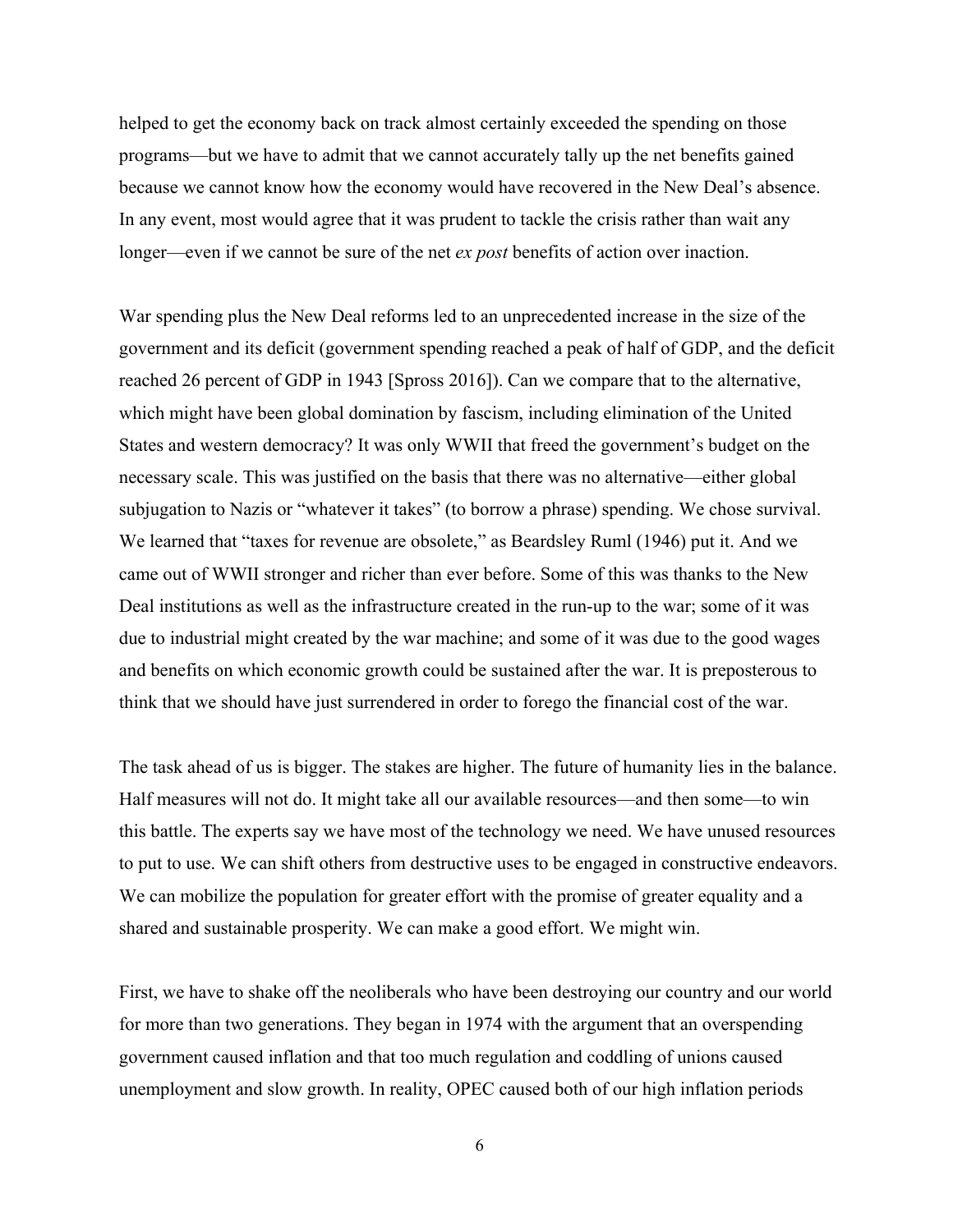(early and late 1970s), and the adoption of austerity to fight oil price hikes slowed growth and led to unemployment, which, together with inflation, was known as stagflation. Union-busting weakened our middle class, real wages stagnated, and we entered an era dubbed secular stagnation. Deregulation—especially of finance—led to bubble and bust cycles that redistributed income and wealth to the tippy-top while the bottom 90 percent was buried in debt.

The correct policy then—and now—was conservation and conversion to alternative energy sources. Instead, we got austerity and ramped-up dependence on climate-killing carbon. Neoliberals want to continue with the same old policies: more fiscal austerity; more reliance on markets (carbon trading—that is, using the price system to try to resolve a problem created by the price system); more half measures; and more of President Carter's meow.

At least part of the justification for half measures is that the GND is just too expensive. Our government is already broke. We simply cannot afford survival. But MMT teaches that financial affordability is not the question; we can afford the real MEOW. We already have the financial wherewithal needed to afford whatever is technologically possible. We do not need to go hat-in-hand to rich folks to get them to pay for it. We do not have to beggar our grandkids to pay for it. We do not have to borrow from China to pay for it. We do not have to get the Fed to "print money" to pay for it. All we need to do is to remove the self-imposed constraints, the myths, and the misplaced morality; then budget for it, approve the budget, and spend. No new spending process is required. Follow the normal procedures that the Fed and Treasury have developed. That is how you pay for it.

As the great J. Fagg Foster (1981) said, "Whatever is technologically possible is financially feasible." There is really no other reason to have a financial system. If you know how to build houses but your financial system cannot find a way to make them affordable, then you must replace that system with one that will.<sup>1</sup>

<sup>&</sup>lt;sup>1</sup> We did that with the New Deal's creation of the self-amortizing mortgage loan and associated institutions: the Federal Housing Administration, the Federal National Mortgage Association, and the Home Owners' Loan Corporation. Wall Street's twenty-first century model created a financial system that put housing out of reach for average Americans. We need Jimmy Stewart.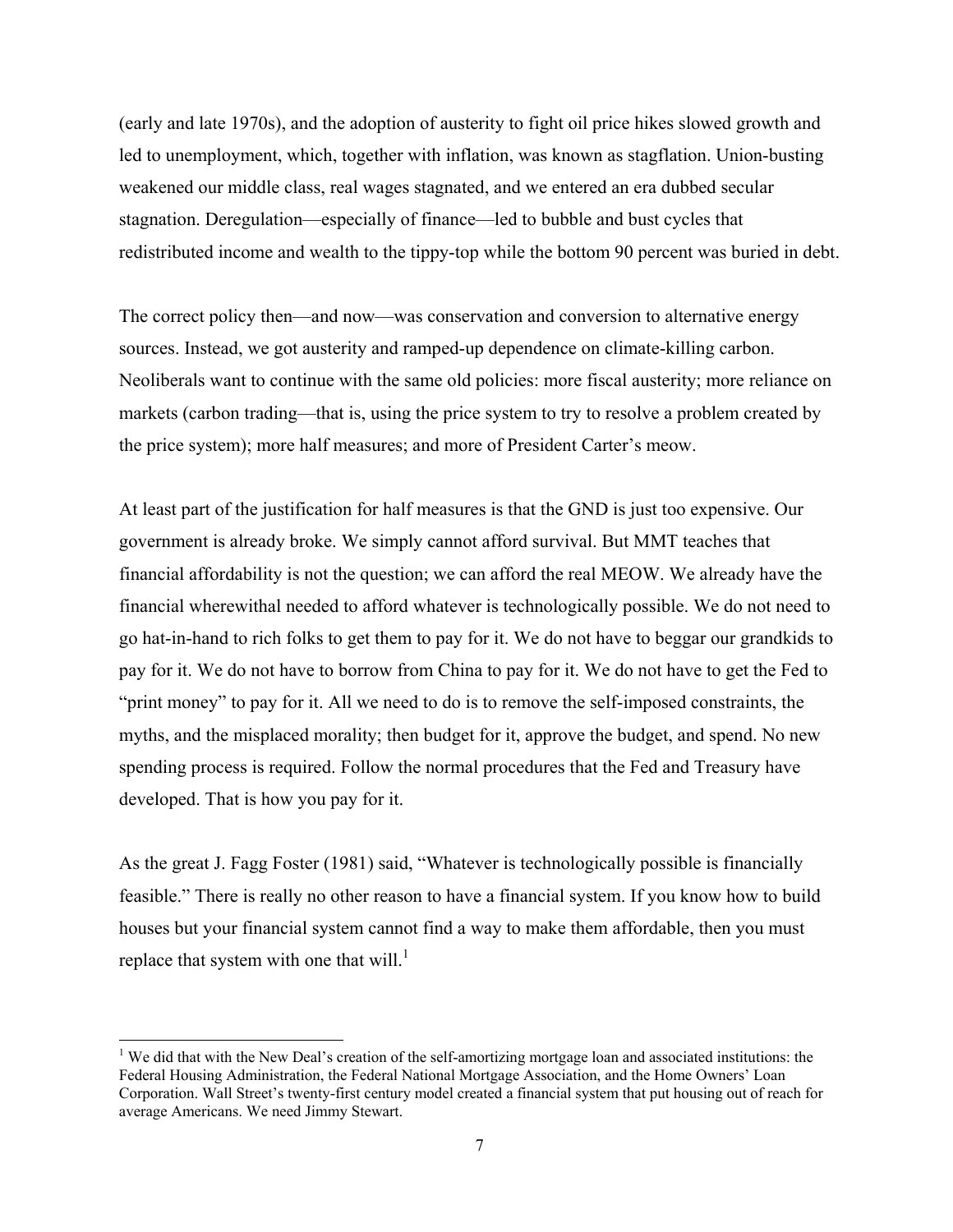It is possible that we will need to constrain domestic consumption in order to release resources for the GND effort in a noninflationary manner. The problem is not that we cannot financially afford the GND—government can always bid resources away from private use by paying higher prices—but spending on the GND will generate private income that can support higher bids in competition with the government for scarce resources. This is the real reason that tax hikes might be desirable: to reduce private income and thereby remove competition for resources.

# **REAL RESOURCES AND INFLATION (OR, AFFORDABILITY: THE MMT APPROACH)**

Moving forward, the most important question concerns the resources we can make available. There is some danger of inflation, not because of the manner in which the GND will be financed, but because of potential pressure on resources. Can we constrain the inflation pressures as we implement GND projects?

The more sensible critics of MMT accept the argument that we can financially afford the GND, but insist we need to raise taxes more or less in line with spending to avoid causing inflation. They go on to assert that increasing spending without raising taxes is a particularly dangerous practice as it injects excess money into the economy that will cause inflation. For instance, Brad DeLong has argued that it is unreasonable to believe that "the US can have Swedish levels of government spending without Swedish levels of taxation."<sup>2</sup>

This position presumes that, first, implementing the GND will lead to a large increase in the demand for resources, and, second, that raising taxes is the best way to relieve pressure on

<sup>&</sup>lt;sup>2</sup> See Wray (2019). DeLong is wrong. American workers already pay Northern European levels of "taxation" if you use an inclusive measure: all the mandatory deductions from American paychecks (pensions and health insurance, including the Obamacare mandates, called "non-tax compulsory payments," or NTCPs) add up to a greater burden than what our rich peer countries' workers pay. For comparison purposes, Canadian workers pay an effective "tax" rate (including NTCPs) of just 11.5 percent; in Denmark they pay 26.7 percent; in Norway 32.4 percent; in Sweden 38.3 percent; and in the US a whopping 43.2 percent (Bruenig 2019). In sum, we already pay higher taxes than the Swedes; we just don't call them taxes, even though they are as mandatory as Swedish taxes. Take-home pay of Americans is already below that of Swedes, which is obvious to anyone who travels to northern Europe to envy the standard of living we do not enjoy.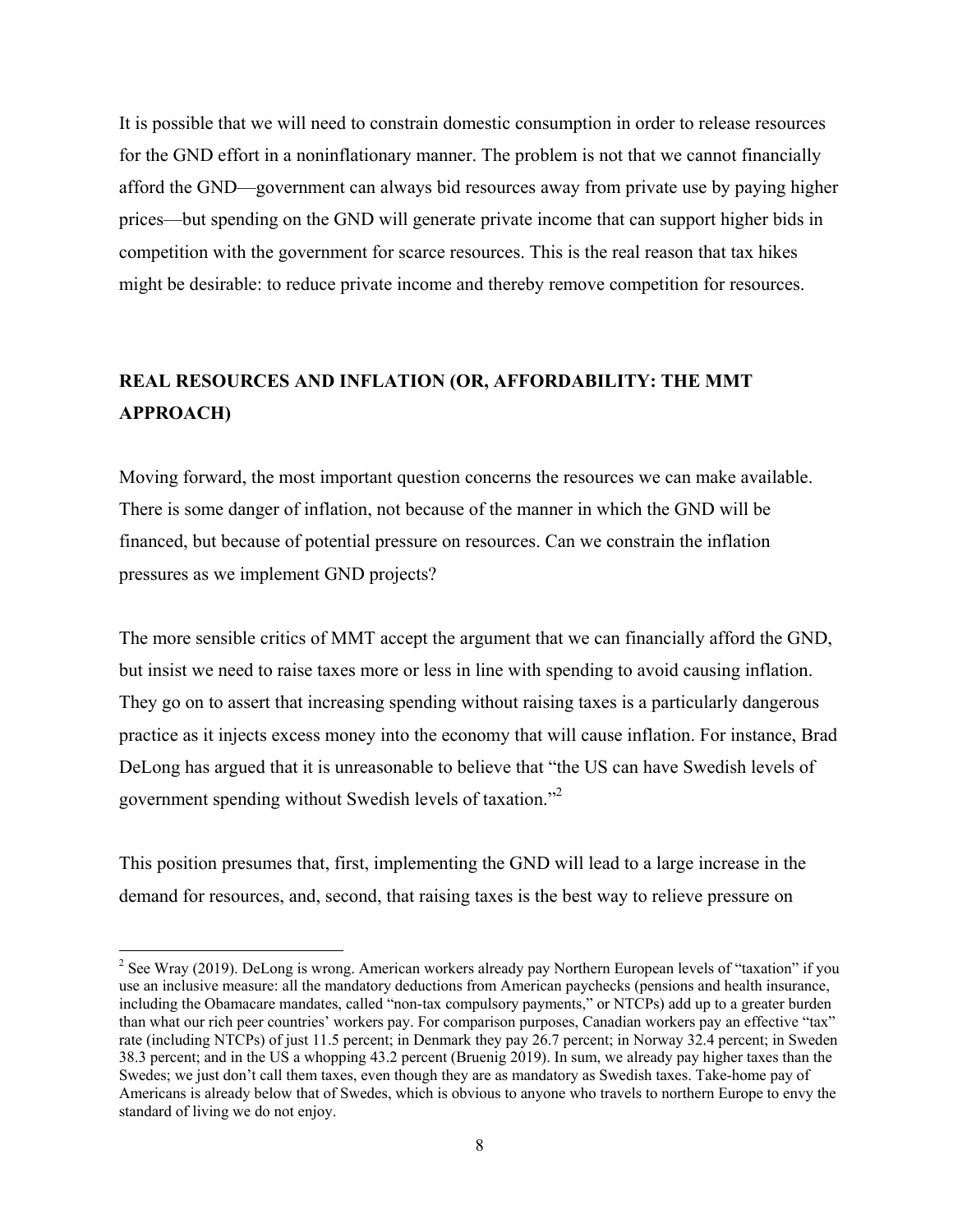demand. We believe that those arguing for tax hikes have not carefully assessed the inflation potential of the GND. Indeed, there has been no analysis/study of the GND that looks at resource demands and savings. Those arguing for tax increases have little basis for making such claims, as they have summed the *dollar* estimates of costs of proposed GND programs and presumed this equates to additional government spending that requires taxes to "pay for" it.

As we will demonstrate, whether or not we need tax hikes depends on the net increase of demand on the nation's resources arising from implementation of the GND's project—and not on some scary prediction of trillions of dollars of government red ink. It is not a foregone conclusion that the net increase will be beyond our capacities. First, we have substantial unused capacity. Second, the GND will in many areas reorient resource use, cutting environmentally and socially destructive uses of resources and shifting them to better use. Third, we will, along the way, increase capacity.

If we tackle climate change as the moral equivalent of war, and if this really does take us to and beyond full employment of resources, we can adopt measures to counter inflation pressure. No one has a vested interest in high inflation, in spite of what the inflation worriers want us to believe. Knowing that that is the real danger, we can formulate a strategy to prevent it. We can work together to put all our resources into the effort without stoking inflation.

This will be difficult, but we have done it before. WWII was our first major war that was not accompanied by high inflation. That provides some guidance. In addition, Keynes's *How to Pay for the War* provides a plan for action. So the real question is this: How can we reduce private resource use to release resources to be used in the GND efforts in order to avoid competitive bidding up of prices that results in inflation? And, more specifically, how can we move the appropriate quantity and types of resources to the GND?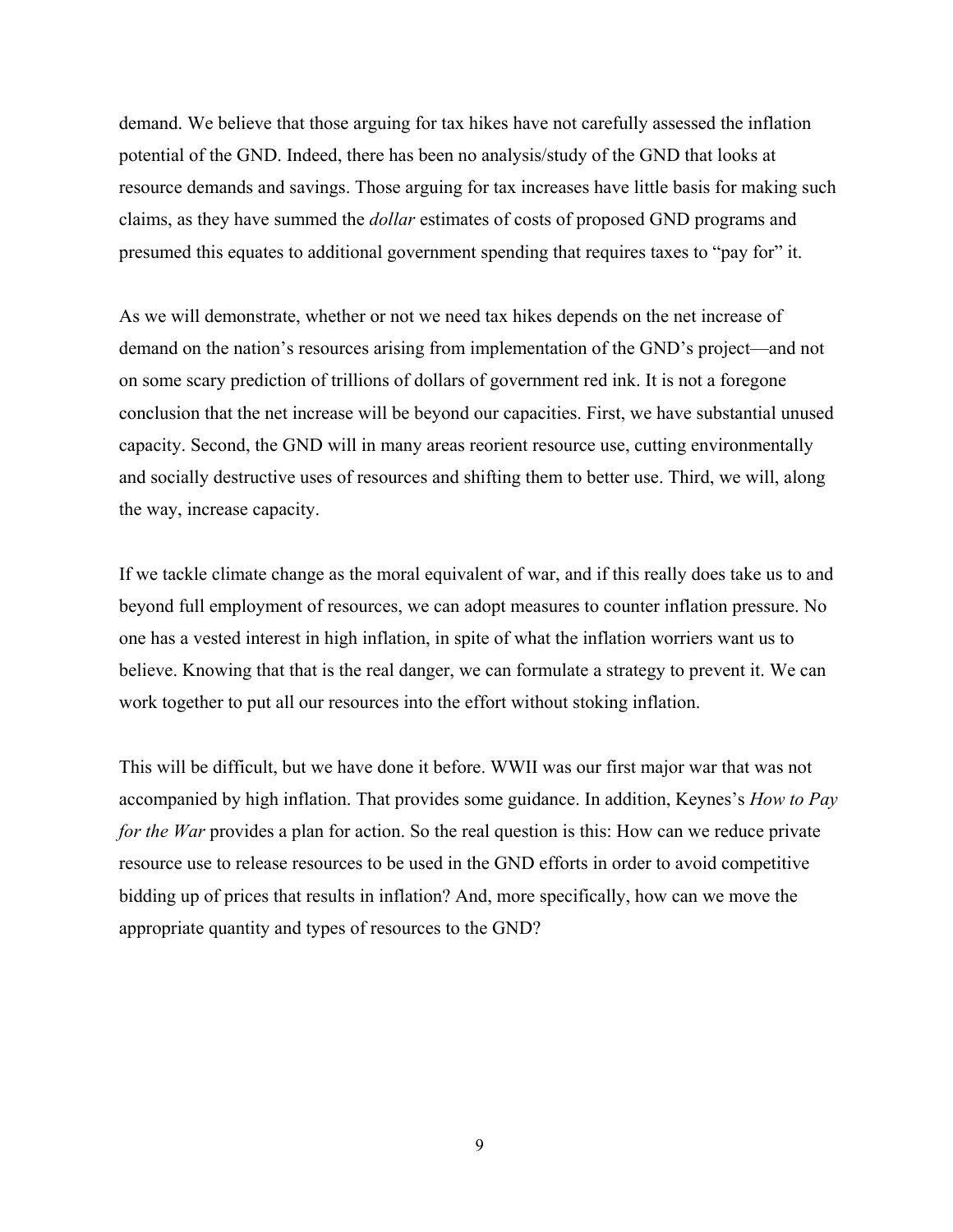### **WAR PLANNING AND THE GREEN NEW DEAL**

We provide a first attempt to quantify the net resource demands in order to obtain some idea of the reduction of current aggregate private demand (consumption and investment) that might be required to release resources to the GND efforts—that allows us to deal with what would otherwise create an inflationary excess demand. The main contribution we want to make in this paper is the argument that in assessing economic feasibility of the GND, we need to be focused on technological know-how and resources, not on the dollar costs. By themselves, the dollar costs do not provide useful information. There is no question—at least there should be no question—about the financial feasibility of spending even \$93 trillion (the ridiculous estimate bandied about to scare the population) as the American contribution to a global mobilization to restructure our economies so that civilization might survive.

Our analysis (and the MMT approach in general) is in line with Keynes's approach to economic planning for WWII as explained in *How to Pay for the War*. Keynes rightly believed that war planning is not a financial, but a real resource problem. The issue was not how the British government would be paying for the war, but rather whether the country could produce enough output for the war effort while leaving enough production to satisfy domestic civilian consumption (plus exports, less imports). To estimate the amount available for civilian consumption, we would need to determine the maximum current output we could produce domestically, how much we could net import, and how much we needed for the war effort.

While in normal times we operate with significant underutilization of capacity, during the war, Keynes (1940, 17) argued, we move from the "age of plenty" to the "age of scarcity," since what is available for consumption is relatively fixed (assuming growth of output would go to the war effort). At the same time, more output produced for military purposes means more income, which, if spent on the goods available for consumption, would simply push up prices. Hence, some of the purchasing power would need to be withdrawn (through taxes or deferred consumption) to prevent inflation. Thus, Keynes rightly viewed taxes as a tool for withdrawing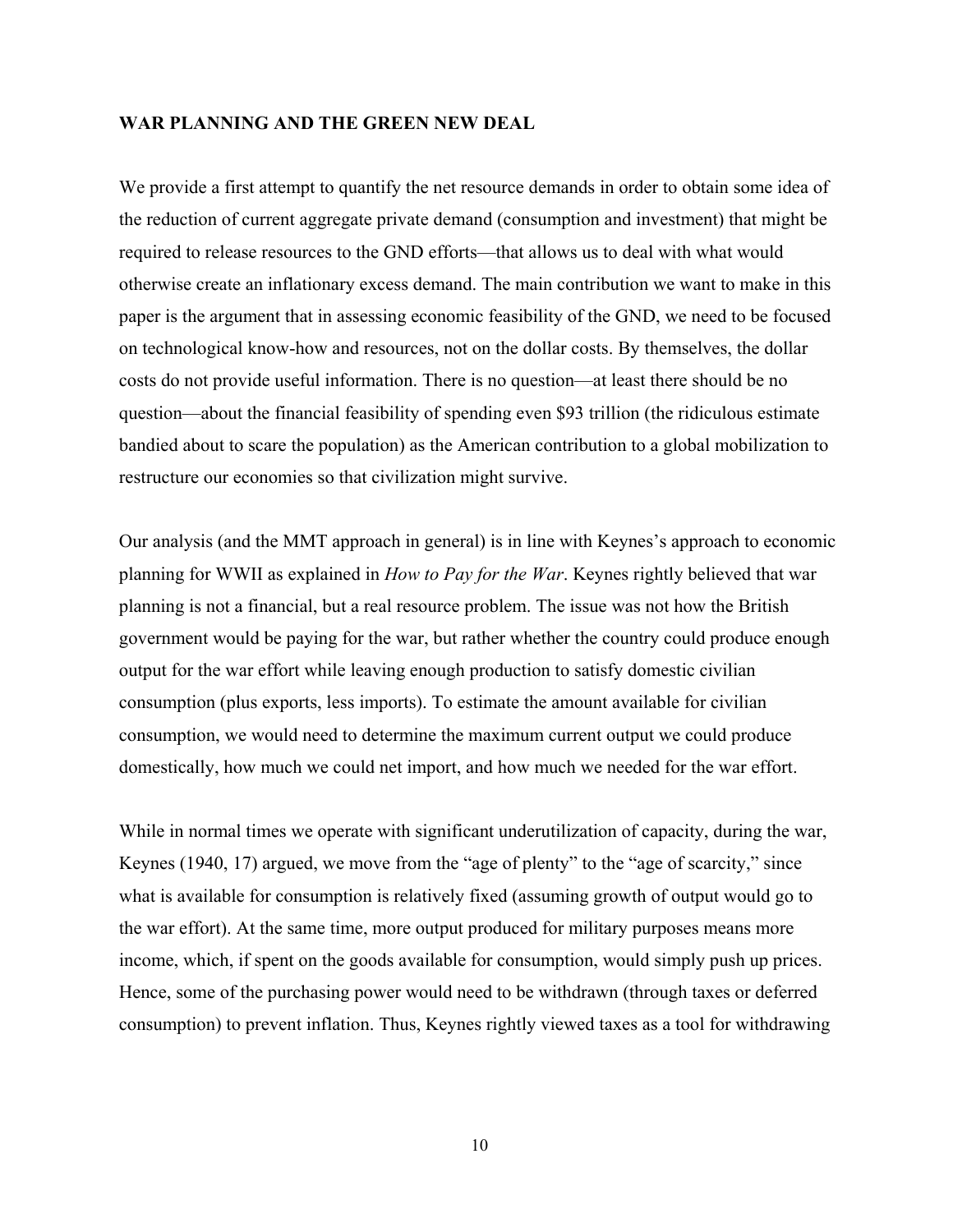demand, not paying for government spending.<sup>3</sup> He thought taxes could be used to withdraw half of the added demand. The other half would have to come through savings, voluntary or "forced."

Keynes thought the voluntary savings approach would only work if everyone saved enough, which could not be guaranteed. If households did not save enough, spending some of their increased income, they would simply bid up prices. As a consequence, they would consume the same amount of resources, but pay more of their nominal income for it. The business "profiteers"<sup>4</sup> would get a windfall income, a portion of which they would save and a portion of which would be taxed away (so businesses would act as tax collectors for the Treasury, taking away even more of worker income than what had been already taxed).<sup>5</sup> Thus, through the voluntary savings approach, saving and taxes would still withdraw demand, but on the backs of workers. If workers demanded and got higher wages, the process would simply repeat itself, with workers trying to consume more and pushing prices even higher. Wages would be constantly playing catch-up with price increases, with workers still consuming the same amount of real resources.

Keynes's preferred solution was deferred consumption. Instead of taxing away workers' income, which would prevent them from enjoying the fruits of their labor (and possibly reduce support for the war effort), he proposed to defer their consumption by depositing a portion of their wages in "blocked" interest-earning deposits. <sup>6</sup> This solution would avoid inflation, while at the same time more evenly distribute financial wealth toward workers. Furthermore, this would

 $3$  As Keynes (1940, 61) argued, "A Government, which has control of the banking and currency system, can always find the cash to pay for its purchases of home-produced goods." The problem comes after the government has purchased them: "the Government's expenditure necessarily remains in the hands of the public … the Government having taken the goods, out of which a proportion of the income of the public has been earned, there is nothing on which this proportion of income can be spent." And if it is spent, it will drive up prices (without increasing real consumption) — which moves that income to profits and taxes.

<sup>&</sup>lt;sup>4</sup> Keynes noted that he intends no insult in his reference to "profiteering"—the extra spending must either go to profits or taxes, given that the supply of consumer goods is fixed (Keynes 1940, 64).

<sup>5</sup> As the tax rate on profits would be higher than that on wages, the "profiteers become, so to speak, tax-collectors for the Treasury" (Keynes 1940, 65).

<sup>&</sup>lt;sup>6</sup> What he describes is something like individual retirement accounts allowing early withdrawals for emergencies (loss of job, illness, support of dependents) that would amount to approximately 20 percent of wages, with the deferred rate progressive, such that lower-income workers receive a higher deferred payment in the future relative to wages. To reduce the burden on lower incomes, he would provide a progressive family allowance. He suggests it would work like the social insurance system. Below, we will recommend a proposal that would tie the deferred compensation to Social Security.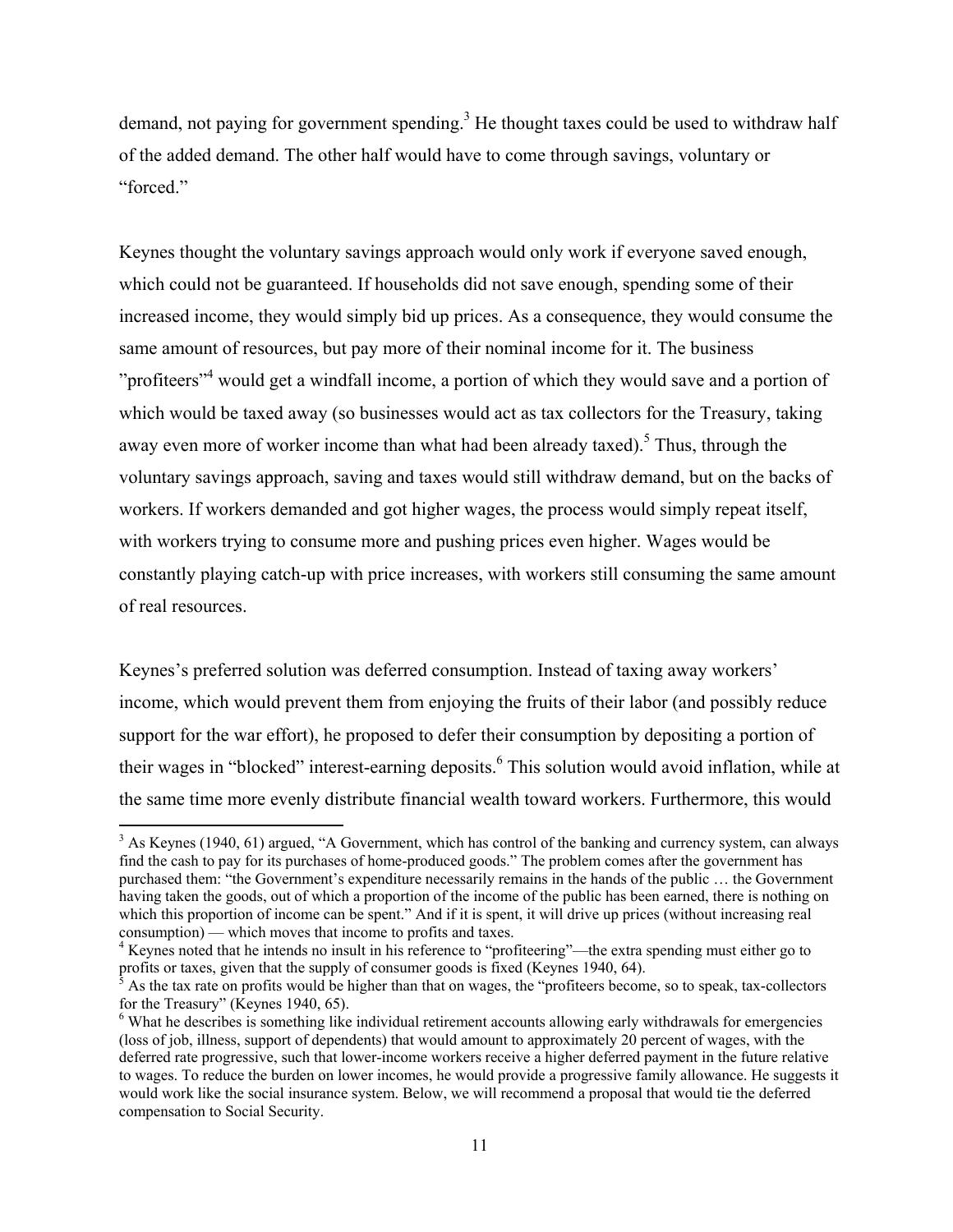solve the problem of the slump that would likely follow the war, as workers could increase their consumption after the war at a measured pace, spending out of their deferred income.

Keynes recognized that it is not easy for a "free community" to organize for war. It would be necessary to adapt the distributive system of a free community to the limitations of war, when the size of the "cake" would be fixed. One could neither expect the rich to make all of the necessary sacrifice, nor put too much of the burden on those of low means. Simply taking income away from the rich would not free up a sufficient quantity of resources to move to the war effort—their propensity to consume is relatively low and they have the ways and means to avoid or evade taxes. But taking too much income away from those with too little of it would cause excessive suffering—especially in light of the possibility they would face rising prices on necessities.

To avoid a wage-price spiral, labor would have to agree to moderate wage demands. This would be easier to obtain if a promise were made that workers would not be permanently deprived of the benefits of working harder now. In other words, the choice facing workers is to forego increased consumption or to defer it. They should understand that the inflation tax is the most burdensome alternative—it shifts excess spending to profits generation. Instead, in return for working more now, they would be paid more later, accumulating financial wealth in the meantime.

He recommended three principles to guide war planning: (1) use deferred compensation to reward workers; (2) tax higher incomes; and (3) maintain adequate minimum standards for those with lower incomes such that they would be better off, not worse off, during the war. When the war ends, the deferred compensation would be released in installments, meant to be timed with the slump that would follow the war. The system would be "self-liquidating both in terms of real resources and of finance" (Keynes 1940, 46). As resources were withdrawn from the military sector, they could turn to civilian production, with the deferred compensation providing the income needed to purchase that output. (Keynes [1940, 48] also recommended a capital levy equal to the liability of the deferred compensation—"if public opinion still feels a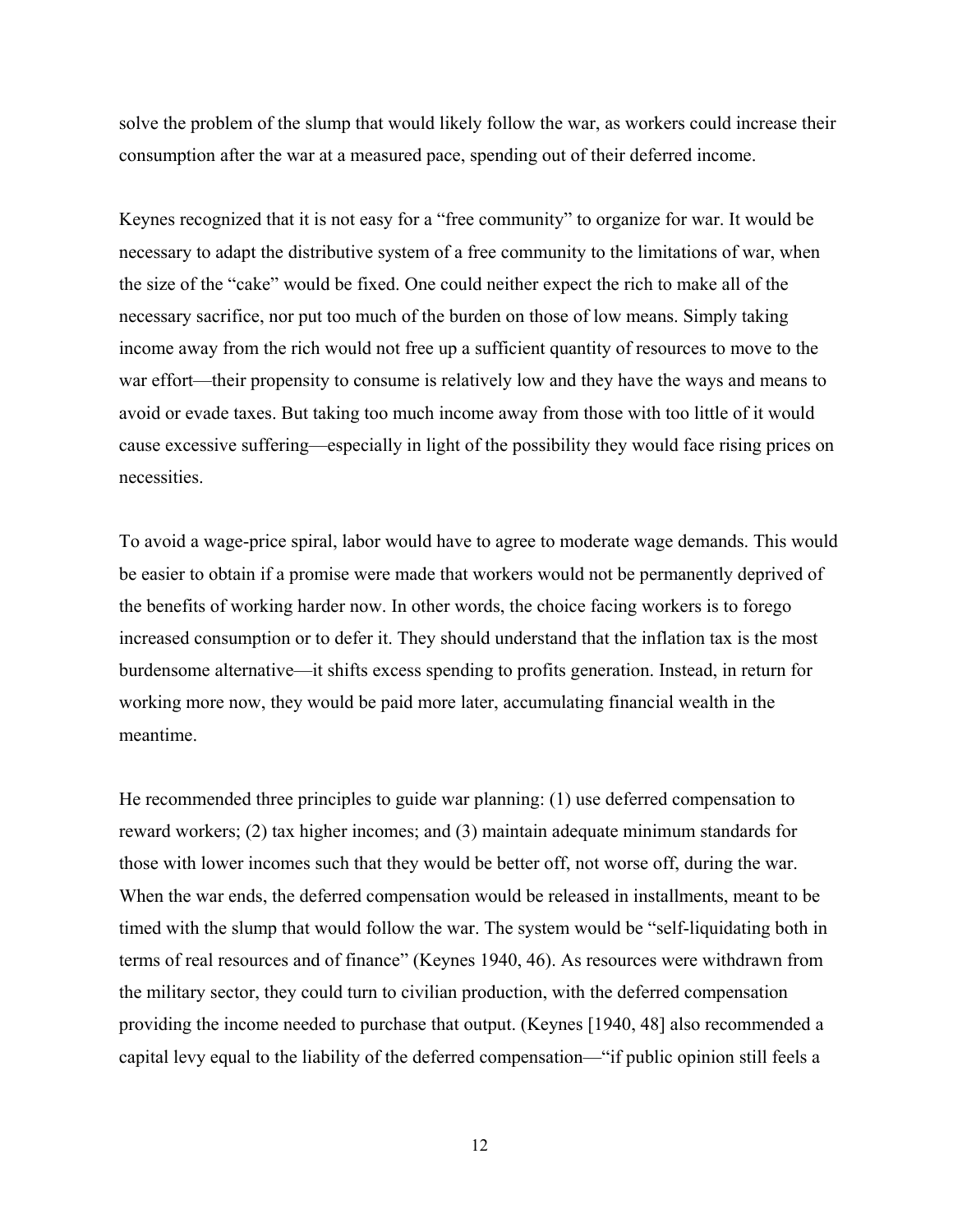difficulty here," he wrote—to allay fears about the public debt. It would "bring in an amount sufficient to discharge the liability in respect of Deferred Pay.")

### **MOBILIZING RESOURCES FOR THE GND**

Keynes also recognized that in preparation for war we can increase the level of output by employing the unemployed, underemployed, or those out of the labor force. This is as true today as it was in Keynes's time. In the neoliberal era, we chronically operate below full employment. That is obvious in Euroland, which is probably operating 25 percent or more below full capacity. Even the US today has substantial excess capacity, in spite of claims that we have achieved full employment. Over the past quarter century, we have had to readjust our estimate for the natural rate of unemployment—the rate below which inflation is supposed to pick up in every recovery, because inflation never arrives as unemployment falls. Most recently, in the immediate aftermath of the financial crisis, economists claimed that the natural rate of unemployment had increased to over 5 percent. Yet, the unemployment rate kept coming down, while inflation never materialized. We will not know precisely where the inflation barrier is until we ramp up aggregate demand.

Further, there is nothing "natural" about potential growth. We can raise our potential by prudent investments of our resources. Operating close to full capacity over a period will bring forth investment and more capacity—so potential output is to some degree determined by actual capacity use. For a number of years following the global financial crisis, the Congressional Budget Office had to continually adjust its estimates for potential GDP downward as depressed demand conditions discouraged investment. (Decades of subpar growth have reduced the incentive to invest in augmenting capacity, something GND spending can help reverse.) Hence, our economic potential is positively impacted by robust actual growth, or negatively impacted by subpar growth.

Through the GND, we will also shift resources to better uses and (gradually) reduce the need to devote resources to dealing with the problems created by destructive processes (dirty production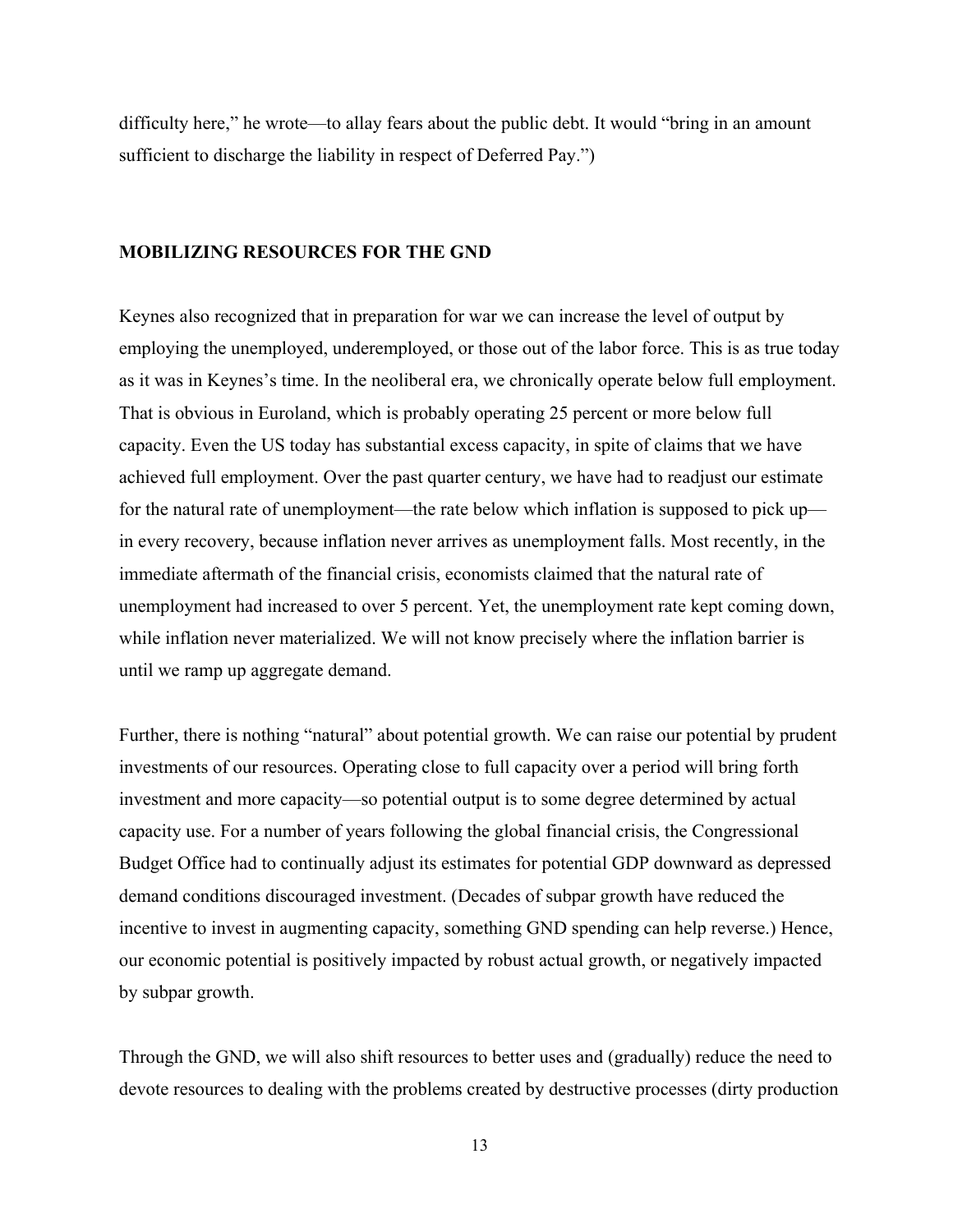processes require us to devote resources to cleanup; high inequality forces us to devote resources to dealing with the consequences of poverty, idleness, inadequate access to preventive care and early treatment, social isolation, and crime).

However, we will need well-targeted spending to do all this without sparking inflation. There is no doubt many sectors of our economy really are at full capacity today. Others lag far behind with substantial excess capacity. The same can be said for parts of our labor force. For example, even with low unemployment rates, labor force participation rates for prime-age males have been on a long downward trajectory (since the early 1970s, when neoliberalism began to take over policy. See Dantas and Wray [2017]).

The GND will move the economy to full employment of resources. We need to be very careful to direct as much GND spending away from the sectors that are already at or beyond full employment—which tend to be the most advanced sectors, with oligopoly or monopoly pricing. Wages and prices in these sectors could rise and boost measured inflation rates. That is precisely what we want to avoid. In spite of the conventional wisdom, rising tides now raise all *yachts*—not the little dinghies. As Pavlina Tcherneva has clearly demonstrated, over the entire postwar period the share of income growth grabbed by the richest households during economic expansions has increased. Almost all the gains from growth now go to the top—with roughly 80 percent of income growth captured by the top 10 percent of the distribution (Tcherneva 2017). Where possible, we need to prioritize spending to the underutilized resources, and we need to counter the tendency for growth to disproportionately boost income and spending at the top. Where we cannot avoid competing for already employed resources, it could become necessary to use wage and price controls along with rationing.

While Keynes (1940, 51) argued that "some measure of rationing and price control should play a part in our general scheme," he argued that these methods should be secondary to taxes and deferred compensation as a way to control inflation. Rationing impinges on consumer choice and inevitably has differential impacts across individuals. Price controls can create shortages. In any case, he argues that an effective program of deferred income will make rationing and price controls easier to implement.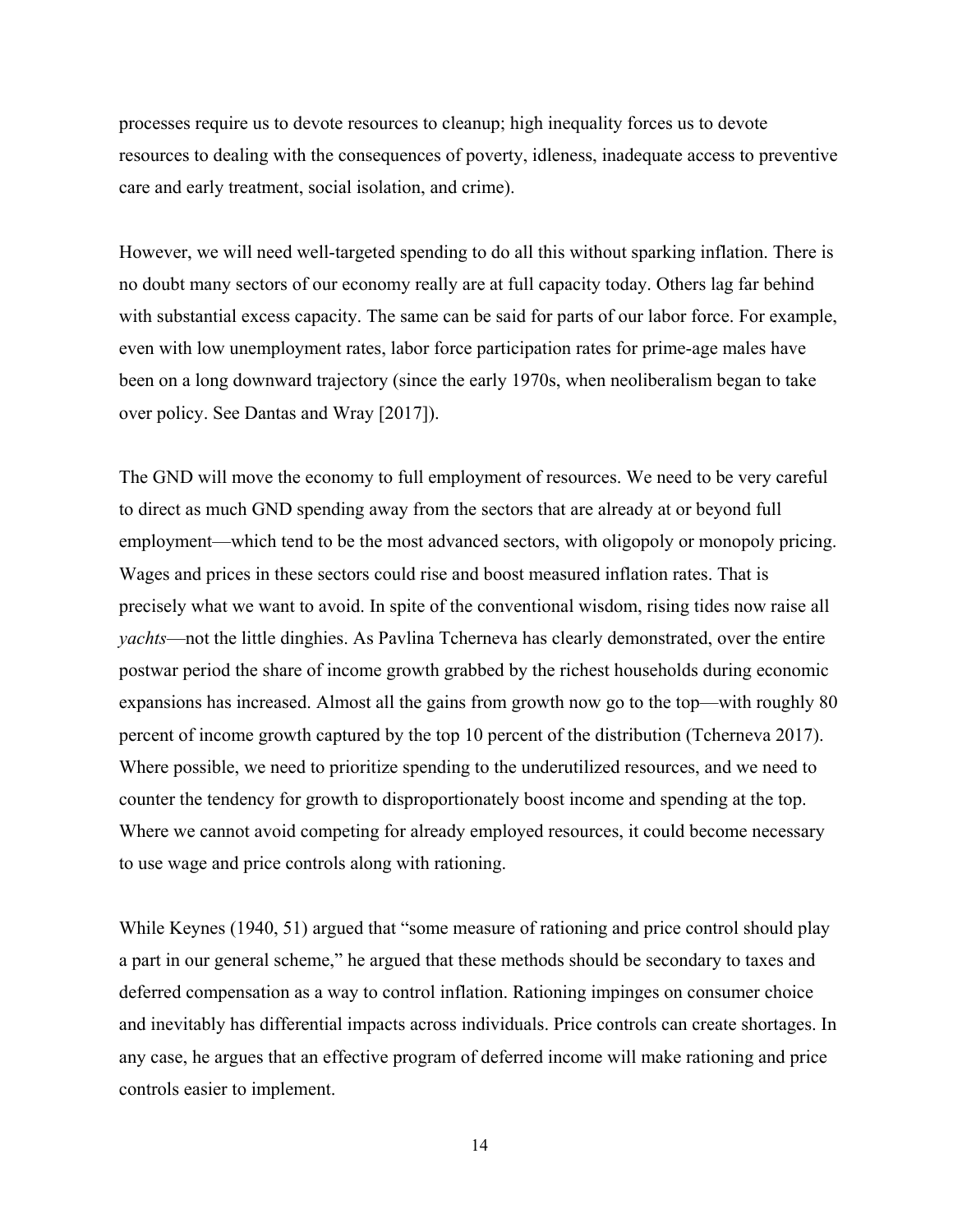To sum up, we need to obtain an inventory of the resources that can be made available to the GND projects to compare with the resources that will be required to implement the GND. This would include resources in excess supply plus those that can be released from uses that will be eliminated by adoption of the GND. This is the true "cost" of the GND, and it will allow us to get some idea of the magnitude of the reduction of aggregate demand necessary to avoid inflationary pressures. Admittedly, this is difficult, and we are only providing a first step: using gross measures of underutilized resources currently available, resources that can be shifted, and resources that will be needed by GND projects.<sup>7</sup>

It is interesting to take a quick look at inflation during WWII in the US and the UK, both of which adopted a variety of anti-inflation policies.

|      | Table 1. Inhardon in the CD and CIR (per cent) |                   |  |
|------|------------------------------------------------|-------------------|--|
| Year | US inflation rate                              | UK inflation rate |  |
| 1939 | $-1.4$                                         | 2.8               |  |
| 1940 | 0.7                                            | 16.8              |  |
| 1941 | 5.0                                            | 10.8              |  |
| 1942 | 10.9                                           | 7.1               |  |
| 1943 | 6.1                                            | 3.4               |  |
| 1944 | 1.7                                            | 2.7               |  |
| 1945 | 2.3                                            | 2.8               |  |
| 1946 | 8.3                                            | 3.1               |  |
| 1947 | 14.6                                           | 7.0               |  |
| 1948 | 8.1                                            | 7.7               |  |
| 1949 | $-1.2$                                         | 2.8               |  |

**Table 1. Inflation in the US and UK (percent)**

In both countries, the early transition to a war economy generated substantial inflation, which was rapidly reduced over the next few years. Inflation again accelerated in the transition back to civilian production. By contrast, the UK's inflation had run much higher during and immediately following WWI: 15.40 percent in 1920; 10.10 percent in 1919; 22.00 percent in 1918; 25.20 percent in 1917; 18.10 percent in 1916; 12.50 percent in 1915; and -0.30 percent in 1914. As Keynes argued, the British method of provision for WWI had consisted of "a

 $<sup>7</sup>$  In this paper, we do not assess the technological feasibility of the part of the GND that is focused on reversing</sup> climate change. We will assume that the science and technology exist. We have no expertise in that area. Instead, we focus on resource availability.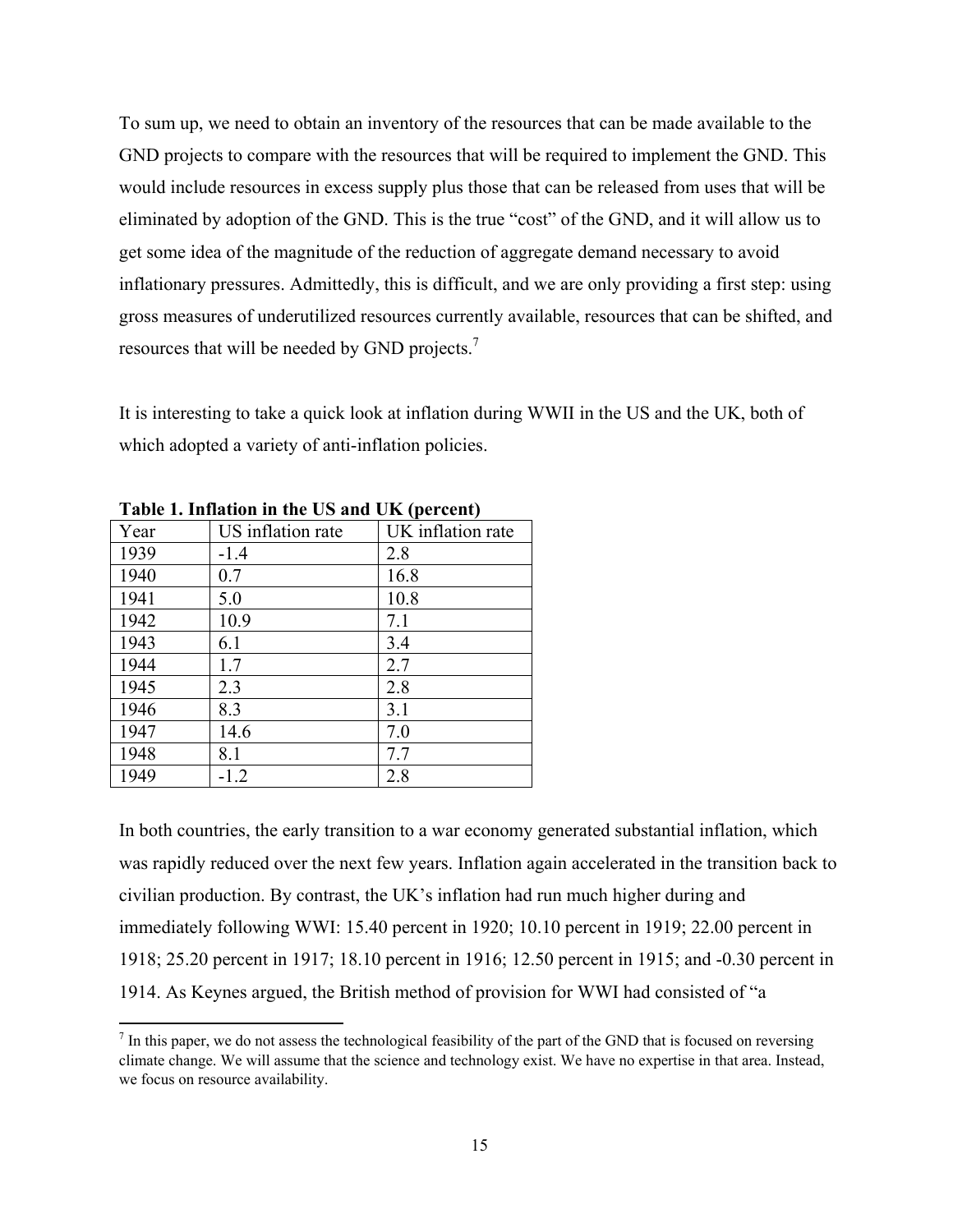sufficient degree of inflation to raise the yield of taxes and voluntary saving to the required level" to reduce the share of output going to consumption. By his calculation, the cost of living rose an average of 20–25 percent over the course of the war, with wages rising only about 10 percent per year in the first half of the war and by 30 percent in the second half. Thus, the wage hikes tended to match price hikes, but with about a one-year lag. This allowed a permanent reduction of consumption by workers that was sufficient to shift resources to the war. By contrast, both the US and the UK managed to contain inflation pressures much more successfully in WWII. (We return to this discussion at the end of the paper.)

## **"COSTING" THE GREEN NEW DEAL**

The American Action Forum (AAF), led by the former Director of the Congressional Budget Office Douglas Holtz-Eakin, is the source of an oft-cited GND cost estimate of \$93 trillion. The authors of the report admit, "the breadth of the proposals suggests that there will be large spillovers among them, as well as macroeconomic impacts. This would imply that an ideal analysis would be to consider them simultaneously" (Holtz-Eakin et al. 2019). And although they simply do a policy-by-policy analysis for each of the components of the GND, it has not prevented the opponents of the GND from adding all the financial "costs" of the various programs and latching on to the \$93 trillion number to argue that it is wishful thinking at best and a terrible policy that will bankrupt our grandchildren at worst.

What we do here is what Holtz-Eakin and his coauthors fail to do. We consider the resource savings that will accrue from the various programs, as well as the resource costs of GND programs, to determine whether at the end of the day the GND would be affordable in terms of the available real resources. As we demonstrate, some parts of the GND are resource-creating and it is highly misleading to simply tally the projected dollar costs.

For example, we note that the highest "costs" from the estimates of the GND accrue due to the "economic agenda," including the job guarantee (JG) and the expansion of Medicare, which together are supposed to cost between \$42 trillion and \$81 trillion. As we will show below, both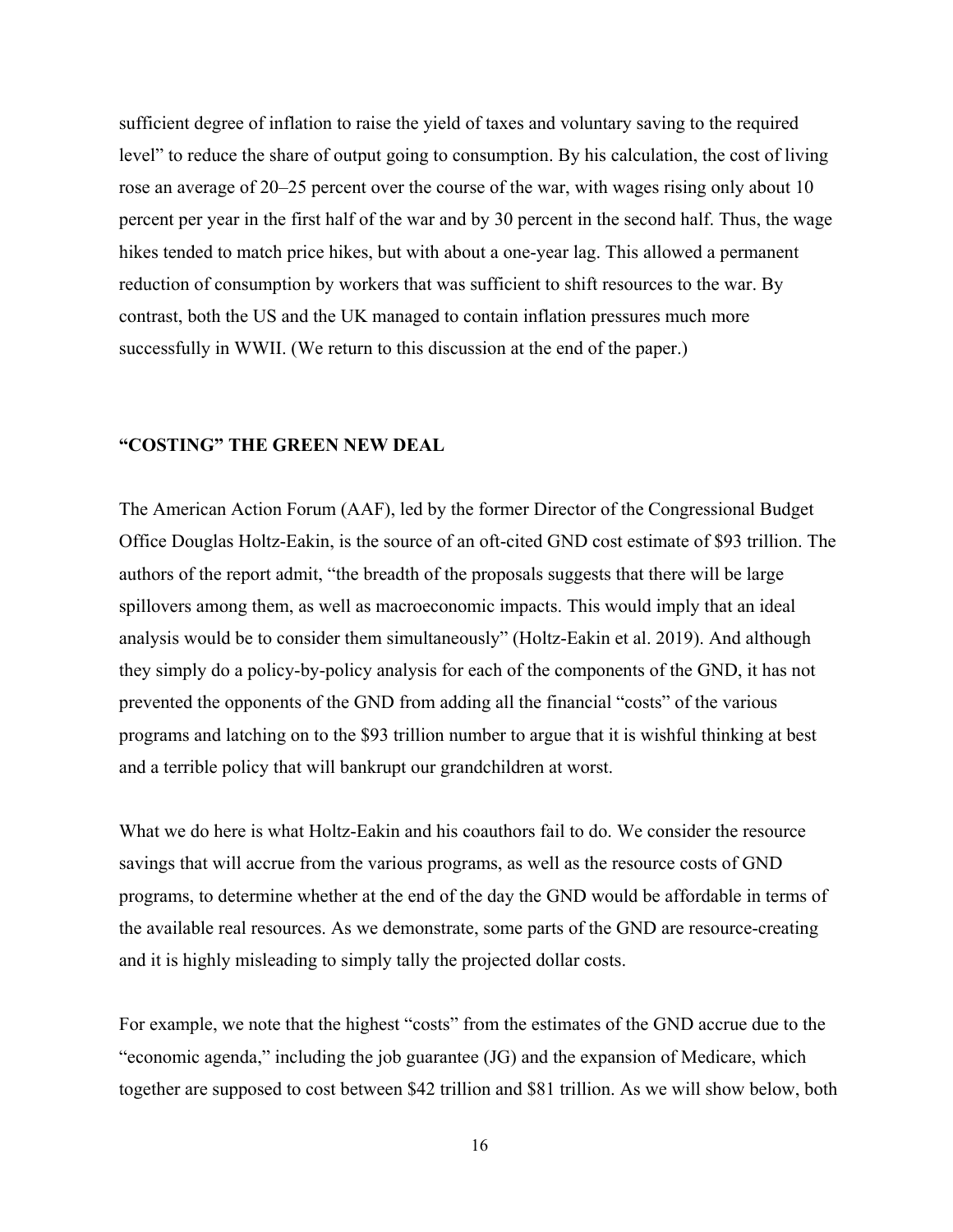of these programs mobilize resources for the other components of the GND. As such, it makes no sense to count them as net costs to be summed to obtain a number like \$93 trillion.

To be clear, we do recognize that implementation of the GND will shift spending from the private sector to the government sector. However, unless there is an a priori reason to believe this would—by itself—be inflationary, we take the position that in the general case it makes no difference *in terms of inflation* whether the dollar spent to hire resources comes from the government or from the private sector, which is also the method used by Keynes. As Stephanie Kelton says, cash registers do not discriminate. Indeed, as we report below, there is strong evidence that at least in the healthcare sector a dollar of government spending buys more care than a dollar of private spending—so shifting toward government as the single payer would produce disinflationary pressure.

Further, in what follows we do not assume that we need to raise taxes simply because government spending rises. The position we take is that taxes should be raised to fight inflation that would result from excess demands on resources. We would not raise taxes merely to balance spending with tax revenue. If more spending does not generate inflationary pressure, we do not need to raise taxes. In any event, we argue below that tax hikes are not necessarily the best way to counteract inflationary pressures should they arise.

### **The JG Path to Jobs for All: And a Source of Resources for the GND**

The GND endorses full employment through a JG program: a true full employment platform where anyone who wants to work has access to a paid job. The JG has always been an important part of MMT. We have long argued that running up aggregate demand to try to achieve full employment would probably cause too much inflation long before the goal of full employment was reached. Instead, MMT relies on the JG to do the heavy lifting.

The program offers a basic wage and provides a GND job to anyone willing to work. This operates like a commodity price support program, ensuring wages do not fall below the program wage without competing with the private sector to push wages higher. Private employers can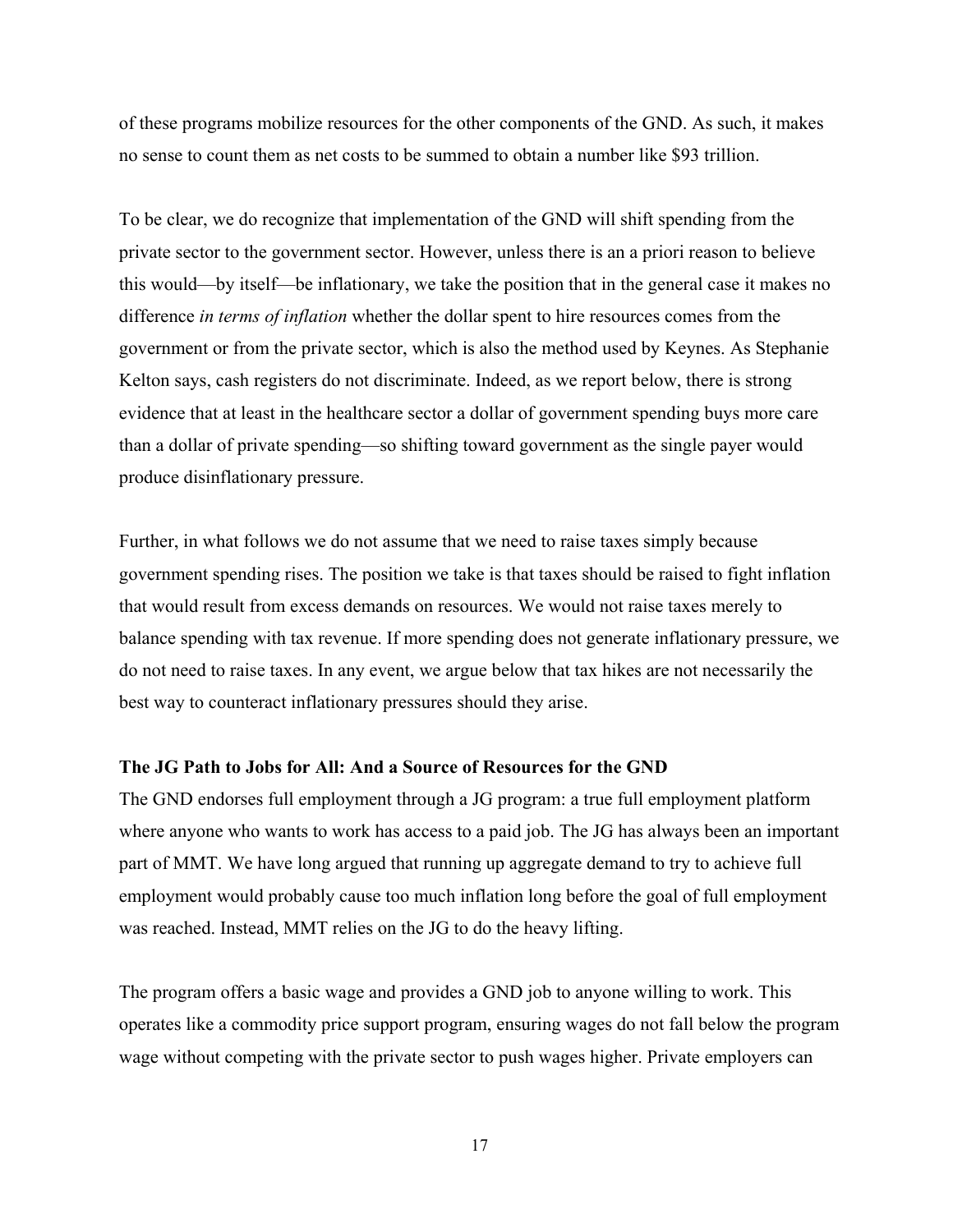always recruit from the pool if they need workers, paying at least the (new) minimum/program wage.

While there are many JG proposals floating around, the Levy Economics Institute proposal is perhaps the most ambitious (Wray et al. 2018). Since some might not be familiar with the details and goals of the proposal, we will examine the Levy Institute's version in some detail before proceeding to evaluate the costs of the GND. The Levy proposal includes paying \$15 per hour (consistent with the GND's call for a national minimum wage of \$15 per hour) plus generous benefits (at 20 percent of the wage bill, including Medicare-style healthcare and free childcare), plus an amount of spending equal to 25 percent of the wage bill to cover materials costs. Thus, the JG not only provides full employment, it also ensures an effective national minimum wage of \$15 per hour—and this is accomplished whether or not this is the legal  $minimum<sup>8</sup>$ 

The Levy simulation of the JG puts the net annual impact on the federal government's budget at around \$400 billion per year for the first 10 years; state budgets improve by \$53 billion annually. The boost to GDP is around \$560 billion annually, while the boost to employment is around 19 million new workers (15 million in the program, plus 4 million private sector jobs). These are high estimates, since the Levy simulation does not include likely cost reductions, such as lower spending on social programs and the penal system that would result from poverty reduction through job creation.<sup>9</sup> What is important here is the possible impact on inflation, not the budgetary impact on the federal government. However, the net \$400 billion boost to federal government spending (with the caveat that the report does not attempt to calculate all savings on other government programs) means that aggregate net wages have been increased by about that amount. Since wages will be largely spent, that directly boosts aggregate spending. Including the "multiplier" impact of private job creation, we arrive at something more than half a trillion dollars of greater income and spending, much of which represents a demand for consumption goods.

<sup>&</sup>lt;sup>8</sup> Without a JG, a legal \$15 minimum wage may not be an effective minimum wage, because those who cannot obtain a job in the formal labor market will not receive that wage (they might remain unemployed or be forced to work in informal labor markets at less than the minimum).

<sup>&</sup>lt;sup>9</sup> We assumed some budgetary savings from lower Medicaid spending and reduction of the Earned Income Tax Credit—as program workers would have higher incomes that would raise them above program thresholds.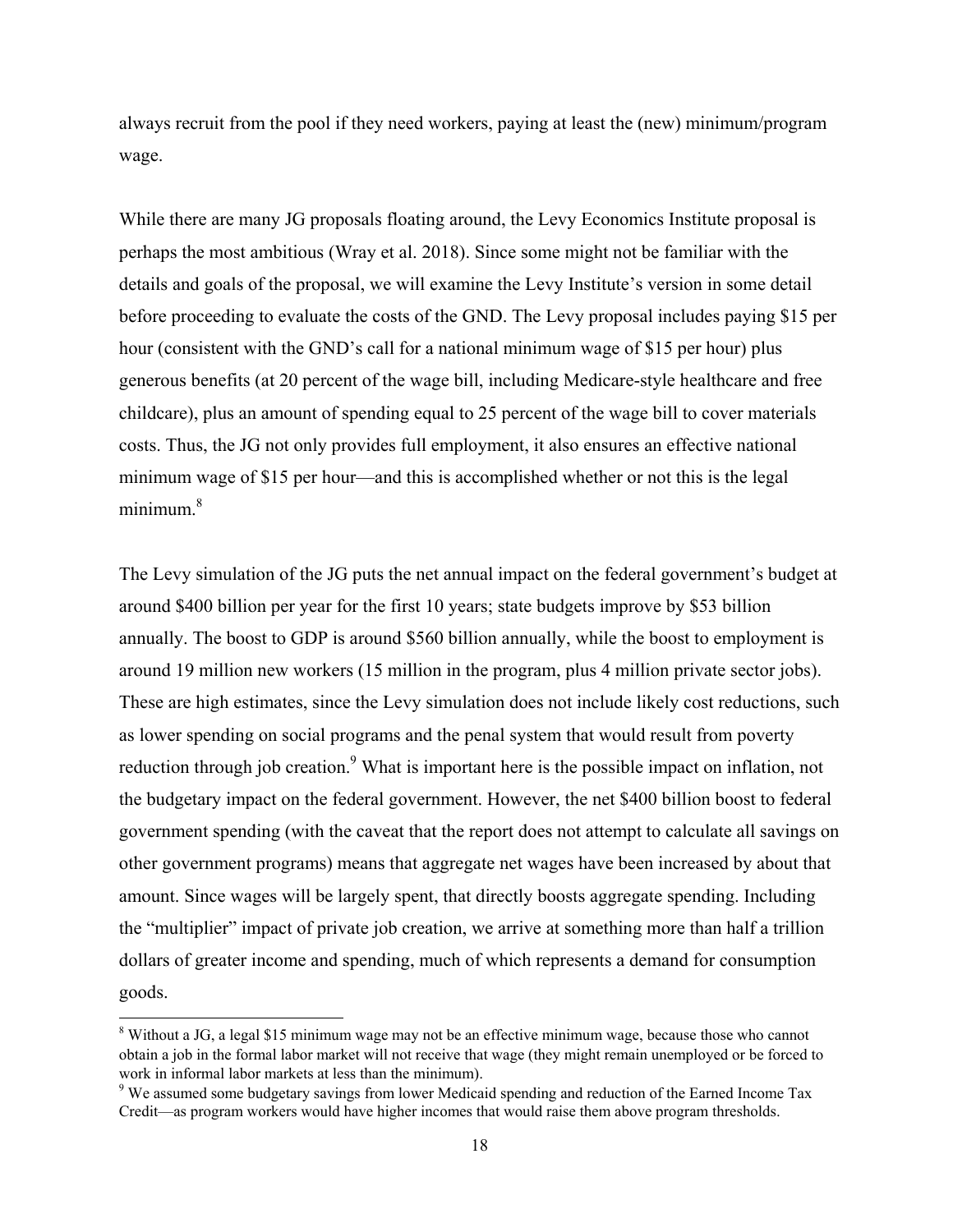However, the impact on inflation according to the Levy report's simulation (using the Fair model) is negligible—even though it would increase employment and GDP and would raise the effective minimum wage to \$15 per hour across the country. In the most inflationary simulation, it finds that inflation would peak at just 0.74 percentage points above the baseline, and then would fall quickly to just 0.09 percentage points above the baseline by the end of the 10-year period used in our study.

While some have added the "costs" of the JG to the total GND costs, this presumes that the JG supplies no resources to the GND. While in financial terms the JG represents a cost, in real terms it is a source of resources. In particular, JG workers can be employed for many of the GND projects: infrastructure (installation of insulation and solar panels), environmental (tree planting), and care of individuals and communities. In other words, the JG is both a GND cost (it uses resources—mostly the consumption out of wages by employees) and also a source of resources for GND projects. However, its direct employment of labor resources is almost entirely of those that are not currently being used by the private sector. An important point is that we should not double count this cost as we total up the resources needed for the GND—it is both a cost and a source of resources.

In the most optimistic scenario, the JG's workforce would be entirely committed to GND projects. If we assume that three-fourths of the simulated boost to GDP (\$560 billion\*0.75=\$420 billion annually) is attributed to GND employment (and assume the rest of the addition is due to increased private sector employment), we have over \$400 billion worth of GND project work performed by JG workers (equal to the net budgetary impact, which, again, is important to the extent that it stimulates additional consumption).

By design, JG projects would be able to utilize labor with below-average skills and experience (to ensure most workers could find suitable work); the jobs would also be labor-intensive so that they would not require expensive capital investment or materials. As the Levy report explains, these would include care services (care for the environment, community, and people) plus small construction and retrofitting projects (making homes more energy-efficient, for example). Clearly, these workers would not be used as skilled labor in major infrastructure projects, which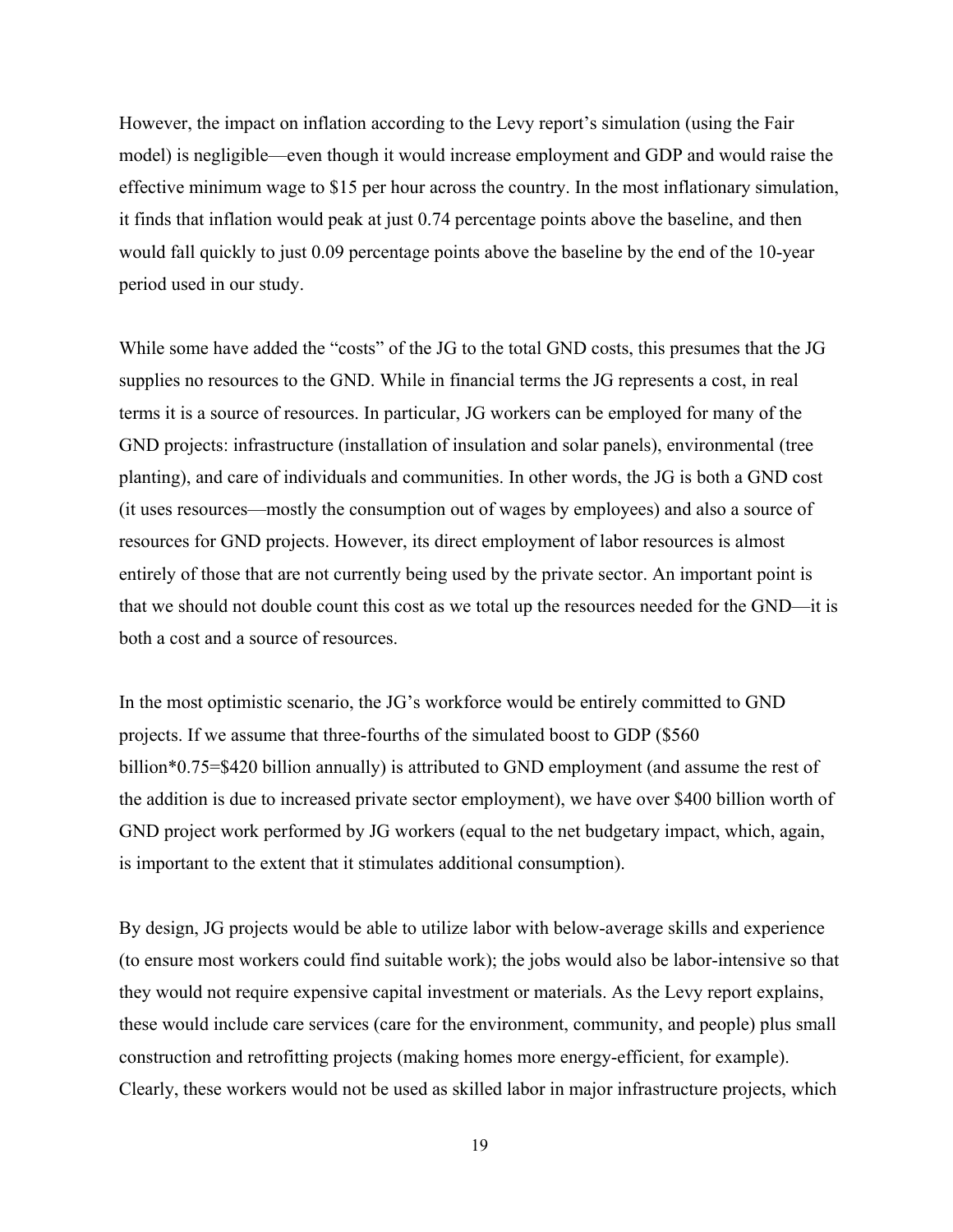will be a core component of the GND.<sup>10</sup> Hence, the JG workers would be used only in a subset of GND projects.

Also note that Medicare-style healthcare as well as childcare coverage is included in the Levy simulation of a JG program with 15 million employed. JG projects would include employment of JG workers in childcare provision (provided to families of JG workers and others). And our estimate of program cost includes healthcare coverage. Hence, when calculating the resources required both by childcare coverage and universal healthcare, we should avoid double-counting, since those benefits have already been included for the 15 million JG employees.

We will assume that by directing most of the JG workers to GND projects, the potential supply of resources available is 2 percent of GDP (the net budgetary costs). However, let us assume that only half of these resources are devoted to "greening" projects; the other half are devoted to what Tcherneva calls "care for community" and "care for people" projects: service projects related to senior and youth care, teacher's helpers, neighborhood and park cleanup, artistic projects, and so on. Thus, the JG program can provide resources needed for green projects in an amount equal to 1 percent of GDP (and resources equal to another 1 percent of GDP for other care services). These would largely be in upgrading buildings and homes to improve energy efficiency, although some could be used in nontechnical maintenance of energy projects (landscape maintenance, for example).

For the purpose of totaling up resource availability and use, we will count the JG as using an amount of resources equal to 2 percent of GDP. However, we count it as supplying an amount of resources for green projects equal to 1 percent of GDP—hence, the net cost in terms of resource use is 1 percent of GDP. (We have chosen not to directly count the contribution of JG workers in "care" services as a net resource because—as discussed below—we do not include an estimate of the resource costs of the care services. Thus, we are assuming that the JG care services essentially "pay for themselves" in terms of resource use; however, the JG care workers will consume 1 percent of GDP, so they are treated as a GND resource cost.)

 $10$  In our report (Wray et al. 2018), we discuss the importance of respecting prevailing wage legislation and avoiding competition with union labor. Further, most public infrastructure projects will continue to be undertaken through contracts with private firms—hence, would not be performed by the JG program.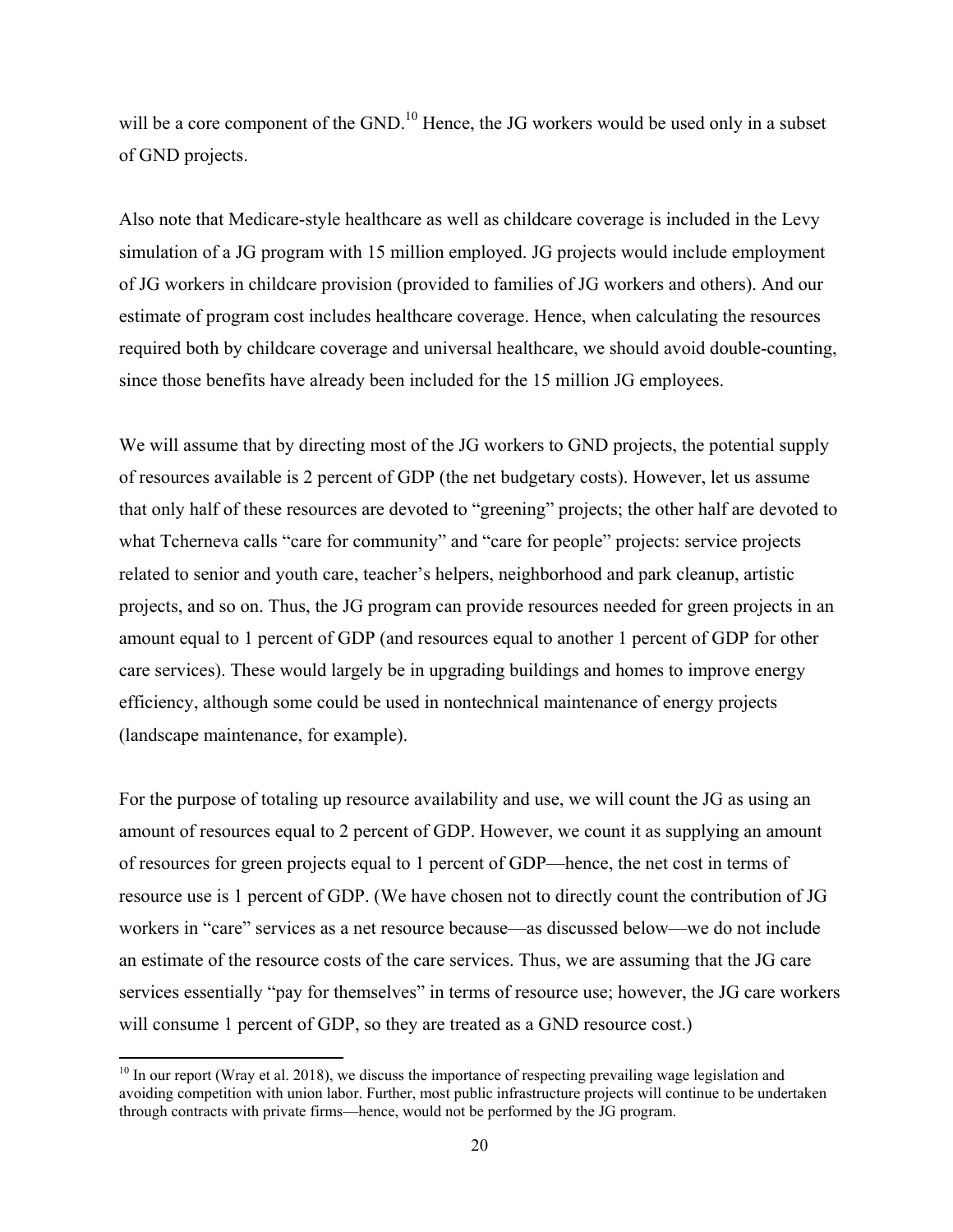We now turn to other components of the GND.

### **Renewable Energy and Energy Efficiency**

The AAF estimates that "to transition to a power sector that has net zero emissions of greenhouse gases in 10 years would require capital investment of \$5.4 trillion by 2029" (Holtz-Eakin et al. 2019). For states without nuclear moratoriums, the renewable energy mix would be 50 percent nuclear, 50 percent wind, solar, hydro, geothermal, and battery storage; for states with moratoriums, it would be 100 percent wind, solar, and storage. Adding another \$200 billion per year (a midpoint estimate) for a net zero emissions transportation system and \$290 billion (a midpoint estimate) per year for greening the housing stock,<sup>11</sup> we would need \$1.03 trillion, or 5.3 percent of 2017 GDP annually.<sup>12</sup>

| Net zero emissions transportation | \$200B annually                                    |
|-----------------------------------|----------------------------------------------------|
| Guaranteed green housing          | \$290B annually                                    |
| Total                             | $$1,030B$ annually                                 |
| Percent of GDP                    | $5.3\%$                                            |
|                                   | Power net zero greenhouse emission \$540B annually |

Milton Ezrati, writing for *Forbes*, offers his own estimates for the various components of the GND, citing different sources (Ezrati 2019). Here we only use his estimates for "greening" projects. Based on estimates by physicist Christopher Clark, the cost of expanding renewable energy to 100 percent would be \$2 trillion over 10 years. The smart power grid would cost an additional \$400 billion over 10 years (estimate from the Electric Power Institute).<sup>13</sup> Upgrading and retrofitting buildings would cost between \$2.5 trillion and \$3.9 trillion (\$3.2 trillion

<sup>&</sup>lt;sup>11</sup> Their estimates over 10 years range from \$1.3 trillion to \$2.7 trillion for the net zero emissions transportation system and \$1.6 trillion to \$4.2 trillion for guaranteed green housing. We use midpoint estimates for

 $1^2$  Note that in our calculations of annual costs we do not account for inflation—what matters is resource use, not nominal cost. Since we are reducing costs to percent of GDP, we presume that annual spending on components of the GND rise in price on a pace with growth of nominal GDP. We also assume the resource use is linear, although it is likely that some projects will have greater upfront costs while other projects will be phased in later, after new infrastructure is in place.

<sup>&</sup>lt;sup>13</sup> Ezrati also includes very high estimates for greenhouse gas abatement, although it is not clear what his sources are and whether the numbers are global or for the US only. Given the lack of clarity, we are not including this in our further estimations.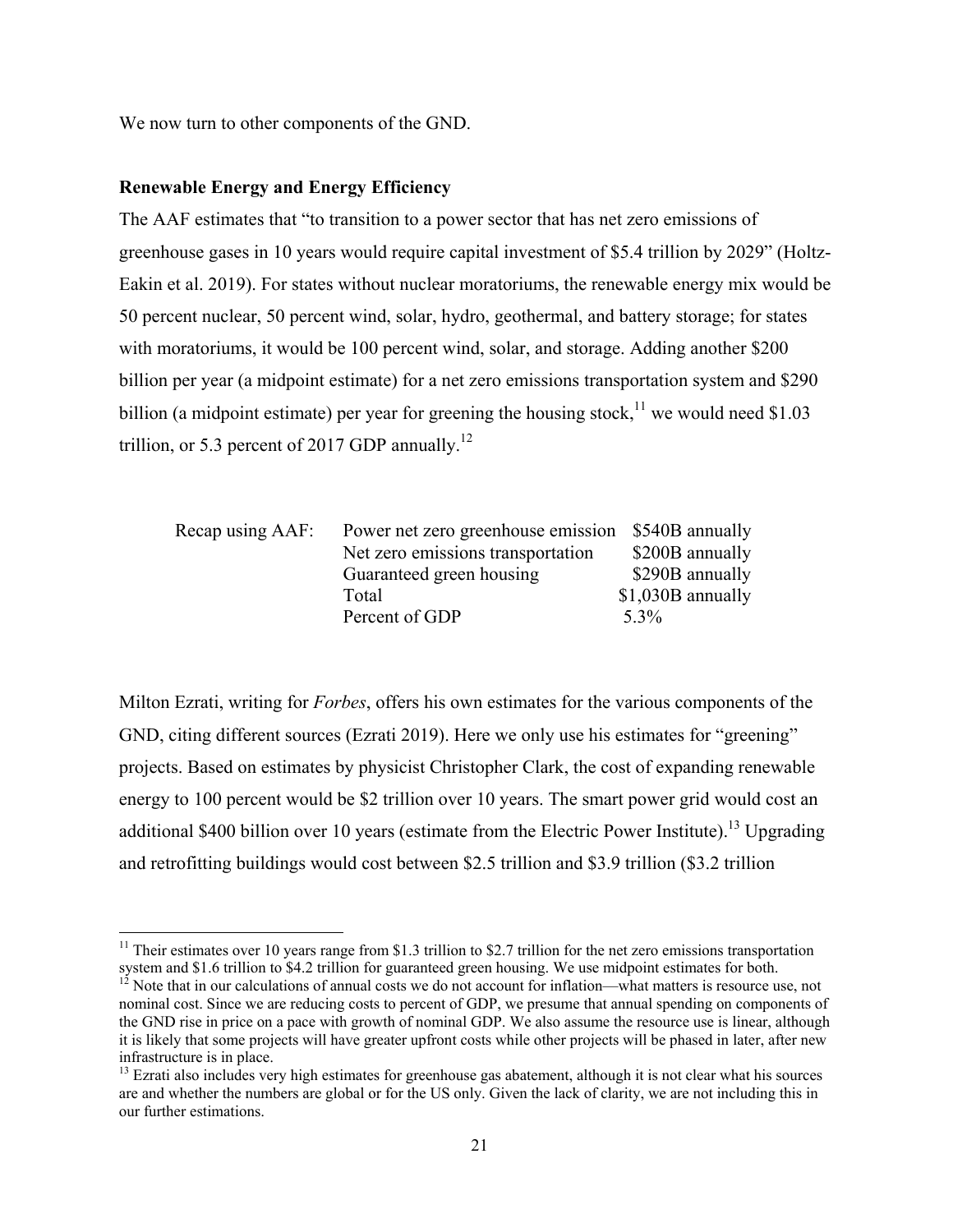midpoint estimate) over 10 years. The total cost of greening projects comes to \$5.6 trillion over 10 years (\$560 billion per year, or 2.87 percent of 2017 GDP).

| Recap using <i>Forbes</i> numbers: 100% renewable energy: | \$200B per year |
|-----------------------------------------------------------|-----------------|
| <b>Smart Power Grid</b>                                   | \$40B per year  |
| Upgrade/retrofitting:                                     | \$320B per year |
| Total                                                     | \$560B per year |
| Percent of 2017 GDP                                       | 2.87%           |

A 2014 report from the Center for American Progress (CAP) and the Political Economy Research Institute (PERI) offers more modest reductions to greenhouse gas emissions: reducing them by about 40 percent over 20 years at a cost of about \$200 billion in annual capital expenditures (Pollin et al. 2014). Of that \$200 billion, \$110 billion would be invested in low or zero emissions renewable energy generation, while the remaining \$90 billion would go toward improving energy efficiency of residential and industrial buildings and transportation (their estimates for 20 years are as follows: \$1.75 trillion investments into energy efficiency, including improving transportation efficiency, and \$2.1 trillion investments into renewable energy). An additional \$210 billion over 20 years can be invested in increasing public bus ridership (at 75 cents per ride). Our numbers below are based on shortening the timeline from 20 to 10 years and scaling it to 100 percent greenhouse gas reductions, instead of 40 percent (costs of greater reduction would not be perfectly linear, but this could be an approximate estimate). The increased public bus ridership numbers are not scaled, only shortened to 10 years. This brings our estimate of the total to \$1,021 billion per year.

| Summary of PERI numbers: Low or zero emissions renewable energy generation \$550B |                     |
|-----------------------------------------------------------------------------------|---------------------|
| Improving building and transport energy efficiency                                | \$450B              |
| Increasing public transport utilization                                           | <b>\$21B</b>        |
| Total per year                                                                    | \$1,021B            |
| Percent of 2017 GDP                                                               | 5 24 <sup>o</sup> % |

While the CAP/PERI plan relies largely on biofuels to transition to renewables, the Jacobson plan by Mark Jacobson from Stanford is for 100 percent wind, water, sun (WWS) (Jacobson et al. 2017). According to Jacobson, his plan would cost between \$10 trillion and \$15 trillion, (Cassidy 2019) or 5.13 percent to 7.7 percent of (2017) GDP per year if implemented over 10 years (midpoint estimate \$12.5 trillion over 10 years; \$1.25 trillion per year, or 6.41 percent of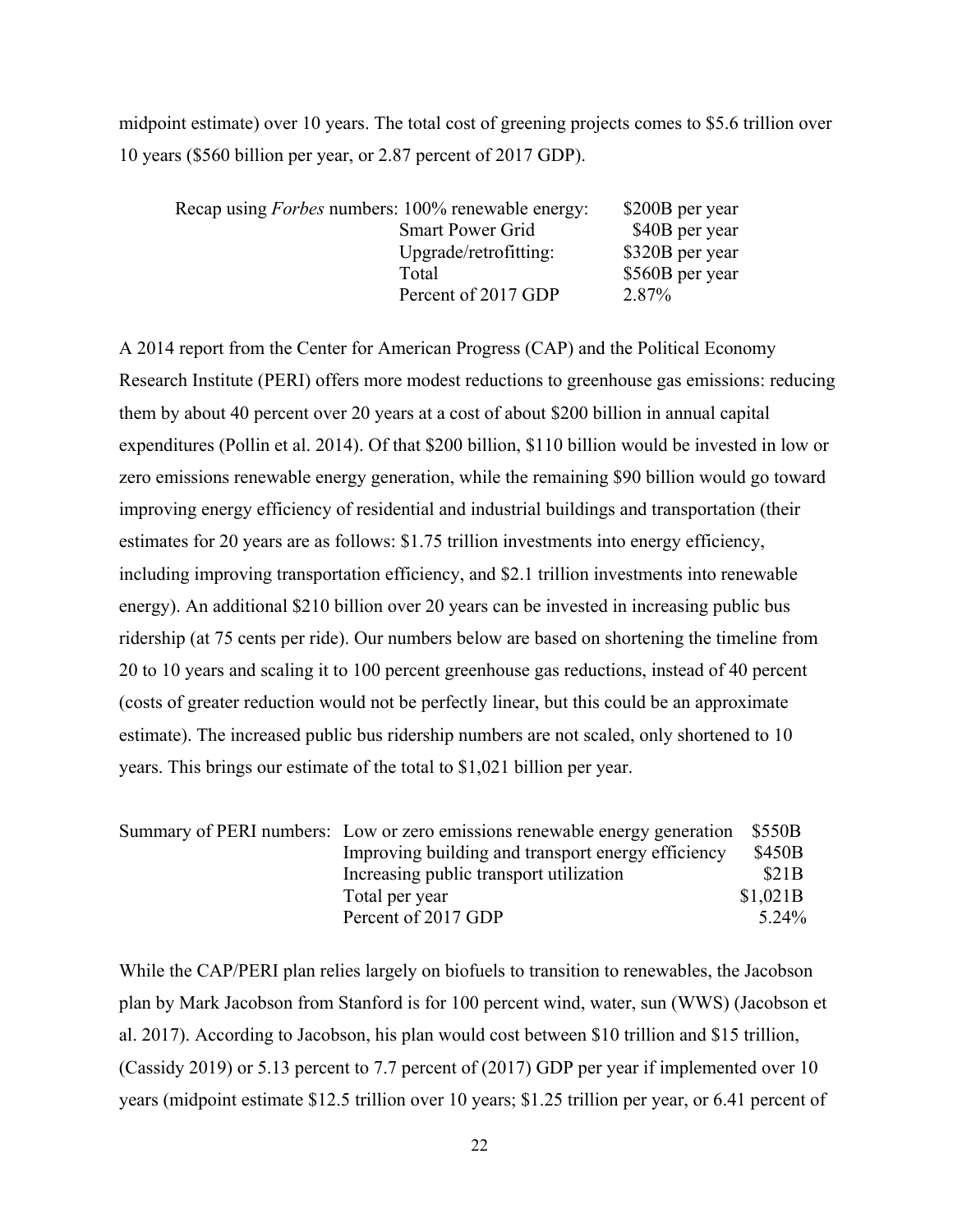#### 2017 GDP).

Geoffrey Heal of the Columbia Business School estimates that "the US economy could reduce carbon emissions by 80 percent from 2005 levels within three decades" through capital investments of between \$3.3 trillion and \$6 trillion (Heal 2017). Scaling this to 100 percent (again keeping in mind that this is a ballpark number) would take it to \$4.1 trillion to \$7.5 trillion. If implemented within 10 years instead of three decades, this could cost \$410–\$750 billion per year, or 2.1 percent to 3.84 percent of 2017 GDP (midpoint estimate \$580 billion, or 2.97 percent of 2017 GDP).

We should keep in mind that any longer-term estimates of transition to renewable energy may be misleading because of the rapid decline of the cost of renewables. While the costs of producing coal and nuclear have gone up by 9 percent and 23 percent, respectively, the costs of solar photovoltaic and wind have decreased 88 percent and 69 percent, respectively, in the last decade (Mahajan 2018). According to a study by Energy Innovation, in 2018 renewable energy from local wind or solar was cheaper to produce than 74 percent of the coal fleet of the nation (Hill 2019). Without subsidies, already almost half of all coal projects would lose money (Carbon Tracker Initiative 2018). This number is projected to increase to almost 100 percent by 2025. If we can assume that falling costs (in the case of renewables, and rising costs in the case of nonrenewables) reflect rising efficiency of use of resources (so that it takes fewer resources to produce the same amount of energy), then resources required for the GND will fall over time.

The table below (Table 2) summarizes the costs of "greening" the economy, using averages whenever there is a range of estimates. An average of all the estimates is \$888 billion annually, or 4.55 percent of GDP, and the average of the three costliest proposals is \$1.1 trillion annually, or 5.6 percent of GDP, which is what we use in our estimates going forward.

To transition to a zero emissions system, however, we would stop all investment in the nonrenewable sector and gradually dismantle existing nonrenewable capacities. According to the Bureau of Economic Analysis, private investment in "mining exploration, shafts, and wells" was \$140.9 billion in 2018, or about 0.7 percent of 2017 GDP (BEA 2019). We estimate that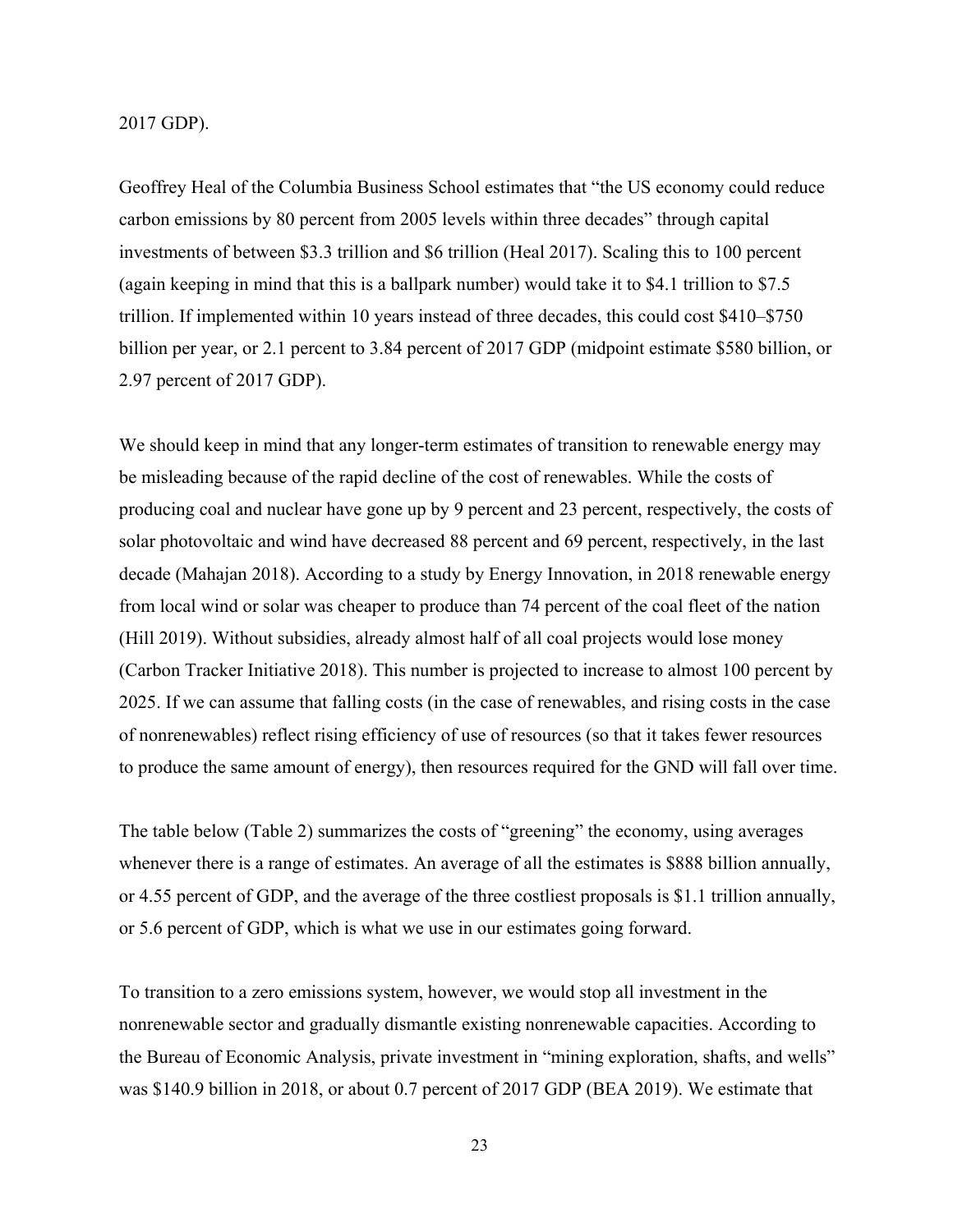about 90 percent of that, or \$127 billion (0.65 percent of GDP), is investment in petroleum and natural gas.<sup>14</sup> To get the net cost of "greening," we would then need to subtract the sum of our current spending on nonrenewables from our estimates below. Furthermore, since we are already investing in renewables, that cost may need to be subtracted as well. However, since it is not clear whether the proposals below are estimating net or total costs of greening, we will err on the side of caution and will not subtract current renewable investment.

|                    | \$ Billion | % of 2017 GDP |
|--------------------|------------|---------------|
| Jacobson           | 1,250      | 6.41          |
| AAF                | 1,030      | 5.3           |
| <b>CAP/PERI</b>    | 1,021      | 4.98          |
| Heal               | 580        | 2.97          |
| Ezrati             | 560        | 2.87          |
| Average            | 888        | 4.55          |
| Top 3<br>Average   | 1,100      | 5.6           |
| <b>Fossil Fuel</b> |            |               |
| Investment         | $-127$     | $-0.65$       |
| Net Cost           | 973        | 4.95          |

### **Table 2. Summary of Various "Greening" Proposals**

#### **Universal Single-Payer Healthcare**

The universal single-payer system, or Medicare for All (M4A), is deemed the most expensive GND program. In a recent op-ed, Paul Krugman argued that heterodoxy/MMT does not necessarily help advance the progressive cause because M4A would be inflationary without new tax revenue (Krugman 2019). However, the fact that he is analyzing whether M4A would be inflationary, rather than calculating how much it would add to the government's deficit, demonstrates how MMT reorients the conversation away from financial and toward real resource considerations. In his critique, Krugman tries to shift the debate to what MMT has

<sup>&</sup>lt;sup>14</sup> While Table 5.3.5 (BEA 2019) does not provide a further breakdown between petroleum and natural gas and other mining, Table 5.4.5, "Private Fixed Investment in Structures by Type," does. According to that table, oil and natural gas investment comprised about 93 percent of total investment in structures, while investment in other mining was less than 7 percent. We are using a 90/10 breakdown in our estimates.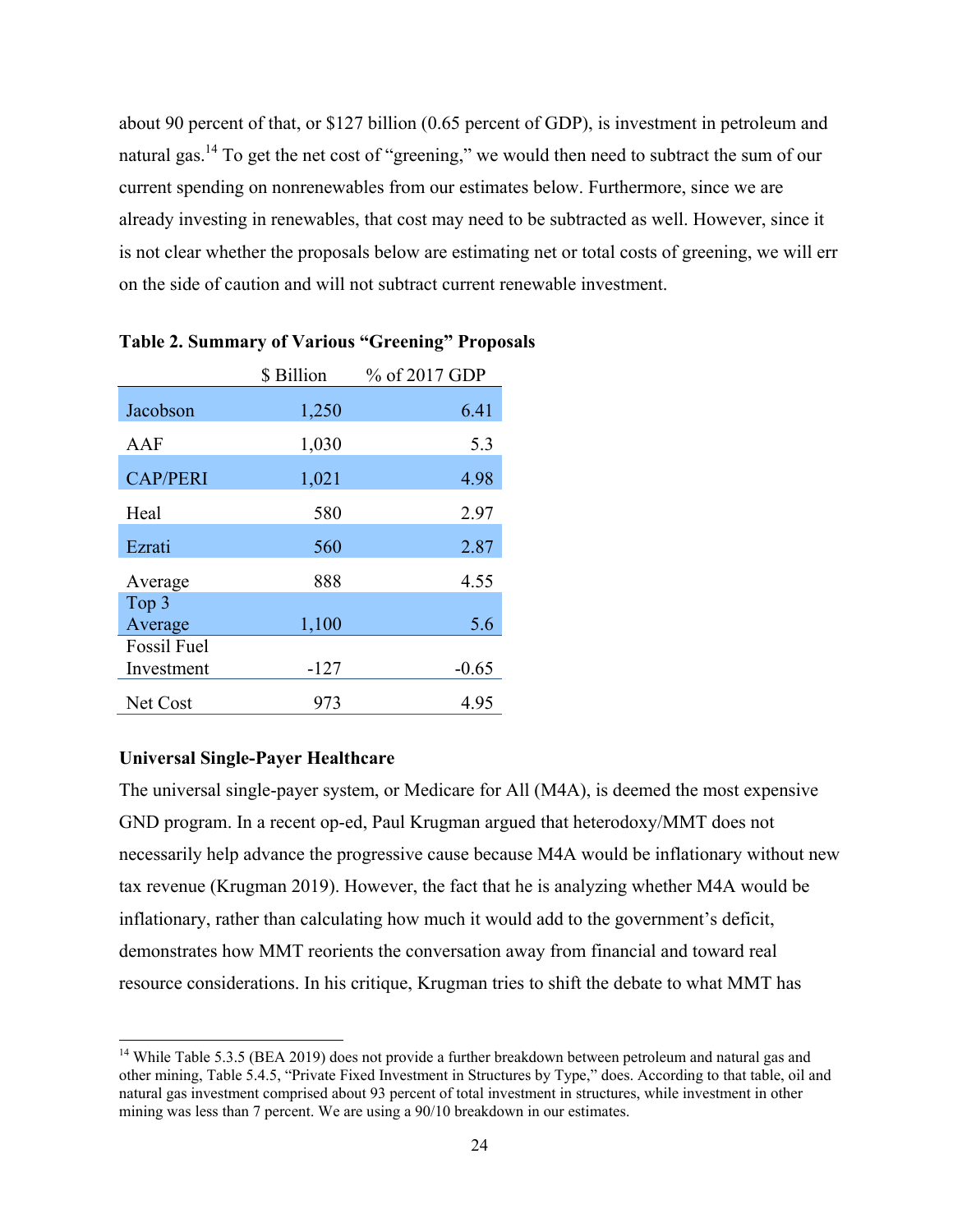been saying all along: that government spending is not about financing, but about real resource availability and consequently inflation.

Krugman concludes that M4A could potentially raise GDP by 9 percent. Since labor markets are already tight, this extra spending would be inflationary (or the Fed would have to raise the rates, which could hurt investment). He then argues that "rejecting conventional concerns about debt doesn't actually do very much, if anything, to make paying for progressive initiatives look easier. Even if you consider debt a meaningless number, the size of the things progressives are proposing means that pursuing those initiatives without an offsetting increase in revenue would create a lot of inflationary pressure. There needs to be new revenue to achieve what progressives, myself included, want to achieve." In the end, his analysis veers toward the need to add "new revenue," although what he is really talking about is ways to offset the increased spending (e.g., withdrawing demand, as Keynes explained) to prevent inflation.

The reason why Krugman concludes that M4A could be inflationary is because he does not take into account the potential savings from such a system. The US healthcare system is notorious for its high costs and below par outcomes. We already spend 18 percent of GDP on healthcare, and that is projected to reach 20 percent soon. This is approximately twice as much as our peers—other rich, developed capitalist countries—with no discernably better health outcomes (and even worse on a number of measures). Our excessive spending when compared to that of our peers can be attributed to the use of for-profit insurance to pay for healthcare, higher pharmaceutical and provider costs—largely due to prohibitions on or inability to negotiate for lower prices (due to multiple payers)—and higher administrative costs (such as for billing).

Study after study has confirmed that prices and administrative costs in the US are out of line with those in the rest of the world, and especially compared with developed countries that have some type of single-payer system. In a 2003 study, Anderson et al. (2003) demonstrate that prices account for much of the higher healthcare spending in the US. Their more recent study from 2019 (Anderson, Hussey, and Petrosyan 2019) confirms the results of the earlier study, despite all the reforms that have occurred since 2003, including Obamacare. The authors conclude that the US was not then, and is still not now, devoting more real resources (hospital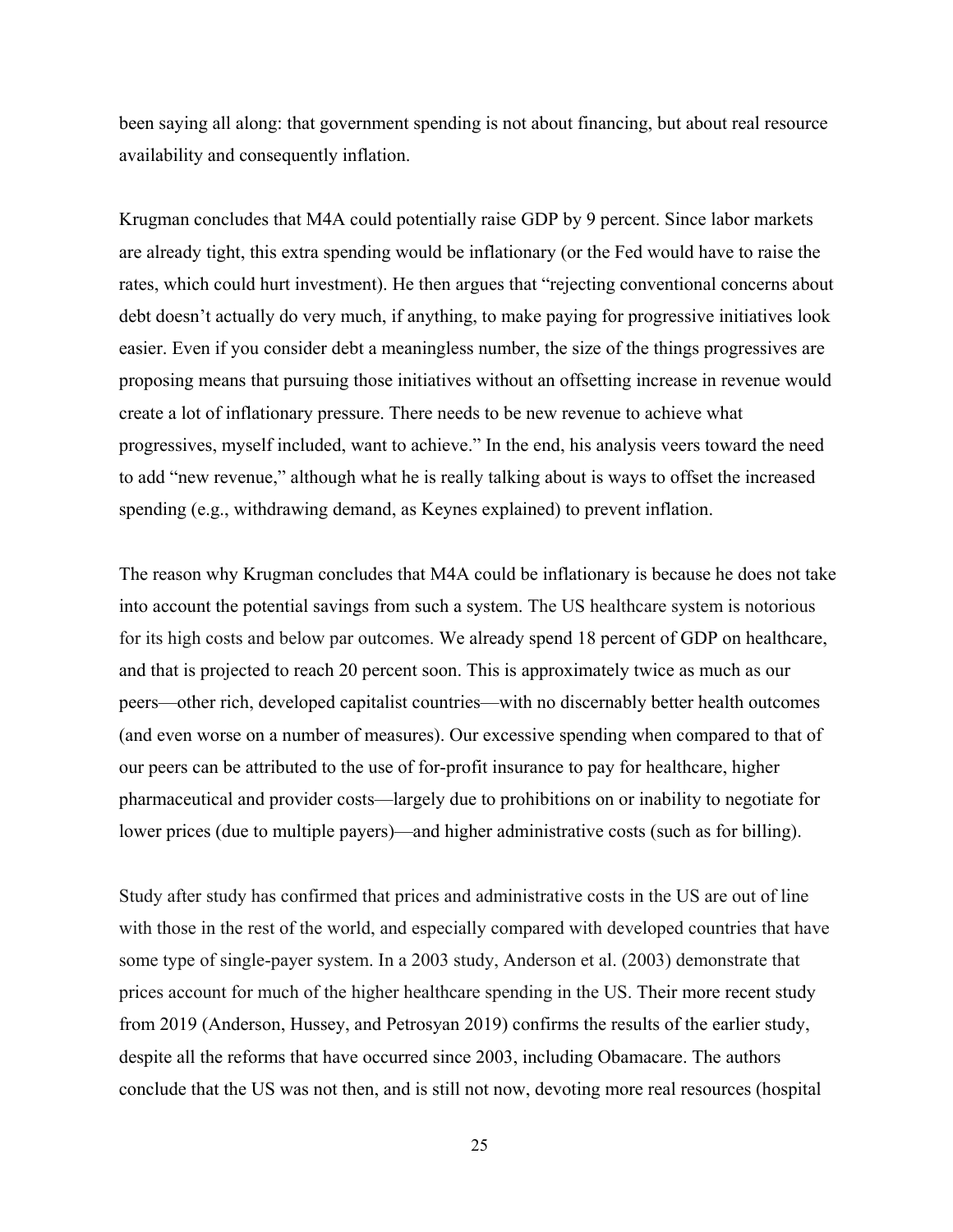beds, physicians, and nurses) to providing healthcare compared to the OECD median. Nor do Americans receive more care—in fact, by some measures they actually receive less care (fewer visits to physicians, for example). However, we are still spending more, a difference that is largely explained by higher prices. The 2019 study additionally demonstrates that the difference between prices paid in the private and public sectors has widened considerably since 2003. It is our greater dependence on private payers, rather than on government as single payer, that accounts for higher costs. Government payers actually impose discipline on the "markets."

Papanicolas et al. (2018) reach similar conclusions. They report that per capita pharmaceutical spending in other countries ranges from \$466 to \$939, while it stands around \$1,443 in the US. Compensation of healthcare workers, such as nurses and physicians, is also higher in the US: \$218,173 for a primary care physician, compared to a range of \$86,607 to \$154,126 in other countries. This could be due to a combination of entry restrictions to the profession as well as inability or unwillingness of our private multi-payers to control costs.

It is also well known that administrative costs in the US are significantly higher than in any other developed country. For instance, governance and administration costs accounted for 8 percent of total national health expenditures in the US, compared to a range of 1 percent to 3 percent in the other countries (Papanicolas et al. 2018; see also Mueller, Hagenaars, and Morgan 2017, who calculate an OECD average of about 3 percent). Administrative costs on the provider side are estimated to be high in the US as well. For instance, over 24 percent of US hospital spending is on administration, compared to 12.9 percent in Canada (Woolhandler, Campbell, and Himmelstein 2003).

Adoption of single payer (replacing for-profit private insurers) would significantly reduce the resources devoted to our unusual way of paying for healthcare. It would eliminate the private insurance sector's participation, reduce employers' costs of administering healthcare plans, reduce the costs incurred by doctors and hospitals due to billing insurers as well as pursuing patients for uncovered cost, lower the costs of appealing denials, and cut costs associated with patients avoiding early treatment of diseases (because of the actual or expected out-of-pocket costs) that become chronic and expensive maladies. If M4A could control prices and lower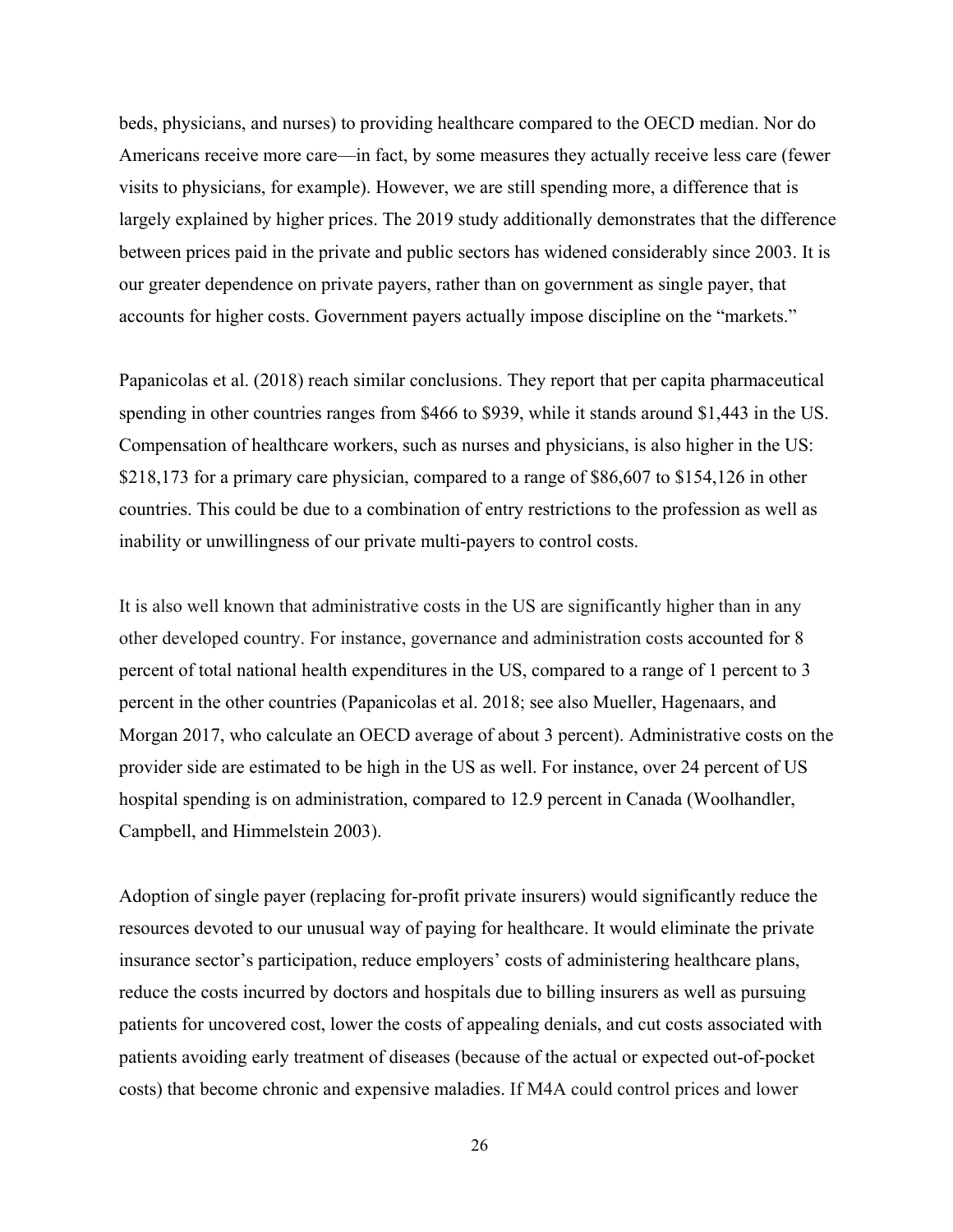administrative costs, we could spend significantly less on healthcare than we do currently, while expanding coverage to everyone.

While the distribution of spending between private and public sectors would change, causing a lot of anxiety about potentially ballooning government deficits, there is nothing about government spending that necessarily makes it more inflationary than private spending—all else equal, if spending on total healthcare costs falls by 5 percent of GDP (with private sector spending falling by 10 percent of GDP and government sector spending rising by 5 percent of GDP) the net impact is deflationary. And what will matter is the overall increase of demand on resources while implementing all parts of the GND. If the healthcare savings offset increased resource use in other GND projects, then the net impact of the GND will not be inflationary. In the remainder of this section, we attempt to determine how deflationary the movement to single payer could be.

There is a range of estimates for how much M4A would cost, and consequently how much it could save or add to the nation's spending on healthcare. Woolhandler and Himmelstein (2017) estimate high savings, around 2.28 percent of 2017 GDP, from merely reducing administrative costs. They conclude that hospitals and physicians would save \$149 billion and \$75 billion per year, respectively, while savings from lowering the insurance overhead and administration of public programs would be \$220 billion per year.

| Lower Administrative Costs |                                                |
|----------------------------|------------------------------------------------|
| Insurance Overhead Savings | \$220                                          |
| <b>Total Savings:</b>      | $$444 B = 2.28\% \text{ of } 2017 \text{ GDP}$ |

**Table 3. Woolhandler and Himmelstein (2017), Annual Costs/Savings, \$billions**

In recent testimony to Congress, Dean Baker presented savings estimates shown in Table 4. He estimates administrative savings for providers and employers of almost \$5 trillion and savings on insurance administration of about \$3.5 trillion over a decade. He projects further savings from controlling costs of care, including prescription drugs. Even with increased utilization of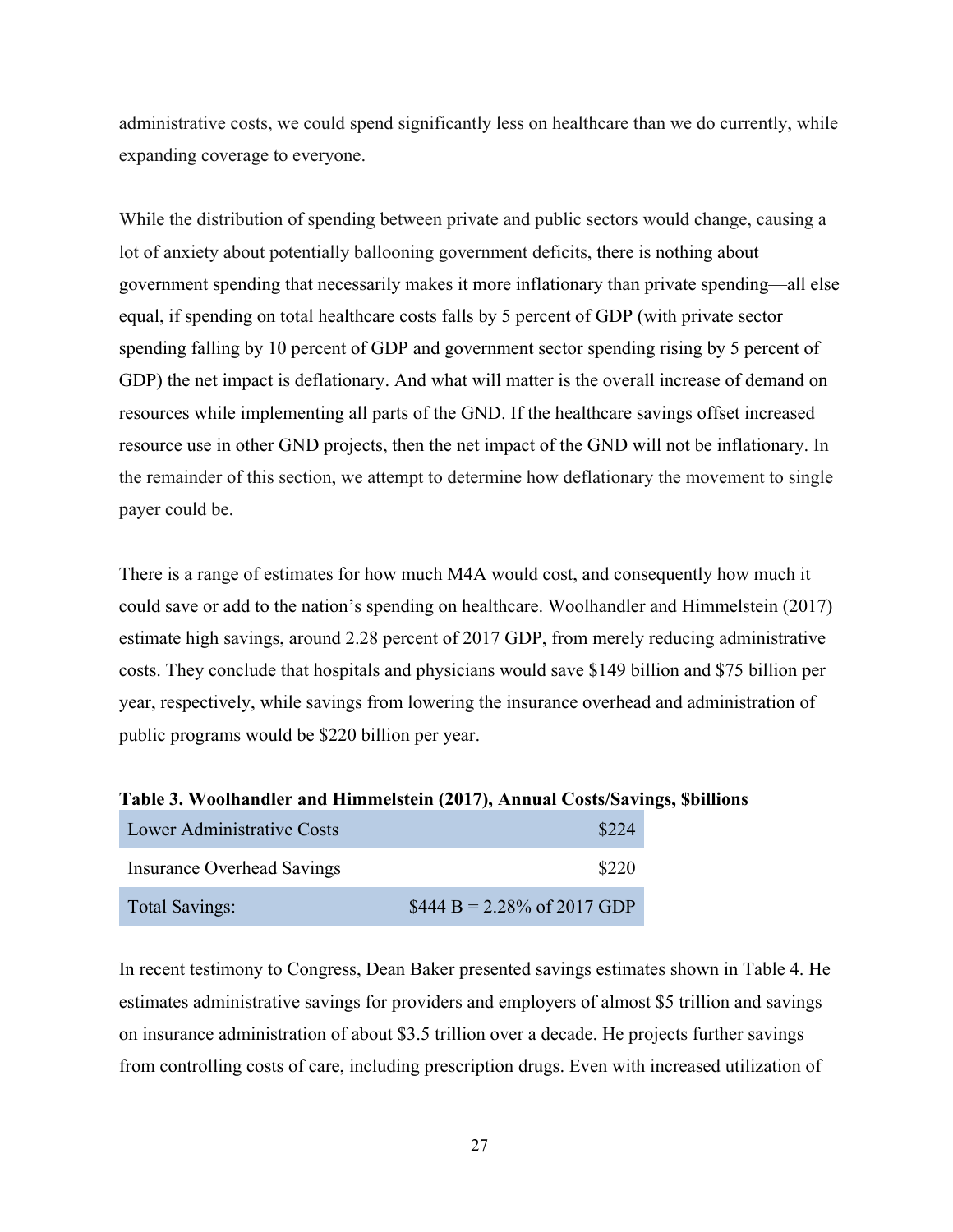10 percent, we are able to save \$13.3 trillion over 10 years, which amounts to 4.5 percent of total projected GDP for the decade.

| Savings on Administrative Costs of Insurers                                                                         | $-3.5$  |
|---------------------------------------------------------------------------------------------------------------------|---------|
| Savings on Administrative Costs of Healthcare Providers<br>(hospitals, physicians' offices, nursing homes, and home |         |
| healthcare)                                                                                                         | $-4.4$  |
| Savings on Employer's Administrative Costs                                                                          | $-0.5$  |
| Increased Utilization                                                                                               | 2.5     |
| <b>Savings on Prescription Drugs</b>                                                                                | $-3.3$  |
| Non-durable Medical Equipment                                                                                       | $-0.5$  |
| Durable Medical Equipment                                                                                           | $-1.3$  |
| Salaries of Doctors and Dentists                                                                                    | $-2.3$  |
| <b>Total Savings after Increased Utilization</b>                                                                    | $-13.3$ |
| Total Savings % of Projected 2021–30 Total GDP                                                                      | 4.50%   |

# **Table 4. Dean Baker: Projected Potential Savings from Universal Medicare 2021–30, \$trillions**

There are other studies that estimate somewhat lower savings from single-payer insurance. Researchers at PERI predict savings of about 1.58 percent of 2017 GDP from M4A (Pollin et al. 2018). They assume an increased demand for healthcare of 12 percent from those who are currently uninsured or underinsured<sup>15</sup> and cost reductions of 19.2 percent of health consumption expenditures due to savings on administration (9 percent), drug prices (5.9 percent), applying Medicare rates (2.8 percent), and cutting waste and fraud (1.5 percent). Physicians and hospitals will achieve about 65 percent lower administrative costs, while the cost of administering the new single-payer insurance system will be 3.5 percent of total health consumption expenditures. In sum, annual health consumption expenditures would fall to \$2.93 trillion (from \$3.24 trillion, as of 2017), saving 1.58 percent of GDP.

<sup>&</sup>lt;sup>15</sup> The category of underinsured includes people "for whom out-of-pocket costs, excluding premiums, over the prior 12 months are equal to 10 percent or more of household income; out-of-pocket costs, excluding premiums, are equal to 5 percent or more of household income if income is under 200 percent of the federal poverty level; or if the deductible is 5 percent or more of household income." (Pollin et al. 2018, 27)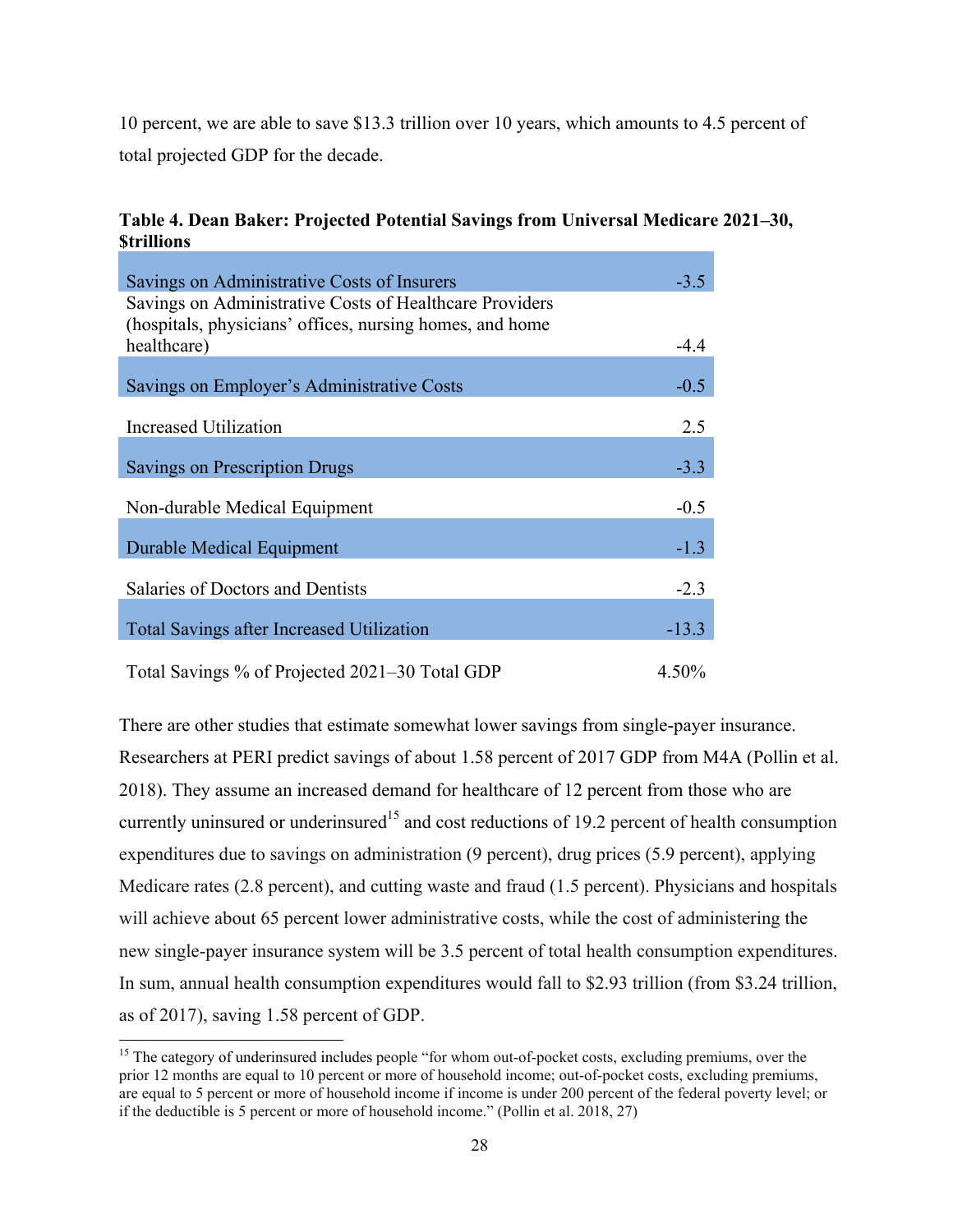According to estimates from an oft-cited study by Charles Blahous (2018) from the conservative Mercatus Center, if provider reimbursement rates were lowered to Medicare rates (savings of \$314 billion), we could achieve annual savings of 0.3 percent of GDP in 2019, even with universal coverage without deductibles and copays and with added demand for healthcare (\$370 billion). A further \$70 billion and \$50 billion, respectively, could be saved on administrative costs and pharmaceutical pricing. If, however, costs were not controlled, healthcare spending would increase by 1.2 percent of GDP. Since Blahous estimates administrative and pharmaceutical pricing savings that are on the lower end of the spectrum, the majority of savings in his first scenario stem from applying Medicare rates to health services. Once that assumption is removed, it is not surprising that the net savings disappear. Blahous has long been a critic of Social Security, so it is not surprising that his estimates of the costs of M4A would hold up the high end of the range. We do not find his arguments persuasive, but note that even he finds potential savings—if costs can be controlled.

We use the savings from the studies described above to come up with our own estimates for potential savings from M4A. Our approach is different from the others in that we start by eliminating the net cost of insurance and administration (both private and public) and then add an administrative markup to total costs at the end. The net cost of insurance (private and public) is the difference between health premiums earned and benefits incurred (CMS 2017). For example, according to the Centers for Medicare and Medicaid Services, in 2017 the net cost of private health insurance was \$144 billion, meaning that the private insurance industry collected \$144 billion more than what it spent on healthcare on behalf of its customers. After calculating health consumption expenditures with all the savings, we add a 3.5 percent markup to these costs for public administration of healthcare, a number that is in line with the OECD average. Once we find the total of healthcare consumption costs after all these savings, we add another 10 percent (reducing the resource savings) for higher utilization of the healthcare system.

In Scenario 1, we use the PERI estimates (percent) for savings on pharmaceuticals and fraud and waste elimination. The estimate for savings from applying Medicare rates is the average of Blahous (\$314 billion) and PERI (\$90 billion) at \$200 billion. In Scenario 2, we combine Scenario 1 with administrative savings from Woolhandler and Himmelstein (2017), discussed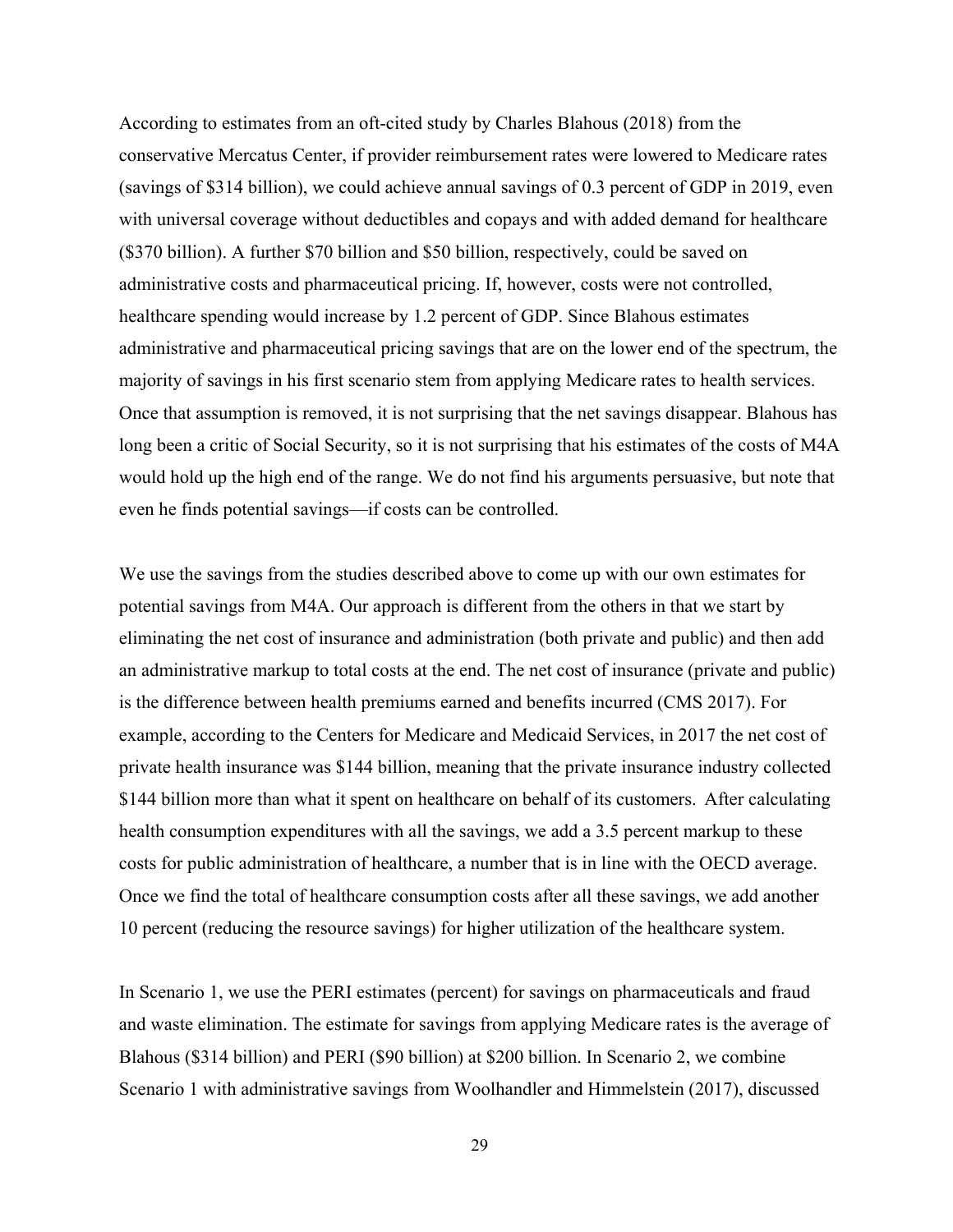above, achieving savings of 3.67 percent.

|                                                                                                         |                   | <b>Scenario 2</b><br>(Scenario $1 +$<br>W&H Admin. |
|---------------------------------------------------------------------------------------------------------|-------------------|----------------------------------------------------|
|                                                                                                         | <b>Scenario 1</b> | Savings)                                           |
| <b>Health Consumption</b><br>Expenditures <sup>16</sup>                                                 | 3.24              | 3.24                                               |
| <b>Insurance Administration</b><br>Savings                                                              | 0.27              | 0.22                                               |
| <b>Pharmaceutical Pricing</b>                                                                           | 0.19              | 0.19                                               |
| <b>Applying Medicare Rates</b>                                                                          | 0.20              | 0.20                                               |
| <b>Fraud and Waste Elimination</b>                                                                      | 0.05              | 0.05                                               |
| Admin Savings for Hospitals and<br>Providers                                                            | 0.13              | 0.28                                               |
| <b>Health Consumption</b><br><b>Expenditures after Savings</b>                                          | 2.40              | 2.35                                               |
| <b>Health Consumption</b><br>Expenditures after Savings with<br>10% Increased Utilization               | 2.48              |                                                    |
| <b>Health Consumption</b><br><b>Expenditures after Savings and</b><br><b>Increased Utilization with</b> |                   |                                                    |
| Administrative Markup (3.5%)                                                                            | 2.73              | 2.59                                               |
| Savings with Increased<br>Utilization (% of 2017 GDP)                                                   | 2.61              | 3.67                                               |

# **Table 5. Summary Estimates of Healthcare Resource Savings (\$trillion, annual)**

In sum, according to our estimates, M4A could save from 2.61 percent to 3.67 percent of GDP, depending on the assumptions, while providing healthcare to the whole population. We believe our assessment in Scenario 2 is a rather conservative estimate of the savings that would accrue from a M4A system. The US spends 18 percent of its GDP on healthcare, a number that is projected to grow over the next decade. The country with the next highest share of health spending on GDP is Switzerland, which spends a little over 12 percent of its GDP on healthcare. Thus, even if we lowered healthcare spending by 3.7 percent of GDP, we would still be

 <sup>16</sup> Net of public health spending.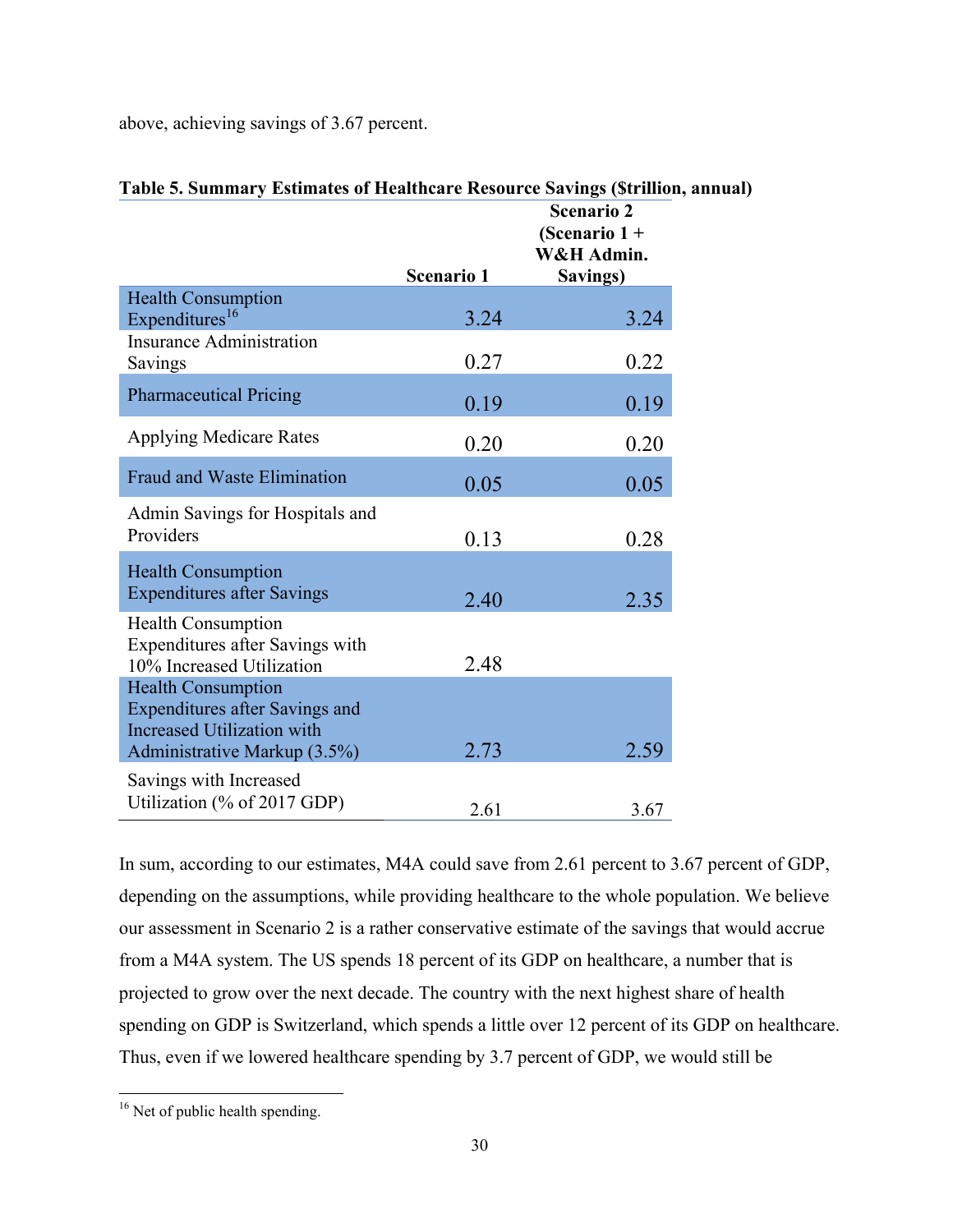spending more on healthcare than all of our peers (and a lot more than our neighbor, Canada, which spends 10.4 percent of its GDP on healthcare) (OECD 2019).

Some will object that the savings largely accrue to the private sector, while the government will face additional costs. This is true. We must remember, however, that the approach we take in this paper is to account for the net resource costs of a GND. Our argument is that it is the net increased demand on resources that will be inflationary. If private spending on healthcare costs falls by more than the increased spending by government, the movement to single payer will be deflationary, not inflationary.

We do recognize that resources released by the shift from private insurers to single payer may not be well suited to alternative uses (such as other GND projects). Released resources will need to be retrained, and this can take time. On the other hand, increased use of healthcare could reduce the onset of chronic disease that results from inadequate early treatment—so that an initial boost to use of healthcare services will be followed by reduced need for care as chronic disease is reduced. It will take some time for these various processes to result in all of the potential savings and attendant deflationary pressures. With universal access, with elimination of a highly inefficient private insurance system, and with greater control over costs, the movement to single payer could shrink US spending on healthcare by as much as 8 percent of GDP (bringing us in line with other rich countries at about 10 percent of GDP).

# **End the Forever Wars**

Some advocates of the GND (including Senator Bernie Sanders) have proposed to end the "forever wars."17 This will reduce environmental destruction and free up resources for the GND. It is hard to calculate the total amount of resources devoted to the forever wars, as so much of the defense budget is hidden in other programs. The reported spending on defense is \$716 billion, of which reported war spending is about 10 percent (say \$72 billion). However, much

<sup>&</sup>lt;sup>17</sup> "Congress made history recently by passing a resolution that cuts off U.S. support for Saudi-led forces in the civil war in Yemen. This is the first time since Congress originally passed the War Powers Resolution in 1973 that we have used it to call on the president to withdraw from an undeclared war…. It is time for Congress to ask whether, nearly 18 years after 9/11, we really want to continue to be involved in these wars for another 18 or more. According to a recent study by the Costs of War Project at Brown University, the War on Terror will have cost American taxpayers almost \$5 trillion through Fiscal Year 2019. When taking in to account future health care obligations for veterans injured in post-9/11 wars, the bill comes closer to \$6 trillion" (Sanders and Lee 2019).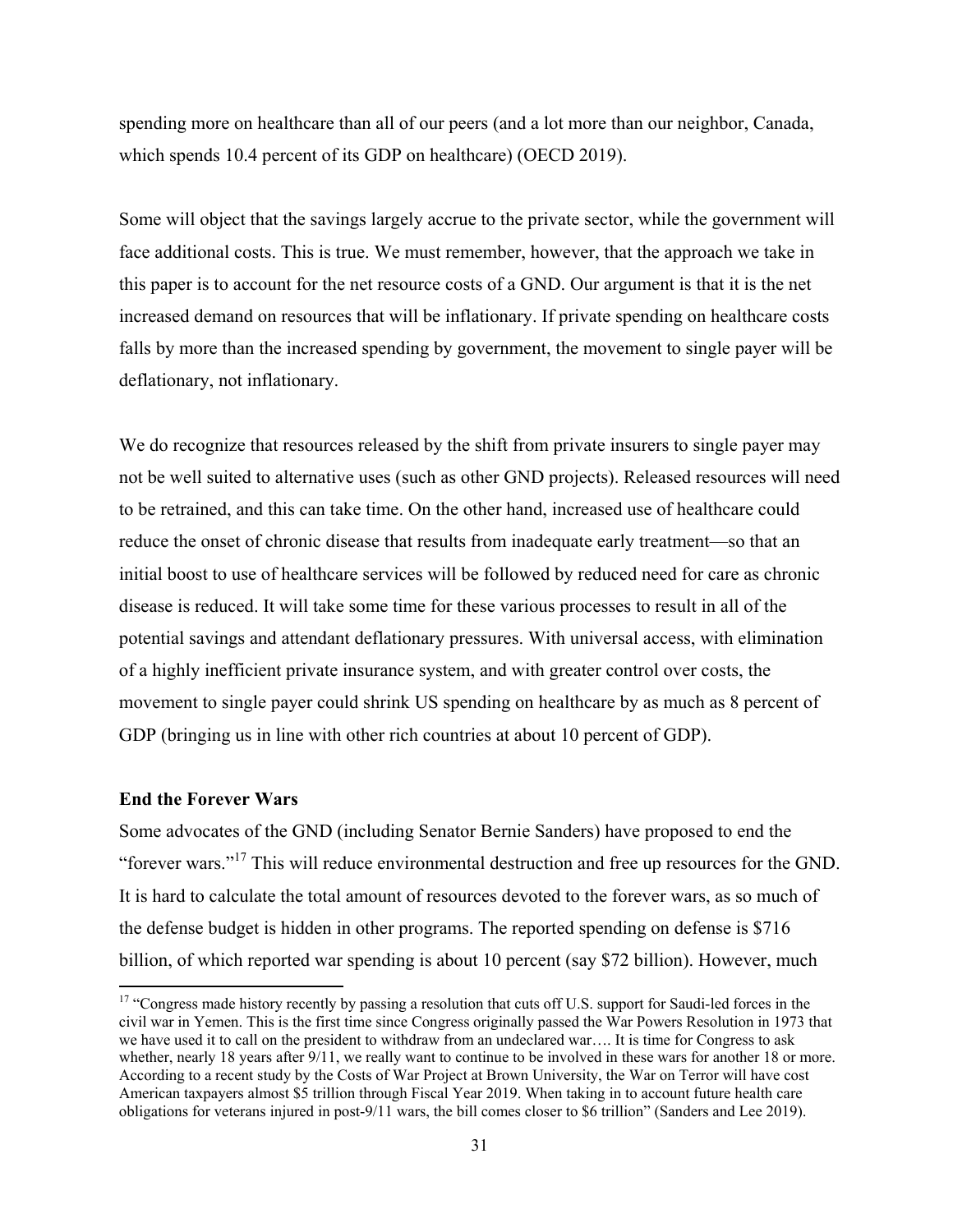more is hidden, and this figure does not include indirect costs (e.g., treating veterans and their families). As military spending does not lead to production of output for civilian consumption, it is akin to transfer payments in terms of its inflationary impact. There is probably at least \$1 trillion of "unproductive" military spending annually. In 2008, Joseph Stiglitz projected the cost of the Iraq war alone would run about \$3 trillion; two years later, he argued that could be an underestimate (Stiglitz and Bilmes 2010).<sup>18</sup> Senator Rand Paul claims the war on terror has cost \$6 trillion since 2001, or about \$330 billion per year (Shane 2019). Senator Sanders has put the cost at \$5 trillion already, with another trillion to be spent on healthcare for veterans over the future.

While there are great uncertainties surrounding estimates of the resources that can be saved by ending the forever wars, we will use a conservative estimate that \$210 billion of savings could be realized annually (perhaps two-thirds of the spending on the war on terror) in terms of wasted resources, or approximately 1 percent of GDP annually. We expect that the savings would be lower in the early years but would gradually rise—probably significantly above 1 percent of GDP—as the longer-term costs of caring for veterans and their families would decline over time.

### **Tax the Rich**

While many advocate raising taxes on the rich to provide tax revenue "resources" to government, MMT does not count that as a benefit. However, income and wealth taxes on the rich can be used to reduce inequality, which can help to restore democratic governance. In addition, taxing the rich can release some resources if it reduces spending by the rich on resource-using output. Thinking from the perspective of real resource release, rather than financing, taxes such as financial turnover taxes and offshore income taxes may not be very effective in reducing spending (although they will reduce income inequality). Ironically, these kinds of taxes are often cited by GND proponents as particularly good sources of finance. But from our perspective, these would have little benefit, because they will not release many

<sup>&</sup>lt;sup>18</sup> They argue the opportunity costs probably add more: "For instance, many have wondered aloud whether, absent the Iraq invasion, we would still be stuck in Afghanistan. And this is not the only 'what if' worth contemplating. We might also ask: If not for the war in Iraq, would oil prices have risen so rapidly? Would the federal debt be so high? Would the economic crisis have been so severe?" Nine years after that update, the "forever wars" continue.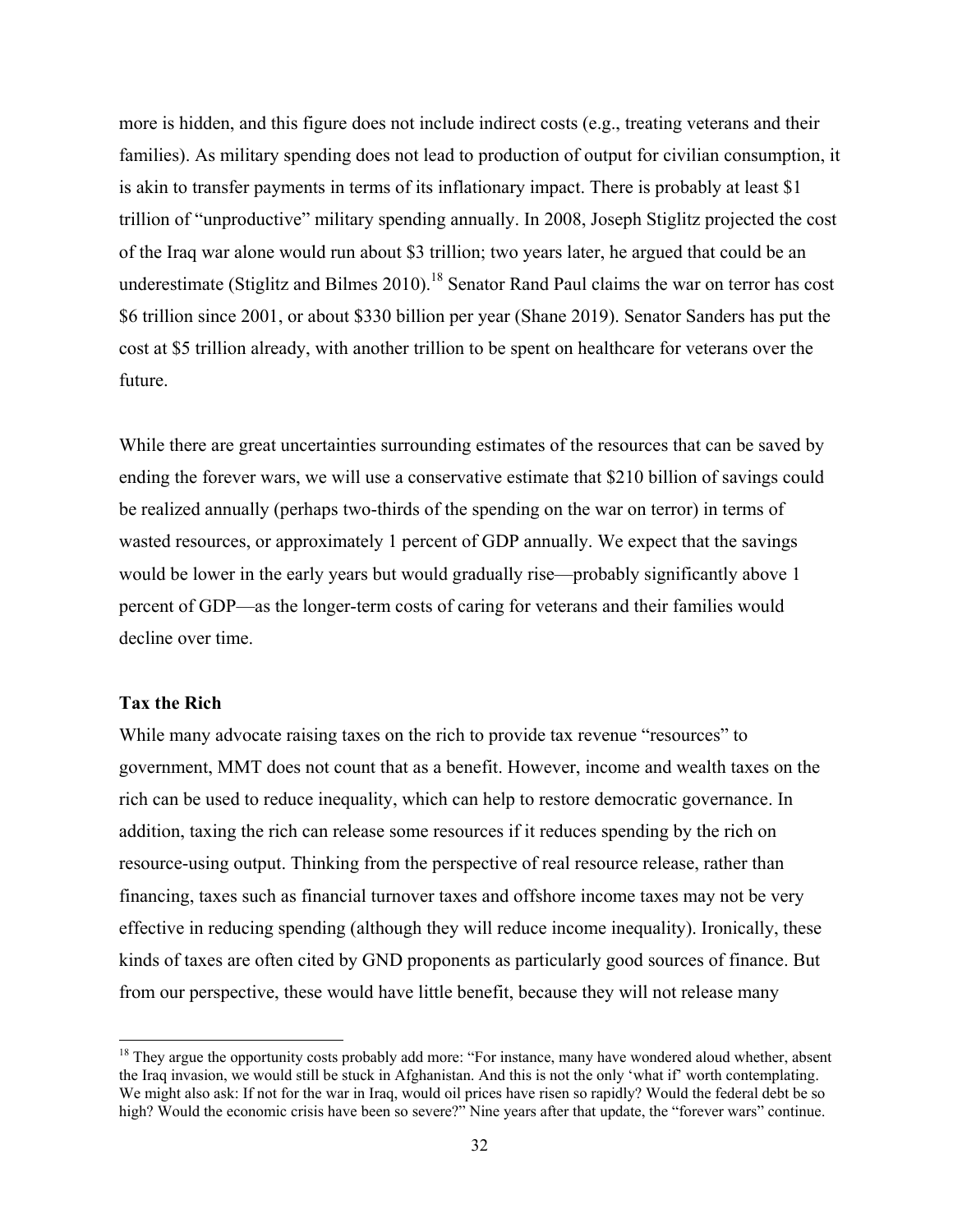resources to be used in the GND. However, they might reduce high-speed trading and the incentives to move profits offshore—and to the degree that they are effective, tax revenues from those sources fall anyway, so cannot be counted as a financial source of revenue in any case.

Direct taxes on high incomes and wealth can reduce inequality at the top and could reduce spending. To obtain either of these advantages will require high tax rates on both wealth and income—perhaps even higher than what Representative Alexandria Ocasio-Cortez has advocated (a top marginal tax rate of 70 percent). If resource use by the rich can be reduced, that will free up resources to be used in GND projects. Instead of building a third or fourth mansion for the rich, public housing for the poor could be provided. Instead of producing (and fueling) private jets, efficient forms of mass transit could be built and operated. The potential release of resources could be significant. The political and technical barriers to imposition of sufficiently high tax rates would also be significant: the rich have the means and incentive to fight any move to raise their taxes, as well as to avoid tax payments if rates are raised.<sup>19</sup> We will not attempt to calculate how many resources might be made available, because the uncertainty of passing tax hikes is too great.

Keynes addressed the same question in his 1940 pamphlet in a chapter titled "Can the Rich Pay for the War?" Some had argued that the rich should bear the whole cost of the war, while the working classes should be allowed to increase their consumption. Keynes demonstrated that even with very high rates of taxation of the rich, we could not get the necessary decrease in consumption to avoid inflation (he argued we would have to take 75 percent of the incomes of the "rich" and "middle class" to accomplish this).

Some have argued for a hike of payroll taxes on employers, arguing that, as healthcare is shifted to the government, firms will raise wages that fuel consumption and inflation. We doubt that employers will pass these savings along to workers. Rather, the savings will increase the income of what Keynes called the "profiteers"—generating windfall profits (with wages held steady) encouraging more stock buybacks (similar to the effect of the Trump tax cuts, which were

<sup>&</sup>lt;sup>19</sup> Dean Baker (2019) makes a similar argument.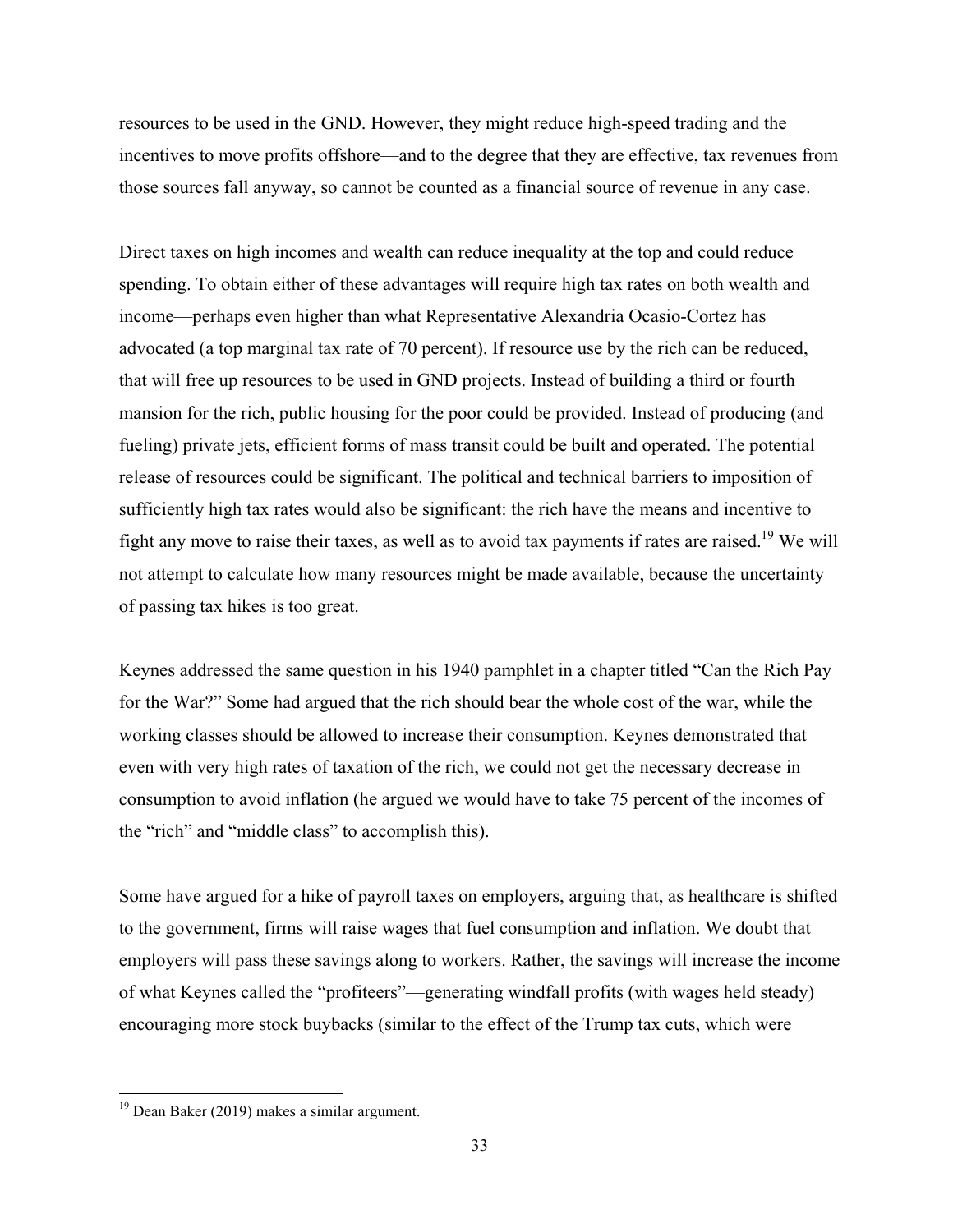supposed to boost investment but have probably just fueled more buybacks).<sup>20</sup> While this could inflate the stock market, it does not necessarily generate more demand for resources in the present, hence it will not be inflationary. Still, there is some chance that higher profits could generate inflation pressures as these are used to finance either investment or consumption. In the next section, we will outline a plan that can be used to attenuate inflation pressures arising from windfall profits created by moving healthcare spending to the federal government.

#### **Miscellaneous Other GND Components**

There are a number of other smaller programs that are sometimes included in a proposed GND. We will not do any detailed "costing" of these. Except for student debt relief, we do not know of good estimates of the resources (and hence inflationary potential) of these proposals. Most of these would enhance productivity—free public college, public infrastructure, and perhaps even care services—by more than enough to make them "pay for themselves." It is probable that during phase-in they would use more resources than they create, even if over the long run they raise productivity by more than enough to compensate. We will count these as net neutral sources of resources, with one exception. As noted above, we assume that half the JG workers are engaged in greening projects, and thus are providers of resources. The other half work in care services that by assumption do not create resources—as they will be earning income that supports more consumption, we count these workers as net users of resources.

#### *Care Services*

Many of the JG workers will provide care services: for people, for communities, and for the environment (see Tcherneva 2018), as discussed above. It is impossible to know what the division among these types of projects will be, so it is difficult to determine if the JG alone can supply the resources needed.

We assume that 7.5 million JG workers work to care for the community and for people, as Tcherneva put it, providing care to the young, the old, and people with disabilities. While these workers would provide resources for GND projects (broadly defined), we will assume that they do not enhance national productivity (beyond the improvements to the workers, themselves, as

<sup>&</sup>lt;sup>20</sup> See the report detailing buybacks recently released by Senator Marco Rubio's office (Rubio 2019).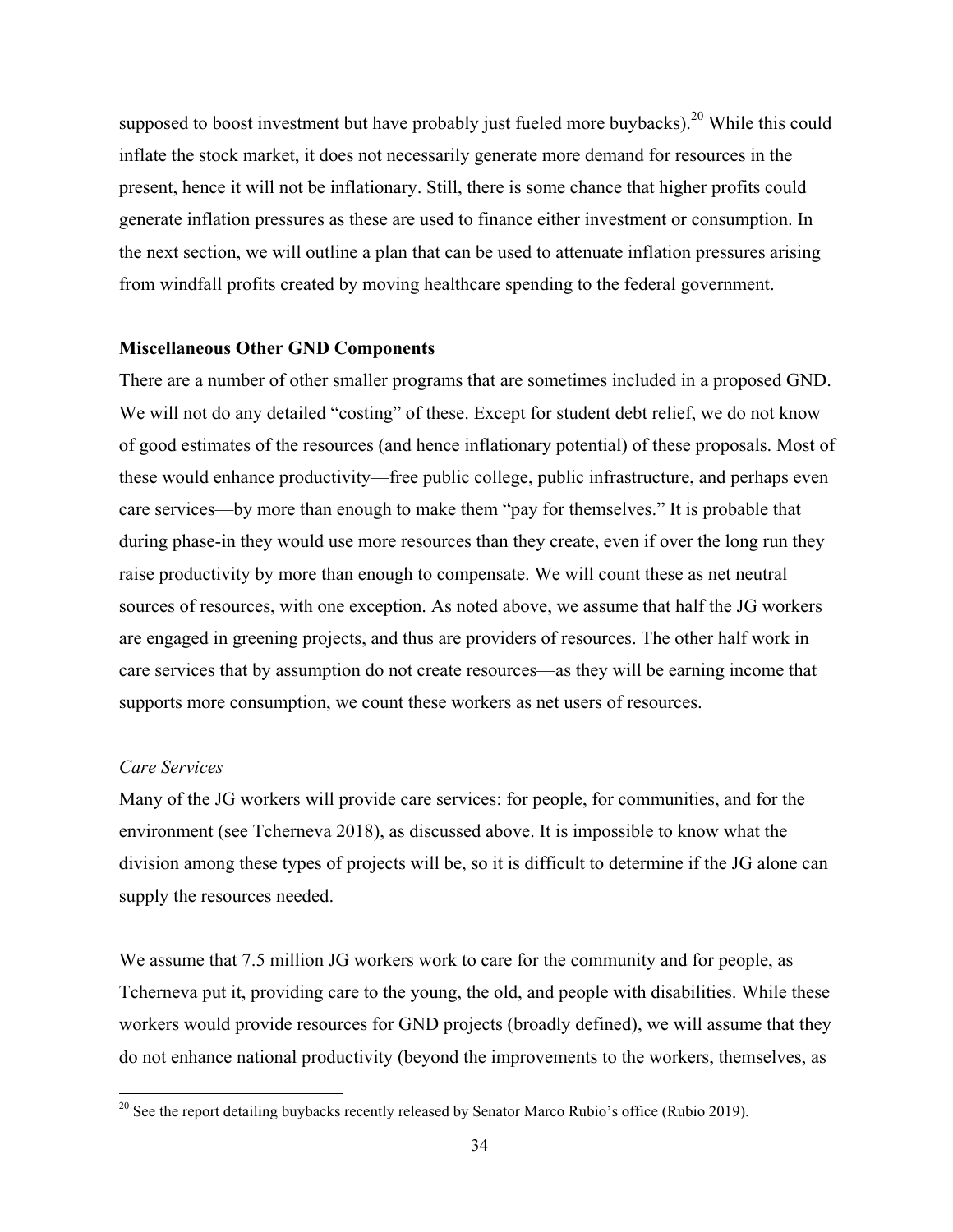discussed below). These will not be large-scale productivity-enhancing public infrastructure projects. They will, however, improve the quality of life, which could indirectly improve productivity. For example, providing childcare would increase productivity of parents who could take full-time work and miss fewer workdays.

We count the JG as a source of resources to the GND caring projects, but we do not count them as a source of productivity growth. The JG absorbs labor that would not be otherwise employed, but beyond that does not reduce the need for resources. Care services by themselves are assumed to be net neutral in terms of resource use (employing only JG workers).<sup>21</sup>

## *Student Debt Relief, Free Public College, and On-the-Job Training in the JG*

The high costs of college in the US force many students (and their families) to make a choice between foregoing higher education or borrowing large sums, often in the form of student loans. Today, there are approximately 44 million people with student loan debt that totals about \$1.4 trillion. Heavy debt loads have a variety of undesirable implications, including delinquencies and defaults (that affect credit ratings), postponement of family formation and home purchases, reduction of other forms of consumption, and forcing students to choose higher-earning occupations that they find less attractive. High costs of education result in lower GDP and employment through a variety of avenues: lower productivity of the workforce, lower consumption levels, lower tax revenues and hence lower government spending (in particular, at the state and local government level).

These effects are troubling, because the evidence is quite strong that higher education also "pays for itself" through higher output and employment, as Fullwiler et al. (2018) report.

Fullwiler, et al. (2018) have simulated the effects of student debt relief on the presumption that the federal government cancels all student loans that it holds and takes over payments on loans that are held privately. They estimate that this would boost GDP by an average of \$86 billion to \$108 billion each year (\$861 billion to \$1,083 billion over the 10-year simulation period) about half of one percent of GDP—reduce the unemployment rate by 0.22–0.36 percent, create

 $21$  Note, again, that we do count the consumption by these workers as a use of resources.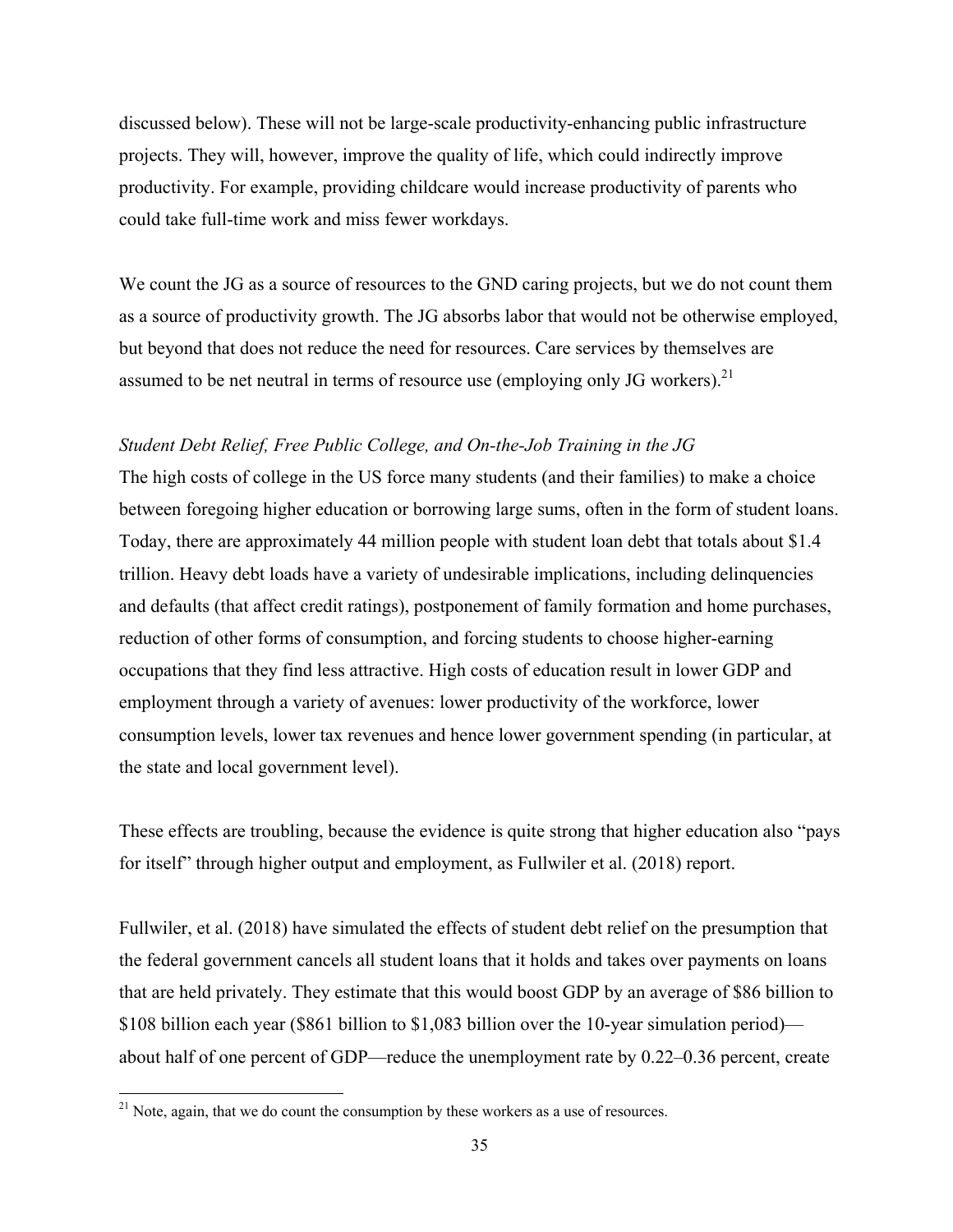an average of 1.2 million to 1.5 million new jobs annually, and increase inflation over the baseline by 0.09–0.3 percentage points. The net budgetary effects for the federal government would be to increase the deficit by 0.29–0.37 percentage points above the baseline, while improving state budgets by 0.11 percent.

In this report, we will not attempt to assess the resources made available or the resource costs of a comprehensive GND that would provide debt relief through a one-time debt cancellation program. We believe that the net impact would be resource creation. In other words, in terms of resource cost, such a program would generate more resources than it absorbed.

For the purposes of our preliminary estimates, we assume student debt relief and free public college have no net impact, as they increase resource productivity to offset increased demand on resources (college education, homes, and family formation).

Likewise, the JG will increase the supply of labor and will improve its productivity through onthe-job training. The JG designs jobs for the workers that come into the program—it "takes workers as they are," regardless of job experience, education, or skills. Ideally, training will be part of every job—enhancing skills on the job. Even in less-than-ideal cases, at least workers are showing up to work, proving they are willing and able to work and developing a work record that can be shared with prospective (non-JG) employers. Generally, they will be more employable than if they were unemployed, and perhaps losing skills and developing problematic behavior while out of work.

While we cannot claim that this will be true for every possible participant in JG work, it will be true on average. By our estimates, the JG will provide full-time work to 15 million potential workers who are now unemployed, out of the labor force, or forced to work only part-time when they want full-time jobs. These workers are available for jobs outside the JG and many (if not most) will become more employable as a result of their JG experience. So not only does the JG provide resources for GND projects, it can also enhance the labor supply available for non-JG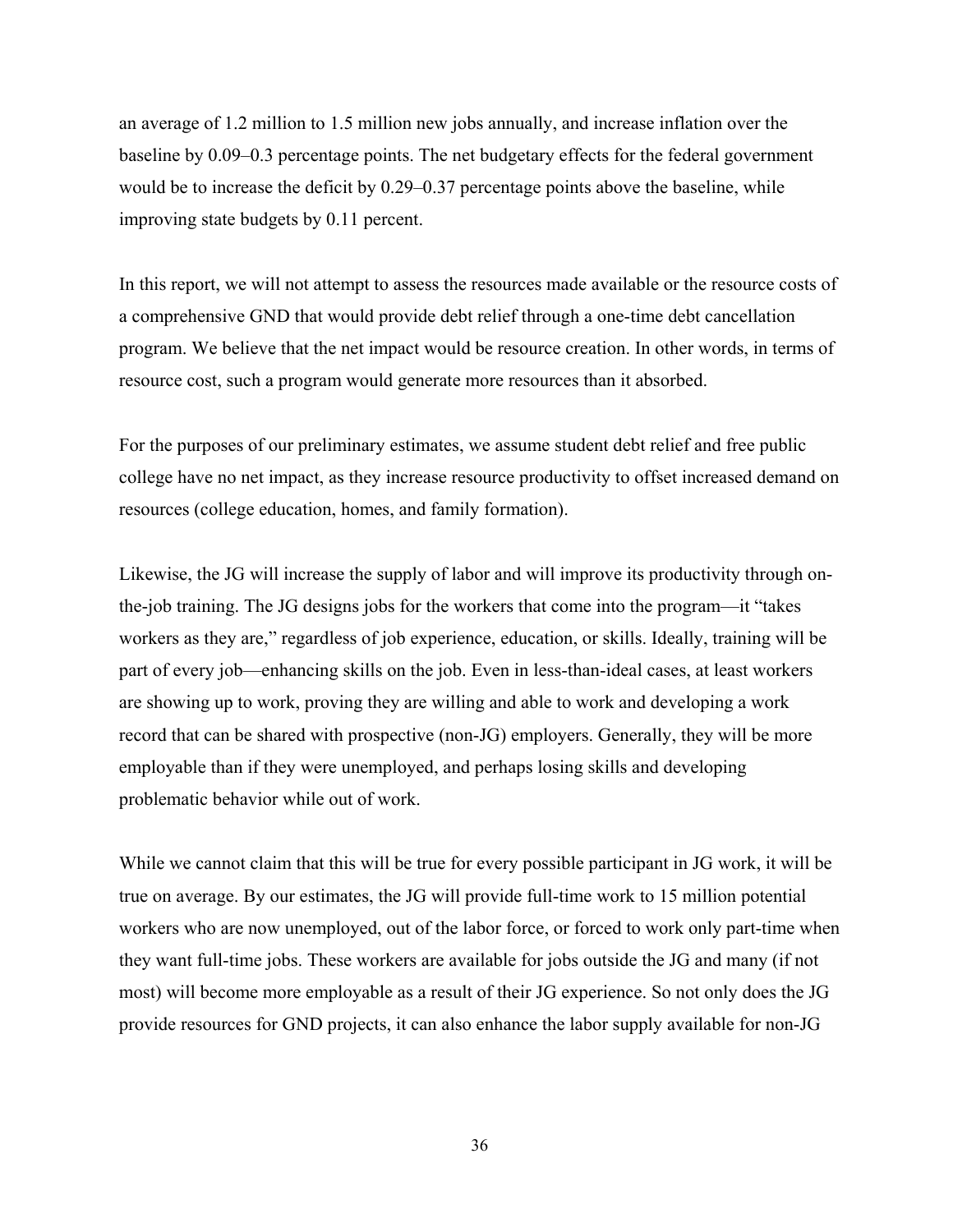work. In that sense, it increases the productivity of potential labor resources in a manner similar to education. $22$ 

### *Public Infrastructure Investment*

A major part of the GND is public infrastructure investment. We need a new energy grid, a new transportation grid, $^{23}$  public housing, more and better parks and playgrounds (to direct recreation away from shopping and toward healthy living), retrofitting buildings and homes, creating walkable neighborhoods, and repairs to existing infrastructure. Again, we need to avoid double counting—much of this is already included within the scope of green energy projects and JG projects discussed above. However, a lot of the new public infrastructure investment (high-speed rail to replace air traffic and autos) will represent new costs—that is, uses of resources, not sources. And much of it will be undertaken by private contractors while paid for by governments. In some cases, those resources can be redirected from current destructive uses; in some cases, we will need to add resources.

Larry Summers has argued that infrastructure investment "pays for itself." As he wrote,

the IMF asserts that properly designed infrastructure investment will reduce rather than increase government debt burdens. Public infrastructure investments can pay for themselves … Infrastructure investment actually makes it possible to reduce burdens on future generations. … The IMF finds that a dollar of investment increases output by nearly \$3. The budgetary arithmetic associated with infrastructure investment is especially attractive at a time when there are enough unused resources that greater infrastructure investment need not come at the expense of other spending. If we are entering a period of secular stagnation, unemployed resources could be available in much of the industrial world for quite some time … (Summers 2014)

 $22$  If workers are hired out of the JG and into private sector work, it is true that some GND projects will lose workers (somewhat tempered by new entrants to the labor force). For this reason, it is important that at least some of the JG work is "off the shelf" to absorb fluctuation of JG workers. A typical business cycle can generate a fluctuation of about 4 million workers employed at the peak and then shed at the trough. With a JG in place, that should be somewhat attenuated. JG employment might fluctuate around 3 million (between perhaps 14 million and 17 million), which should be manageable.

<sup>&</sup>lt;sup>23</sup> We have already included the electricity grid, transportation grid, and retrofitting of buildings in our calculations of resource needs for the greening projects. We mention them here only as a reminder, and focus on other public infrastructure investments.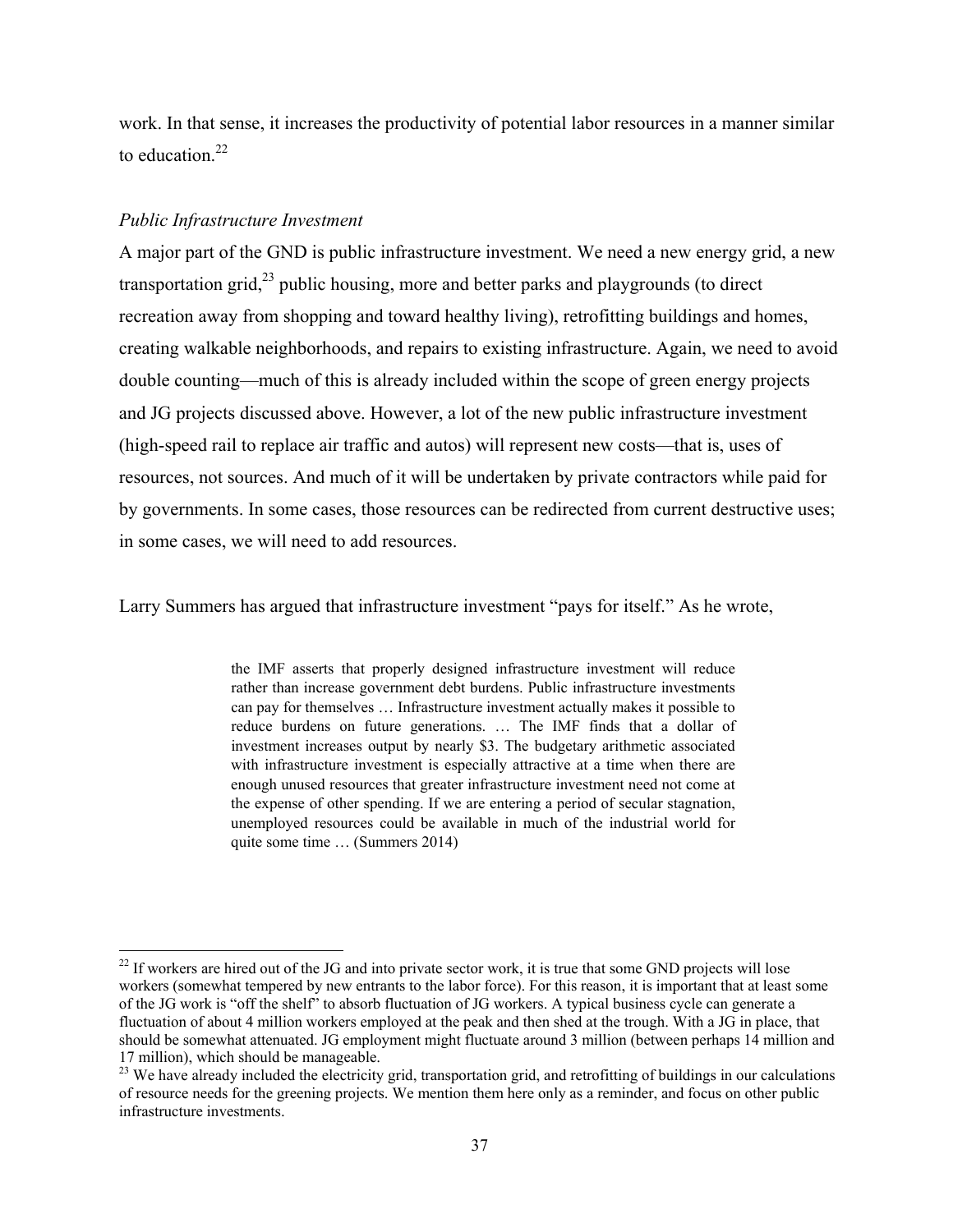It is true that he was writing at a time when there was more slack than there is today, and resources could be even more scarce once the GND gets up to speed. Projects will need to be planned and prioritized. This is to avoid bottlenecks but also to ensure that the investments are completed on a schedule coordinated with other GND projects. For example, the new electricity grid needs to be developed in line with completion of alternative energy projects. However, other projects can be put on a shelf until resources are released.

The inflationary potential of infrastructure investment will depend on avoiding resource bottlenecks. As we discussed above, some work on infrastructure can be performed by JG workers; some can be performed by labor released from destructive uses (investments in drilling, mining, and extraction); and some can be performed by new workers, which might require strengthening of training and apprenticeship programs. Still, greater infrastructure investment will gradually "pay for itself" by gradually increasing capacity.

For these reasons, we do not include public infrastructure as a net resource user, nor as a possible source of continued inflation pressure. If it is planned and phased in, it will become a net resource creator and hence provide a disinflationary force over the longer run. But we will assume it is neither a net demander nor supplier of resources.

#### **AN EQUITABLE STRATEGY: INTEGRATING MAYNARD AND BERNIE PLANS**

We provide our estimate of the net demand on resources in the next section. We are not convinced that the GND will place so much demand on the nation's resources that inflation should be a big worry. However, we admit that there are lots of uncertainties involved—both with regard to our very rough estimates but also with respect to the politics involved. If we had the kind of leadership that America enjoyed under President Franklin Delano Roosevelt, we would be comfortable in our claim that the GND could be implemented without necessitating taxes or other methods of reducing demand elsewhere. We would be fairly confident that destructive and wasteful applications of resources could be phased out as constructive GND projects were phased in. We would expect that a combination of voluntary savings plus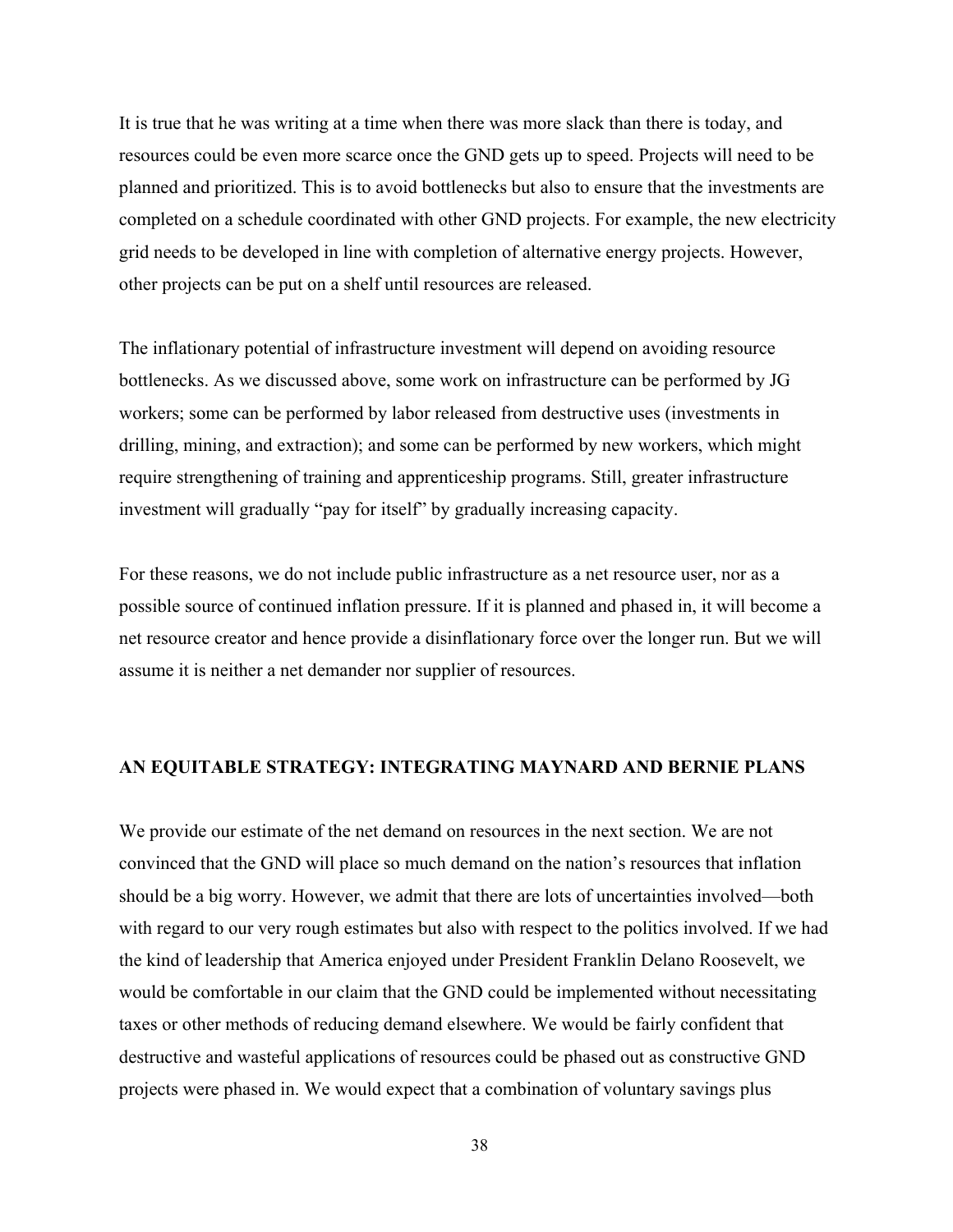administrative controls on wage and price hikes would be sufficient. However, we recognize that after a half-century of neoliberal dismantling of the institutions of democratic governance, those hopes could be overly optimistic. President Obama taught us that the "audacity of hope" is really too audacious a foundation on which to build reform.

So in this section we will propose a policy along the lines of Keynes's recommendations to "pay for" the "war," assuming that inflation is a real danger. If that turns out to be true, we need a plan to reduce inflation pressures.

To reduce consumption of resources, we would need "targeted" taxes that would be effective in lowering aggregate demand. Taxes on consumption and wages are highly effective in lowering demand, but will not be politically popular, and not especially fair either, given the stagnant wages for the last 50 years. Workers have been "paying for" neoliberalism for two generations. We cannot ask them to pay more to reverse the damages done. Keynes's recommendations were formulated on the prospects of conducting a bloody war with huge sacrifices that had to be made. Ours are made in the context of potentially significant sacrifices, but if successful would avoid tremendous loss of life and property. In terms of the challenges ahead, they are huge and the consequences could be greater than those of WWII—however, the sacrifices required to achieve success are much less.

We will assume in this section that we find that the resources released from destructive uses and mobilized are not sufficient to meet the requirements of the GND programs; thus, inflation pressures arise. It is difficult to know how large these will be. The question is how to address inflation pressures.

Note that we do assume that government will use other means to constrain prices, including cost controls in the single-payer system as well as prioritizing spending over the decade during which GND projects are phased in. We also include new taxes on high incomes and high wealth, but we do not expect those to have a significant effect on freeing resources for the GND. Hence, we need to reduce consumption demand by the less fortunate bottom 90 percent of Americans. However, this should be imposed in a progressive manner (with exemptions for the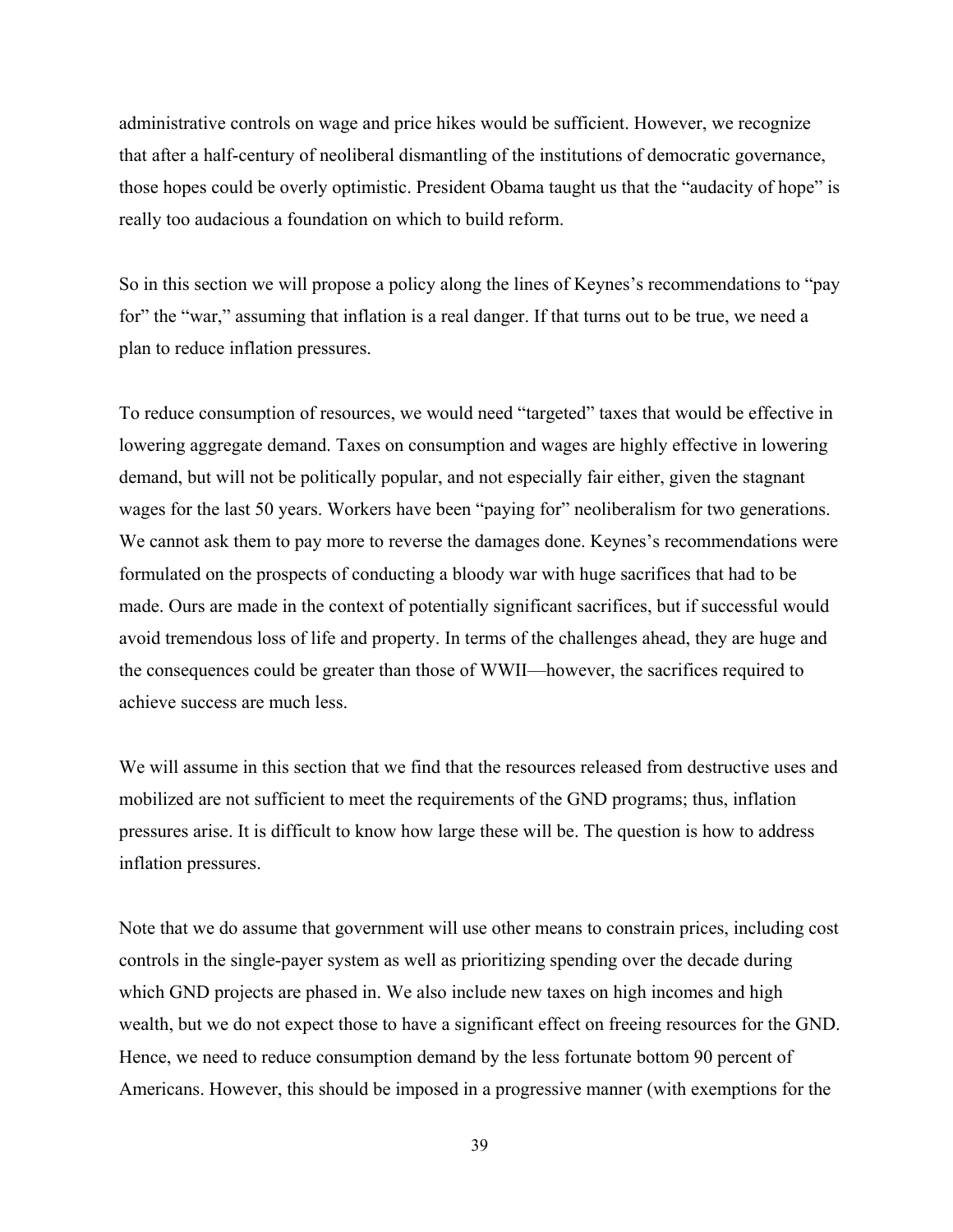lowest-income earners), and any reduction of consumption should only be temporary and accompanied by a clear promise of a better standard of living later.

Senator Bernie Sanders has formulated a plan to "pay for" M4A, proposing a supplemental payroll tax on employers equal to an additional 6.2 percent of payroll, plus an additional payroll tax surcharge on employees of 2.2 percent, plus an array of other progressive taxes which he has projected would raise \$1.4 trillion annually.<sup>24</sup> While we do not agree with his goal of raising revenue to "pay for" programs, we follow his lead in designing a method of reducing consumption to alleviate inflation pressure.

Many fear that if the costs of medical care are shifted to the government, that creates a large windfall for both employees and employers—who no longer have to pay health insurance premiums. They would raise their spending by the amount of those savings, causing inflation. Let us deal with the employer and employee windfall separately.

Employers would face substantially reduced labor costs. In 2017, employers paid a median of about \$13,000 in premiums per worker for an employer-based family coverage plan.<sup>25</sup> As M4A replaces private insurance plans, employers will enjoy substantial savings. It is difficult to know how employers would react to elimination of healthcare costs. If unions were strong, they might be able to induce employers to offer other kinds of benefits, or to raise wages. Some have argued that employers would oppose the movement to M4A because they use good healthcare coverage as a recruiting device, so offering other kinds of benefits would be an option. We think that in the current environment, most of the savings will be retained by employers—although some might indeed offer longer vacations, shorter workweeks, or childcare as attractive benefits.

<sup>&</sup>lt;sup>24</sup> He includes progressive income tax rates, taxing capital gains and dividends at the same rate as income from work, limiting tax deductions for the rich, adjusting the estate tax, and savings from health tax expenditures. His total tax take is estimated at nearly \$1.4 trillion annually. We are not including the other tax changes here, nor are we adopting the tax increase to raise revenues to "pay for" Medicare for All. The purpose is to release resources in this particular case, it is to postpone consumption by deferring income.

<sup>&</sup>lt;sup>25</sup> In 2010, the median employer cost of healthcare was 12.8 percent of payroll (Claxton and Damico 2011).In 2017, employers paid about 70 percent of the cost of a plan for family coverage, while workers paid about 30 percent (KFF 2017).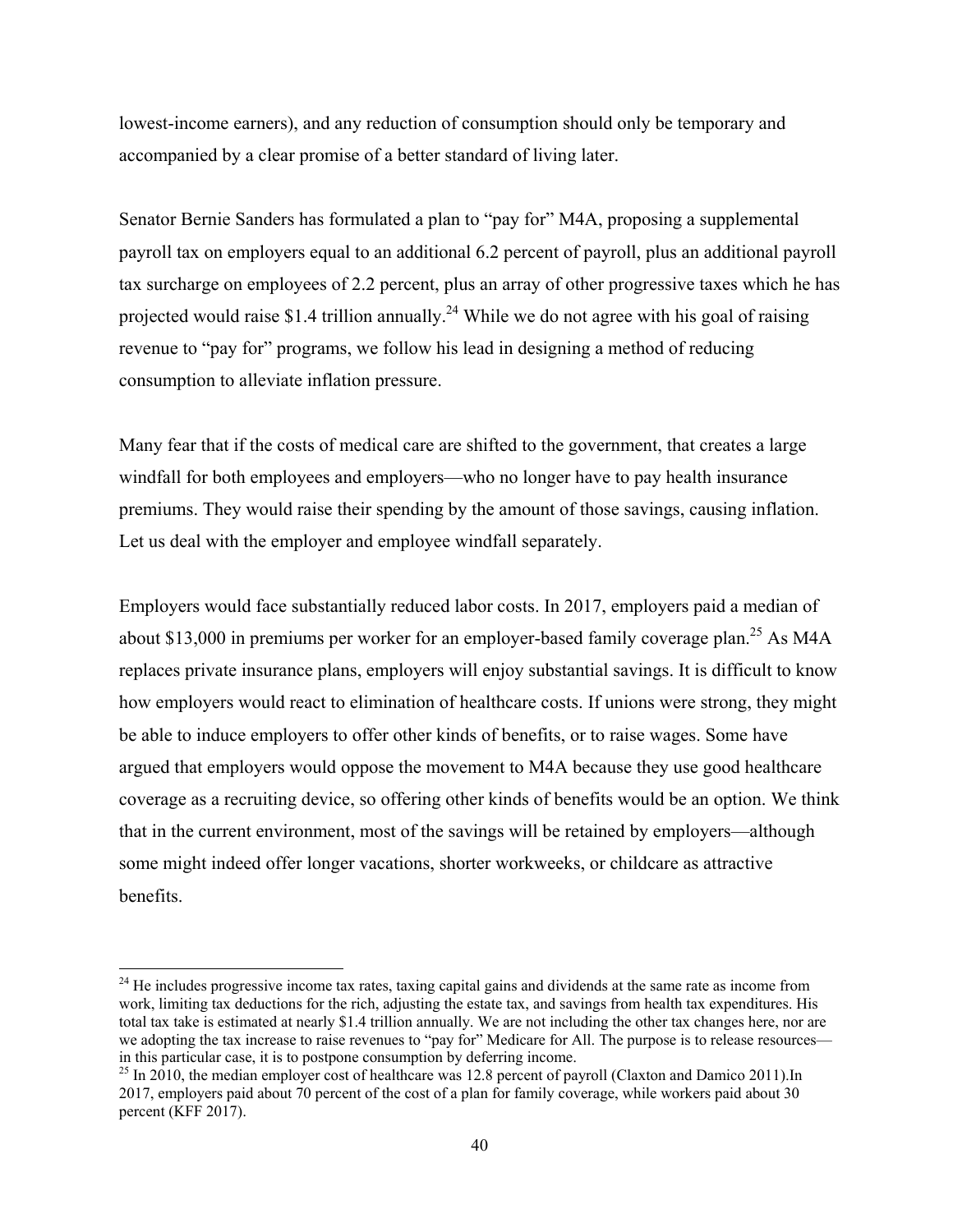The question is: What will firms do with the "retained" savings? Some worry they would raise wages, which would increase incomes and thus consumption. Alternatively, perhaps the savings would show up as profits to be consumed by owners or highly paid executives, to be invested in new plant and equipment, or simply to be saved and perhaps used for stock buybacks that push equities prices ever higher.

If they "spent" them, this would absorb resources, and hence our estimates of the resources released by M4A would be overstated. We think that is also highly unlikely. When oil or other input prices rise, raising firms' costs, their spending on inputs rises and there is some pressure on inflation; when input prices fall, their spending on inputs falls. The pressure on aggregate prices is downward when costs of production fall. We suggest that the main effect of removing healthcare costs from employer costs will be deflationary, not inflationary. We believe US employers will use the savings to make their production more competitive, domestically and internationally, by lowering prices.

However, as workers' spending on healthcare premiums falls and take-home pay rises, some portion of this can go to increased consumption. Certainly workers will use some of that for increased consumption, but they can also reduce debt and increase saving. Still, there could be some increased consumer demand and some pressure on inflation.

To allay fears of inflation, we propose to repurpose the payroll tax part of Senator Sanders' proposal. We would impose a surcharge of 4.6 percent on the employee portion of the payroll tax. This could be applied in a progressive manner, with a lower surcharge on lower wages (and with the lowest wages exempt). The goal is not to raise funds to "pay for" benefits, but rather to defer compensation of employees—based on Keynes's plan to "pay for" the war. In this case, the purpose of the tax is to temporarily reduce worker's compensation. Over time, Social Security benefits would be raised to compensate workers for their sacrifice during the implementation of the GND projects that are required to reverse climate change. The "surcharge" payroll tax on workers could be phased out in the future as GND demands on resources decline and as the nation's productive capacity increases.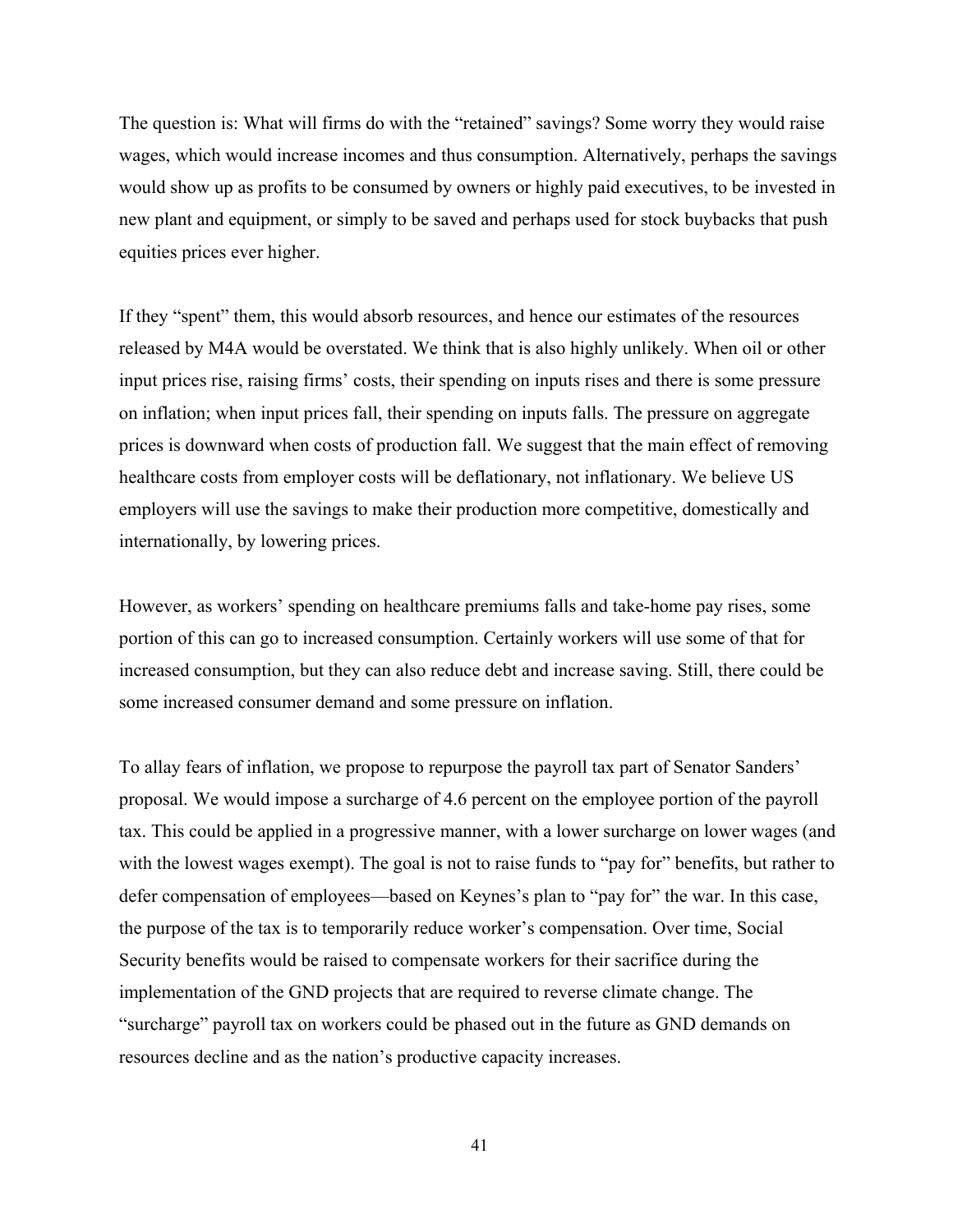As Keynes recommended, the deferred compensation (given as a boost to Social Security benefits) can be allocated in a progressive manner: with larger supplements paid to the lowest benefits, tapering down for the highest. Also, as Keynes recommended, the payroll surcharge (similar to his capital levy) would be imposed as soon as the GND begins, while the benefit supplements would be delayed until the inflation danger has passed. The surcharges paid by employees would also be phased out only after inflation pressures subside.

If we presume that these surcharges will be levied on the hospital insurance portion (HI) of taxable payroll (which, at about 45 percent of GDP, is 25 percent larger than Old-Age, Survivors, and Disability Insurance  $[OASDI]$  payroll<sup>26</sup>), they would remove about \$400 billion of income annually, equal to 2 percent of GDP.<sup>27</sup> We will add this as a net source of resources to offset GND requirements.

The surcharge on payroll taxes acts like a sinking fund—not to be used to "finance" future Social Security or the expansion of Medicare spending to all, but to reduce aggregate demand now on the promise that Social Security retirement will be boosted as deferred compensation. Note that workers are generally better off with the single-payer plan, even with the tax surcharge.<sup>28</sup>

### **WWII, INFLATION, AND THE BIG MEOW**

Before turning to a summary of our conclusions, let us return to a quick comparison of the inflation potential of WWII versus the inflation danger we likely face as we phase in the GND.

As we noted above, both the US and the UK managed to keep inflation under reasonably good control in WWII. We have also compared the GND to the challenges faced in the 1930s and the

 $26$  The logic behind applying them to HI rather that to OASDI is not only that the base is larger, but also that the tax is designed to offset some of the benefits of moving to a universal single payer.

<sup>&</sup>lt;sup>27</sup> See SSA (2018) and CMS (2018).

<sup>&</sup>lt;sup>28</sup> The median wage is about \$32,000. The average annual premium for family coverage is over \$19,000, of which about \$13,000 is paid by the employer and \$6,000 is paid by the employee. By contrast, the payroll tax surcharge would be \$1,472 on the median worker's wage.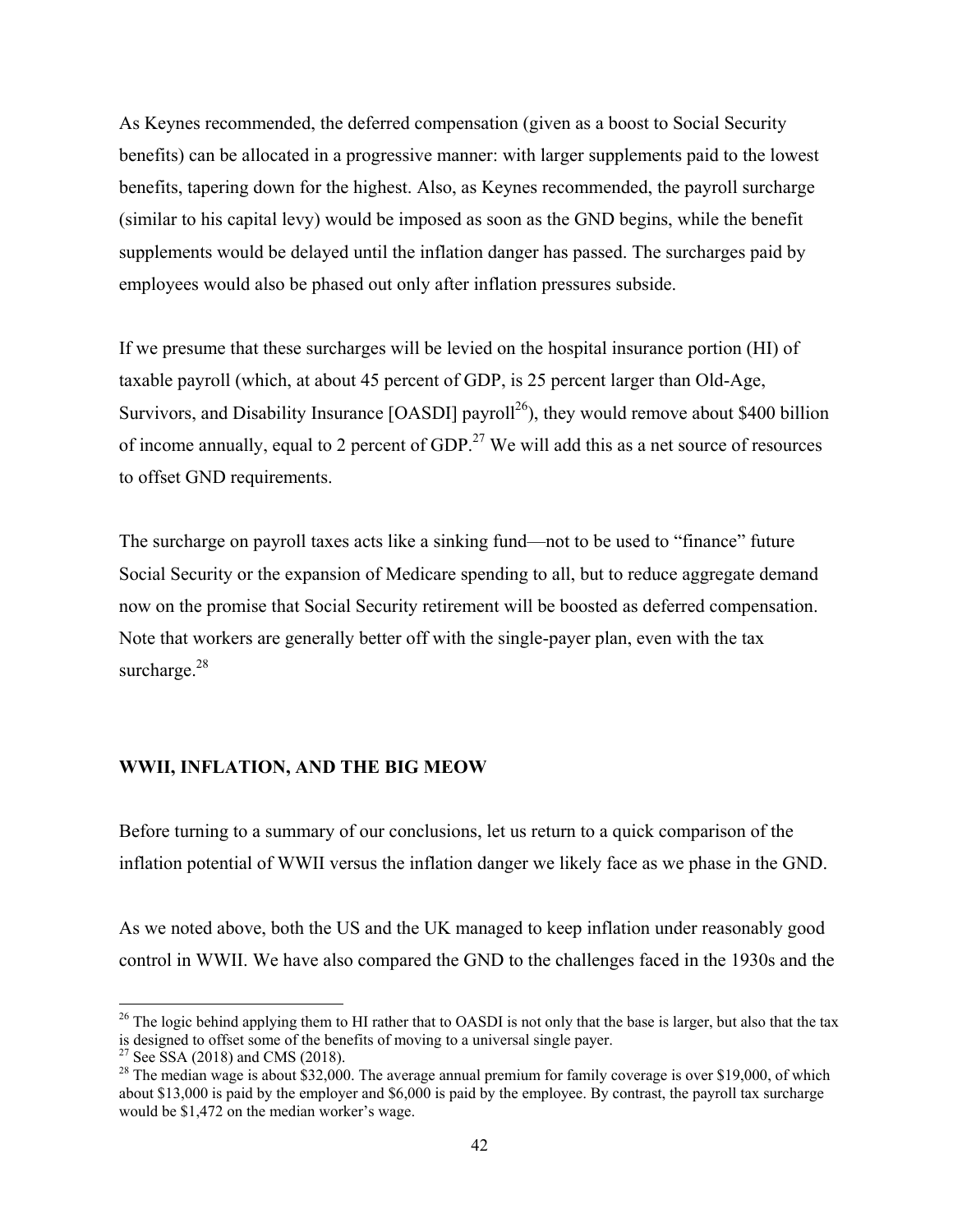1940s—challenges that were faced and overcome. In this section, we will briefly look at the inflationary pressures that were generated by the war build-up in the US. It must be remembered that the US had struggled through a decade of depression. In truth, the US had made great strides toward recovery by 1937, but then slipped back into depression as tax increases for Social Security kicked in prematurely (that is, in advance of spending on program benefits) and as FDR tried to fulfill a campaign promise to reign in the government's deficit. However, WWII allowed the country to reverse course, as spending on the war effort rose and the deficit quickly increased.

The following graph (Figure 1) shows how government spending rose tremendously as a percent of GDP, as did the ratio of the government's deficit to GDP.



**Figure 1. Federal Government Spending, Deficit, and Inflation Rate, 1939–49** 

**Source:** BEA for government spending and deficit data; BLS for inflation data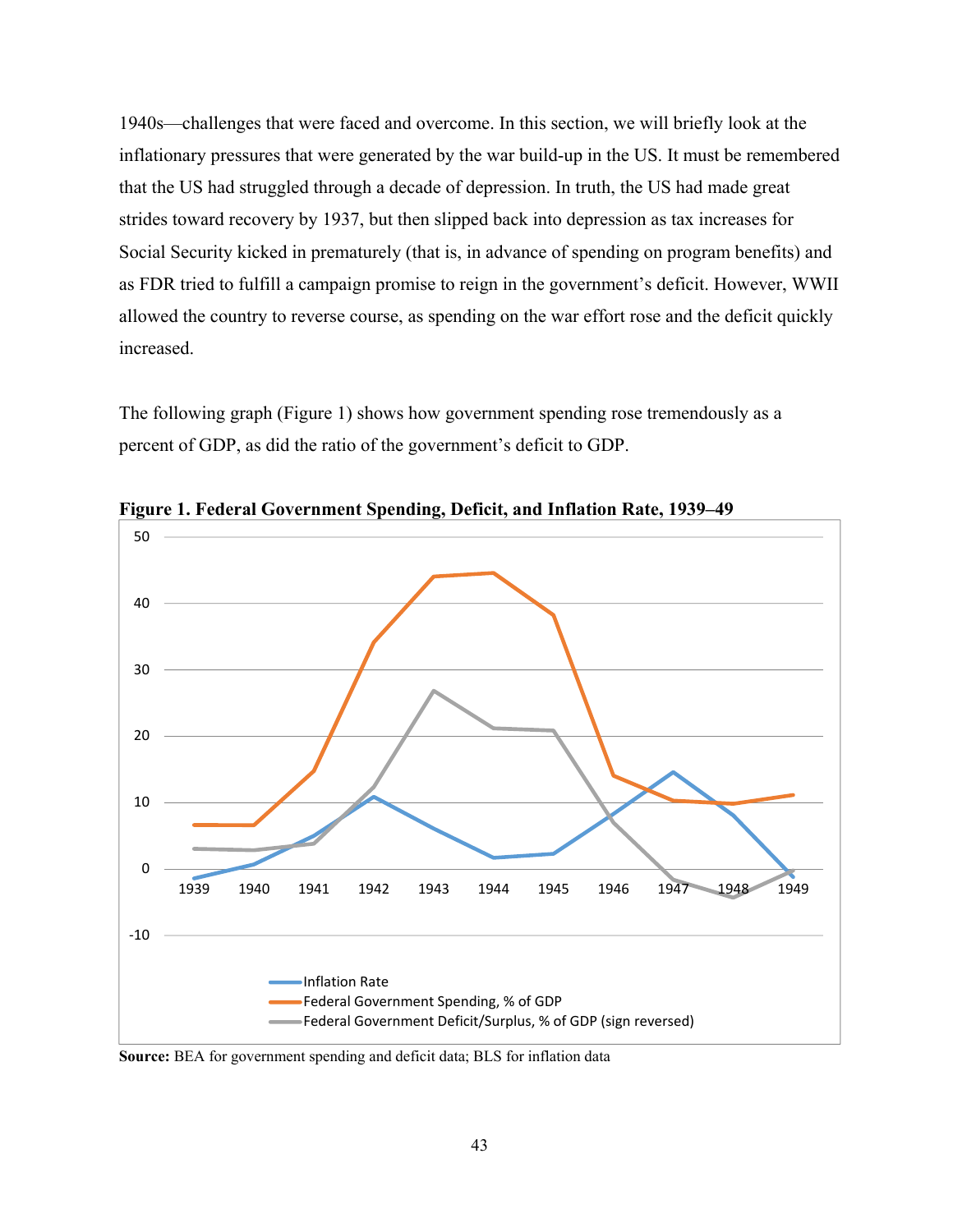Spending rose quickly, from well under 10 percent of GDP to nearly 50 percent of GDP by middecade. The deficit ratio actually rose from a few percent in 1941 to 26 percent at the peak of the war spending. Inflation increased early in the build-up for war, with the deflation of the depression years turning to inflation in the early 1940s and peaking at about 10 percent during the war. Note, however, that inflation actually fell to very low rates even as government spending and the deficit peaked—evidence that the efforts to contain inflation pressures were effective. Inflation returned during the early transition from a war economy back to production for domestic use, peaking in 1947.

While we have likened the GND challenge to that of the war, our estimates above show that the challenge is more of a "moral equivalent" of war than an equivalent in terms of production challenges. We will need to move only a small fraction of our nation's resources to the GND to achieve its goals. However, the human and environmental costs of not making that transition are huge and perhaps ultimately more significant than those of WWII.

Is the inflationary potential of the GND greater than what we faced in WWII? Some of the more hysterical statements made by critics of MMT would have you believe we face high inflation, and possibly hyperinflation, if the GND were to be pursued along MMT lines as laid out above. We believe that is plainly silly, and the WWII experience—which required a much greater use of national resources—helps to prove the point.

Some might argue that the starting place is different, however. The shift to war production began after a decade of depression, during which unemployment was high and capacity utilization rates were low. The economy was experiencing deflation and wages had fallen substantially. People were desperate for work, and business was desperate for sales.

All of that is quite true. On the other hand, investment had been depressed for more than a decade. Facilities had been shut down. Private infrastructure had deteriorated—although it is true that the New Deal jobs program had prepared public infrastructure that would prove useful in the war effort (highways, airports, electricity generation). A huge portion of the labor force was going to be withdrawn from production to serve in the armed forces.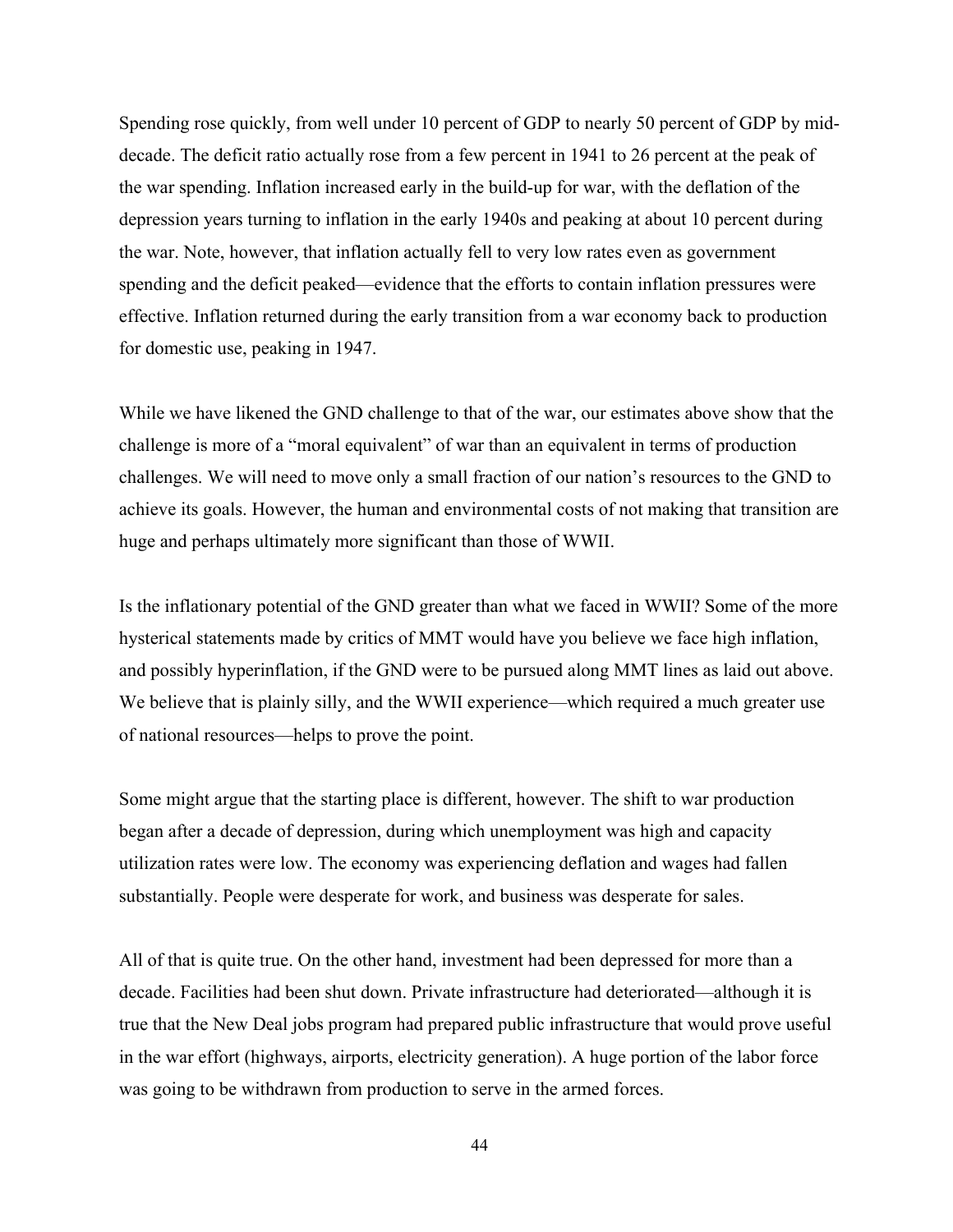Where are we today? By official measures, we have full employment, but by a more expansive definition of unemployment, there are still 15 million who want a job or more hours of work. Capacity utilization remains low—approximately 10 percentage points lower than what was common in the "golden age" of capitalism, the 1960s. Investment has been relatively low, as corporations prefer to use profits for stock buybacks. Many—including Larry Summers—argue that we face secular stagnation. Many also point to supposed problems on the supply side, but Summers has argued that our problem is really a reverse Say's law conundrum: low demand creates l low supply. d<br>r,

In other words, the situation we face today is similar to what we faced on the eve of the war even if the stagnation is not nearly so severe today.

It is interesting to look at estimates of potential GDP to get an idea of the economic slack that was created by the global financial crisis.



**Figure 2. Estimates of Potential GDP**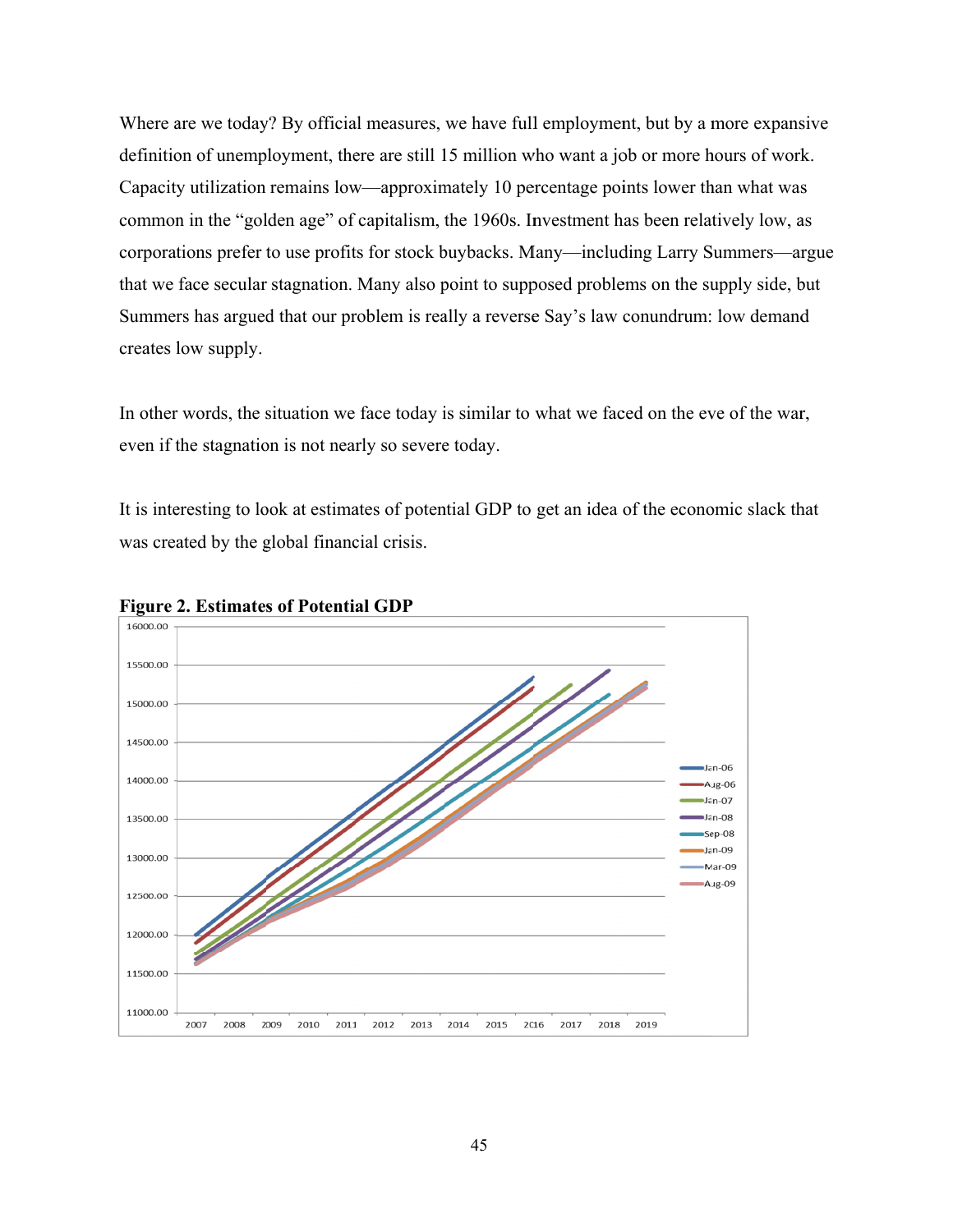Figure 2 shows estimates of potential GDP made before and during the global financial crisis. What stands out is how large the downward shift was, and how much each subsequent projection had to be lowered to take account of actual outcomes. In January 2006, the projection was that potential output would reach \$15.4 trillion by 2016; the projection made in January 2009 had potential output reaching just \$15.3 trillion by 2019—three years later. Of course, was that potential output would reach \$15.4 trillion by 2016; the projection made in January<br>2009 had potential output reaching just \$15.3 trillion by 2019—three years later. Of course,<br>GDP actually grew to nearly \$20 tril estimated as potential.

The following graph provides an update.



**Figure 3. Potential versus Actual GDP** 

If we were to carry the 2007 estimates out to 2019 (using a straight-line projection), potential GDP would have been at about \$23 trillion, or \$2 trillion higher than the January 2019 forecast (which was approximately equal to actual GDP). The "reverse Say's law" effect, with actual GDP depressed by lack of demand pulling down estimated GDP, is evidenced by the substantial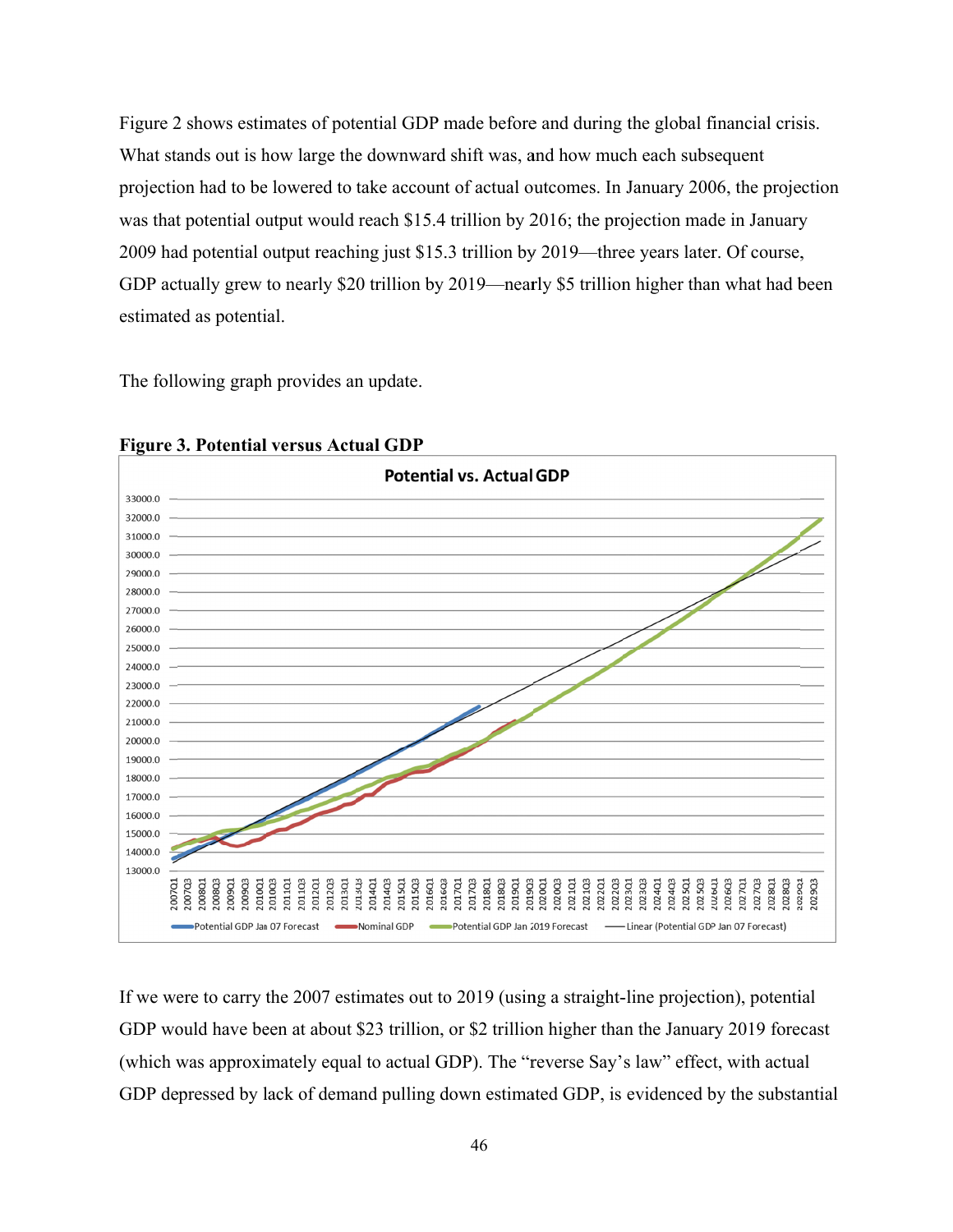loss of "supply." In terms of where we should have been if demand had been higher over the past dozen years, the "cost" in terms of annual GDP lost has been more than enough to implement a ramped up GND. On the current projection, potential GDP in 10 years would be about \$32 trillion (for some reason, a trillion dollars higher than a straight-line projection from the 2006 projection)—50 percent more than today's potential.

Projections over long periods of time are necessarily difficult and uncertain, and as the experience during the last downturn demonstrates, those projections can shift dramatically even over short periods of time. Downturns wipe out actual GDP and also greatly reduce forecasts of potential GDP. Upturns have the opposite effect.

Finally, we can look at capacity utilization rates over the past half-century. These have the advantage that they are based on historical data, rather than projections, and provide somewhat less guesswork. However, low capacity utilization rates probably depress investment, which slows the rate of growth of productive capacity—in the same way that depressed growth will depress potential output. In any case, capacity utilization rates have declined substantially over the past half-century, from peaks of about 88 percent in the late 1960s to peaks of about 78 percent today. Obviously, there is great variation over the course of each business cycle, with lows of about 80 percent at the end of the 1960s, and as low as 70 percent in our last downturn. However, across the business cycle, the trend has been sharply downward over the past 50 years—reflecting, we think, chronically insufficient aggregate demand. We have been "living below our means" for two generations.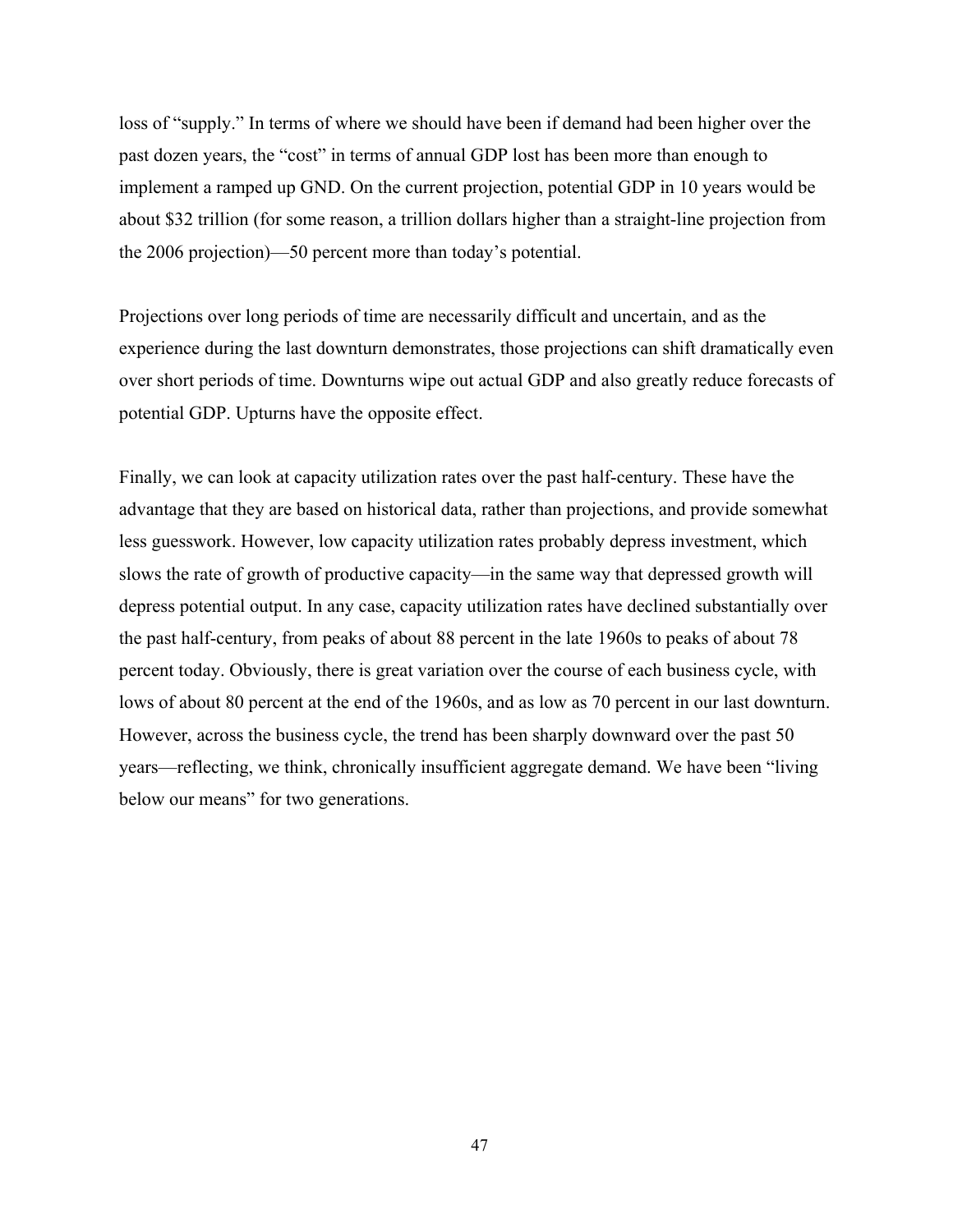

**Figure 4. Capacity Utilization in the United States, Percentage of Capacity, 1967–2019** 

**Source:** FRED

Philip Pilkington (2019) has used capacity utilization rates to assess the inflation potential from ramping up government spending. He argues that increasing capacity utilization rates by 1 percent will increase real GDP growth by more than a quarter of one percent. In 2018, there was still about 10 percent of unused capacity (if we use late-1960s capacity utilization rates for comparison), meaning that real GDP growth could have been boosted from around 3 percent to perhaps as high as 6 percent. He concludes that in 2018 there was probably about 2.65 percent of fiscal space—in other words, government spending could have been ramped up for GND spending by an amount equal to 2.65 percent of GDP without exhausting excess capacity. Even higher spending would have been possible, albeit with some inflationary effects. As we show below, Pilkington's estimate happens to match our estimate of the GND's net demand on resources *without* imposing a payroll tax surcharge. Also note that he is not considering the shift of resources from current use to GND use.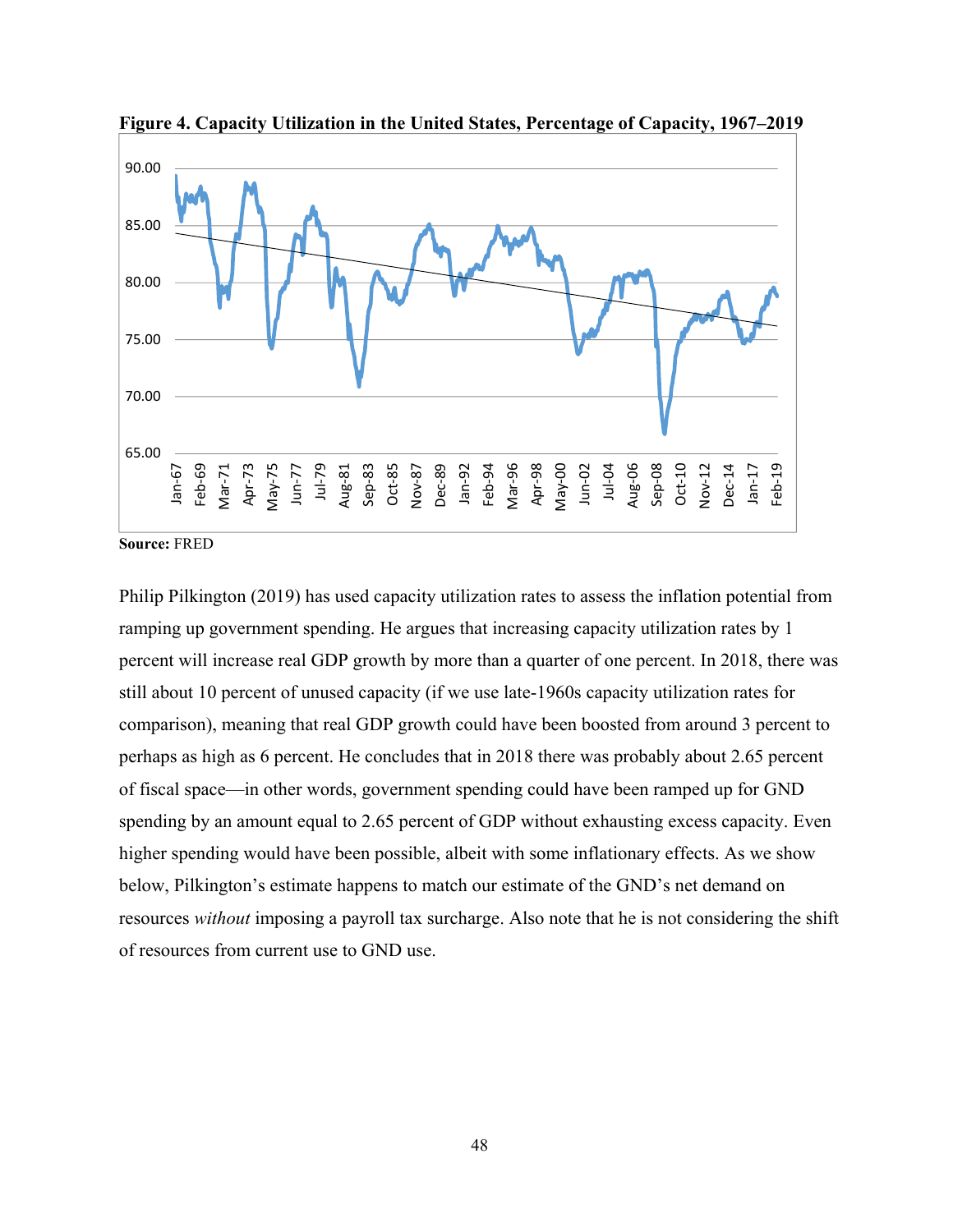### **Our Takeaway Is**

- 1. First, the resource needs of the GND are relatively modest in comparison with the WWII experience.
- 2. Even huge wartime demands on resources do not necessarily lead to high inflation, so long as countervailing measures are taken.
- 3. Prevailing wisdom about potential GDP is not necessarily a good guide, and is quite ephemeral, subject to very large revisions.
- 4. Even today, it is likely that excess capacity is sufficient to handle the expected increased demand on resources that will result from GND spending, so long as programs are phased in at a measured pace.
- 5. Maintaining high demand is likely to significantly increase estimates of potential, while allowing slack conditions to persist is likely to significantly lower estimates.
- 6. Secular stagnation is probably not inevitable, and the GND could lead to a return to more robust growth.

### **RECAP AND CONCLUSIONS**

What Keynes was arguing against in *How to Pay for the War* was the policy of allowing the economy to adjust to the realities of the war through an "inflation tax." With appropriate policies, however, Keynes thought we could "snatch from the exigency of war positive social improvements" (Keynes 1940, iii). The same thing is true today: we can either be reactive and respond to the calamities created by climate change as they happen (as we already do with droughts and hurricanes), or we can use this crisis as an opening for progressive change. This is why the GND includes a wide range of social initiatives: jobs for all, ending forever wars, taxing the rich, student debt relief, free public colleges, access to child and elder care, and so on. At the same time, we need to plan for the implementation of these GND components on a pace that does not significantly raise inflation. If we do have to fight inflation, we need to ensure the battle is not waged on the backs of workers. The inflation tax permanently lowers consumption; deferred compensation only postpones it.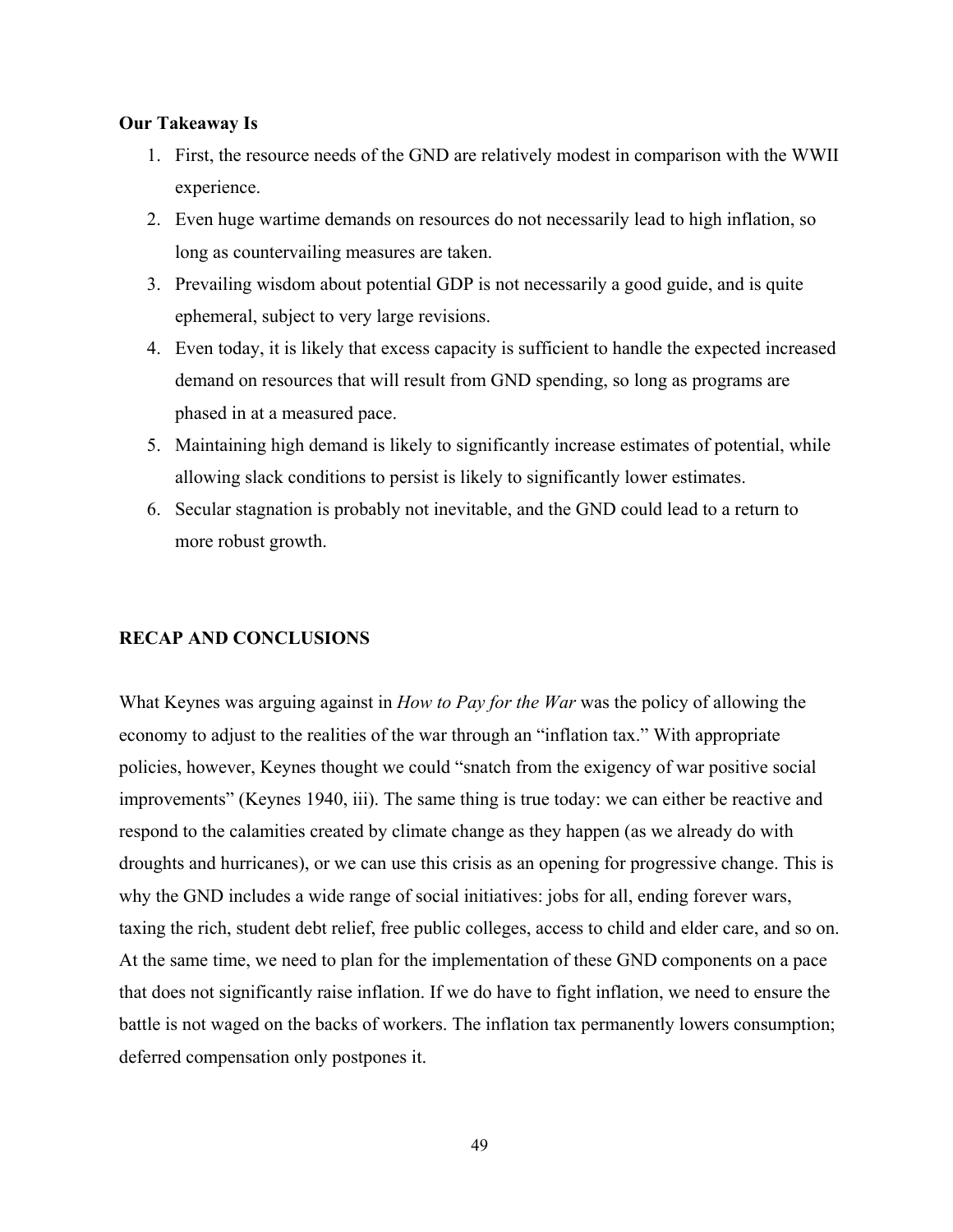The following table provides resource numbers for each category: resources released, resources needed, and net increase of demand for resources.

| Greening Projects                                                  | $5\%$   |
|--------------------------------------------------------------------|---------|
| Medicare for All                                                   | $-3.7%$ |
| <b>Job Guarantee</b>                                               | $1\%$   |
| Tax the Rich                                                       | $0\%$   |
| <b>End Forever Wars</b>                                            | $-1\%$  |
| Payroll Tax Surcharge                                              | $-2\%$  |
| Miscellaneous GND Projects*                                        | $0\%$   |
| <b>Net Increase Resource Costs</b><br>(with payroll tax surcharge) | $-0.7%$ |
| <b>Net Increase Resource Costs</b>                                 |         |
| (without payroll tax surcharge)                                    | $1.3\%$ |

## **Table 6. Summary of Net GND Resource Costs (percent of GDP)**

**Notes:** Source of resources is negative; use of resources is positive. \*Includes student debt relief and free college, public infrastructure, and universal childcare (some of which is included in the JG resource requirement).

Our plan would be approximately net zero in terms of resource use if we impose the payroll tax surcharge. We do not believe that an increased demand equal to 1.3 percent of GDP (our projection in the absence of a payroll tax surcharge) would cause significant inflation anyway so even without the payroll tax surcharge, we do not anticipate inflationary pressures. However, we leave that as an option, and of course the surcharge could be higher or lower as necessary. Even with the surcharge, households would be better off.

### **Caveats**

We certainly acknowledge that some of the resources released by the fossil fuel and healthcare sectors may not be appropriate for GND projects, although a good case can be made that a lot of the workers would be able to contribute to either working in GND projects or helping with administration.

On the other hand, we have not discussed imports as a source of resources to meet higher demand. We should not rely excessively on imports of production that is needed for greening projects (solar panels, wind power equipment, and electronic transportation, etc.), at least to the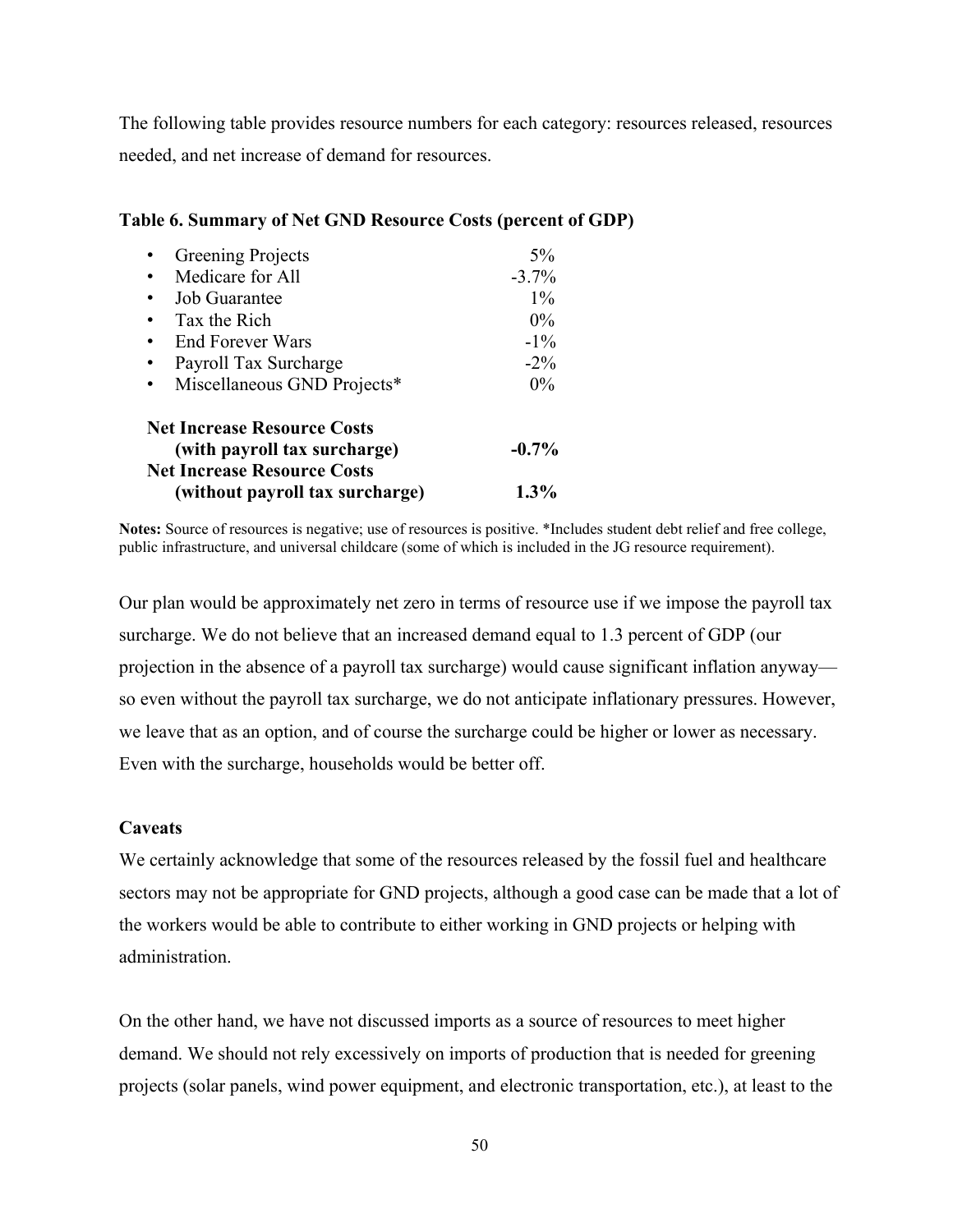extent that other countries are mobilizing to use their resources to fight climate change themselves. However, as employment rises to boost general consumption, at least some of that will be met by imported consumer goods. This is not necessarily something to be avoided, as many nations need to export consumer products to obtain earnings they need to import green technology. This will help to attenuate inflation pressure—as it has done over the past two decades—and helps to explain why the Fair model's simulation of the JG program—that boosted employment by 19 million, raised wages to or above \$15 per hour, and increased annual GDP by half a trillion dollars—projected almost no inflation pressure.

There are also other increases in aggregate demand that we have not estimated, such as the remaining windfall to employers and employees from healthcare premiums they are no longer going to pay. While many of the "miscellaneous" GND projects (additional public infrastructure, free public colleges, job training, childcare) will require resources, we have argued that by increasing productivity they will also supply resources—so we have assumed their resource use nets to zero. While this should be true over the long run, there could be a net demand for resources in the early years. Whether this is inflationary depends on whether they are phased in as resources are made available; that, in turn, requires careful planning.

Our main goal has been to set out a framework for analyzing the "cost" of the GND—not to promote any particular estimate of the "cost." We hope to change the debate from "93 trillion dollars!" to careful assessment of resource needs and availability. We need an informed discussion of the best method of reducing resource use—should that become necessary—so as to free up resources for the GND. We have discussed deferred compensation as a preferred method. However, we believe that if the requirements turn out to be much larger than what we have estimated, we can also explore the other methods that were successfully used in WWII: patriotic saving (which is voluntary deferred consumption), price controls, rationing, and additional taxes. Most importantly, if taxes are to be used, they must be formulated to reduce resource use—not to "raise revenue."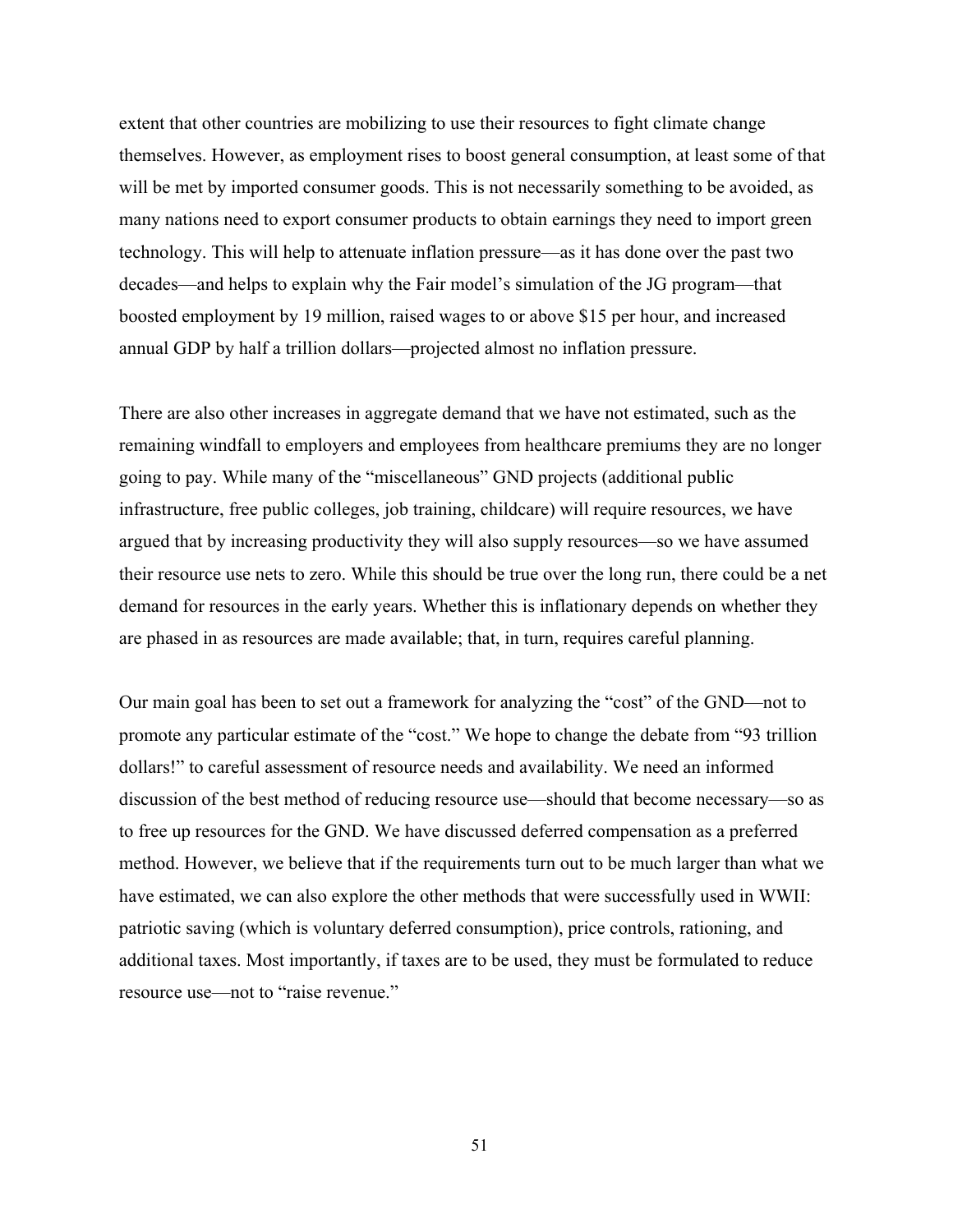### **REFERENCES**

- Anderson, G. F., P. S. Hussey, and V. Petrosyan. 2019. "It's Still the Prices, Stupid: Why the US Spends So Much on Health Care, and a Tribute to Uwe Reinhardt." *Health Affairs* 38(1): 87–95.
- Anderson, G. F., U. E. Reinhardt, P. S. Hussey, and V. Petrosyan. 2003. "It's the Prices, Stupid: Why the United States Is So Different from Other Countries." *Health Affairs* 22(3): 89– 105.
- Baker, D. 2019. "MMT and Taxing the Rich." Beat the Press. Washington, DC: Center for Economic and Policy Research. February 15.
- BEA (Bureau of Economic Analysis). 2019. National Income and Product Accounts. Table 5.3.5. Private Fixed Investment by Type. Last accessed April 30, 2019.
- Blahous, C. 2018. "The Costs of a National Single-Payer Healthcare System." Arlington, VA: Mercatus Center. July 30.
- Bruenig, M. 2019. "US Workers Are Paying High Taxes. But Without Any of the Benefits." *Jacobin*. April 14.
- Carbon Tracker Initiative. 2018. "42% of Global Coal Power Plants Run at a Loss, Finds World-First Study." Press Release. London, UK: Carbon Tracker Initiative. November 30.
- Carter, Z., and A. C. Kaufman. 2019. "The War on Climate Change Won't Be Won Quibbling over the Green New Deal's Costs." Huffington Post. February 17.
- Cassidy, J. 2019. "The Good News about a Green New Deal." *The New Yorker*. March 4.
- Claxton, G., and A. Damico. 2011. "Snapshots: Employer Health Insurance Costs and Worker Compensation." San Francisco, CA: Kaiser Family Foundation. February 27.
- CMS (Centers for Medicare and Medicaid Services). 2018. Table V.F1: Annual Revenues and Expenditures for Medicare and Social Security Trust Funds and the Total Federal Budget, Fiscal Year 2017. Published in "2018 Annual Report of the Boards of Trustees of the Federal Hospital Insurance and Federal Supplementary Medical Insurance Trust Funds." Washington, DC: CMS.
	- ———. 2017. "Quick Definitions of National Health Expenditure Accounts (NHEA) Categories." Available at: https://www.cms.gov/research-statistics-data-andsystems/statistics-trends-and-reports/nationalhealthexpenddata/downloads/quickref.pdf. Last accessed May 5, 2019.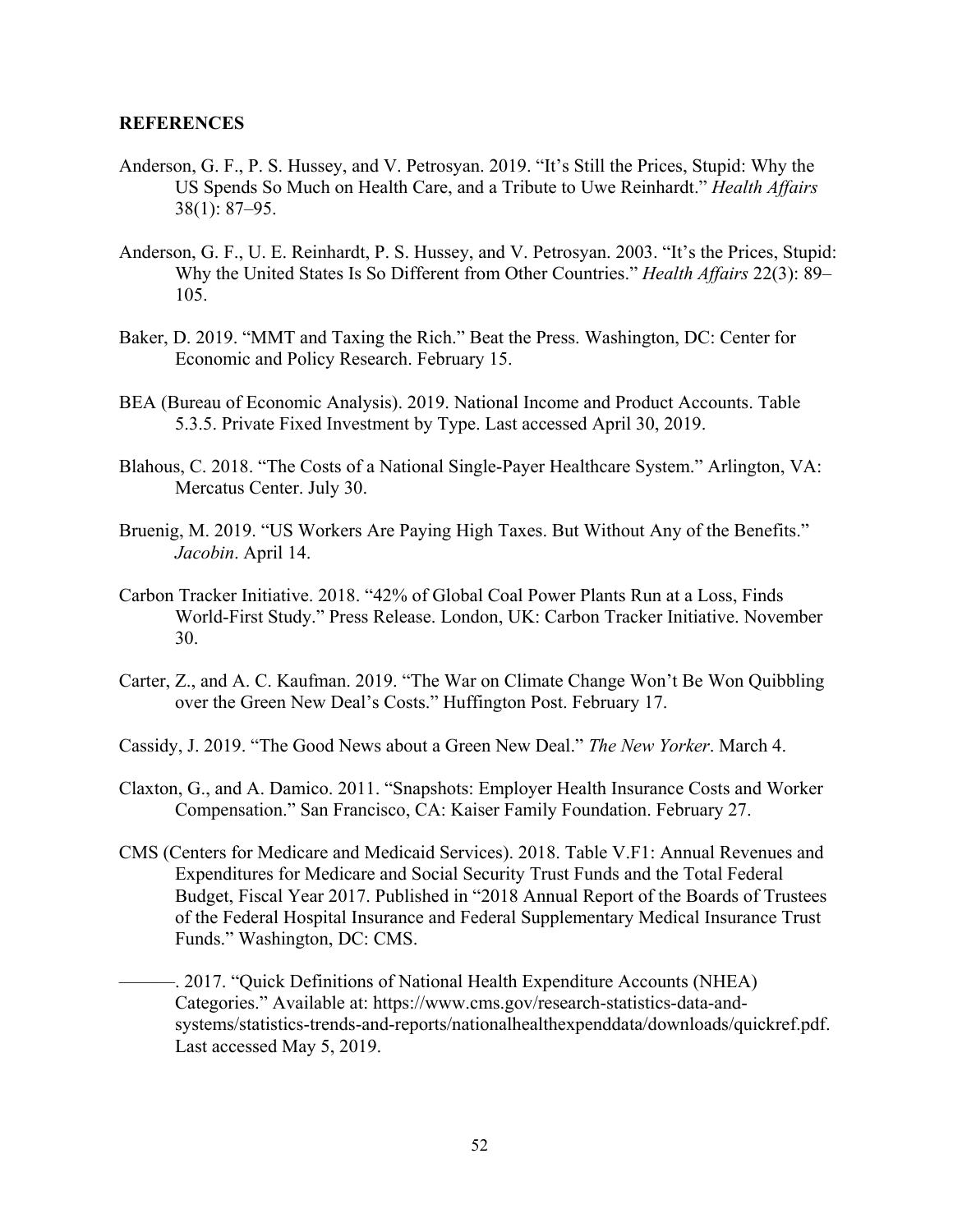- Dantas, F., and L. R. Wray. 2017. "Full Employment: Are We There Yet?" Public Policy Brief No. 142. Annandale-on-Hudson, NY: Levy Economics Institute of Bard College. February.
- Ezrati, M. 2019. "The Green New Deal and the Cost of Virtue." *Forbes*. February 19.
- Foster, J. F. 1981. "The Reality of the Present and the Challenge of the Future." *Journal of Economic Issues* 15(4): 963–68.
- Fullwiler, S., S. A. Kelton, C. Ruetschlin, and M. Steinbaum. 2018. "The Macroeconomic Effects of Student Debt Cancellation." Research Project Report. Annandale-on-Hudson, NY: Levy Economics Institute of Bard College. February.
- Heal, G. 2017. "Reflections—What Would It Take to Reduce US Greenhouse Gas Emissions 80 Percent by 2050?" *Review of Environmental Economics and Policy* 11(2): 319–35.
- Hill, J. S. 2019. "US Wind and Solar Cost Less Than 74% of Existing Coal Fleet." CleanTechnica. March 28.
- Holtz-Eakin, D., D. Bosch, B. Gitis, D. Goldbeck, P. Rossetti. 2019. "The Green New Deal: Scope, Scale, and Implications." Washington, DC: American Action Forum. February 25.
- Jacobson, M. Z., M. A. Delucchi, Z. A. F. Bauer, S. C. Goodman, W. E. Chapman, M. A. Cameron, C. Bozonnat, L. Chobadi, H. A. Clonts, P. Enevoldsen, J. R. Erwin, S. N. Fobi, O. K. Goldstrom, E. M. Hennessy, J. Liu, J. Lo, C. B. Meyer, S. B. Morris, K. R. Moy, P. L. O'Neill, I. Petkov, S. Redfern, R. Schucker, M. A. Sontag., J. Wang, E. Weiner, and A. S. Yachanin. 2017. "100% Clean and Renewable Wind, Water, and Sunlight All-Sector Energy Roadmaps for 139 Countries of the World." *Joule* 1(1): 108–21.
- Keynes, J. M. 1940. *How to Pay for the War: A Radical Plan for the Chancellor of the Exchequer*. London: Macmillan.
- KFF (Kaiser Family Foundation). 2017. Figure A: Average Annual Firm and Worker Premium Contributions and Total Premiums for Covered Workers for Single and Family Coverage, by Plan Type, 2017. Published in "Employer Health Benefits: 2017 Summary of Findings." San Francisco, CA: Kaiser Family Foundation. September 19.
- Krugman, P. 2019. "How Much Does Heterodoxy Help Progressives?" *New York Times*. February 12.
- Mahajan, M. 2018. "Plunging Prices Mean Building New Renewable Energy Is Cheaper Than Running Existing Coal." *Forbes*. December 3.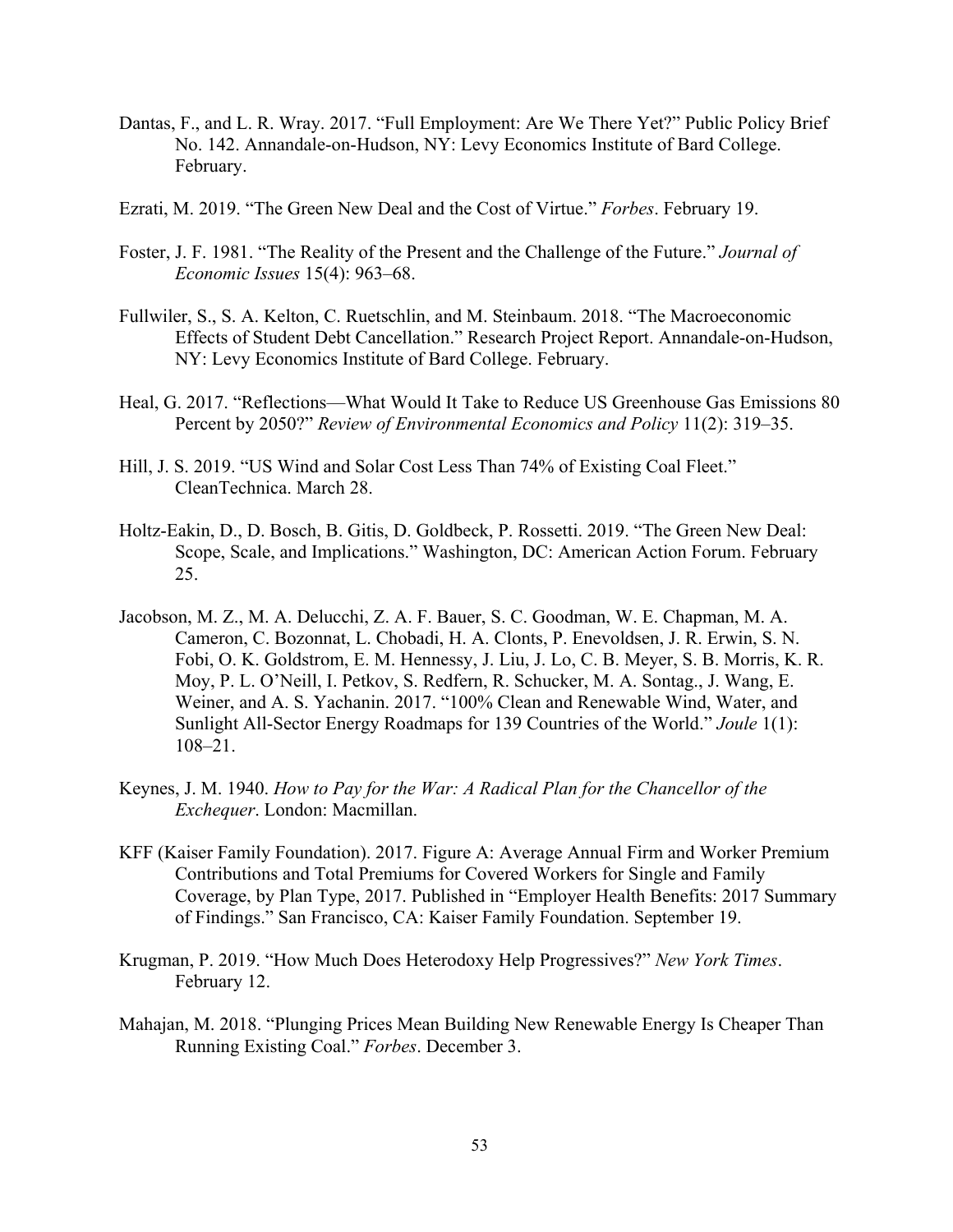- Mueller, M., L. Hagenaars, and D. Morgan. 2017. "Administrative Spending in OECD Health Care Systems: Where Is the Fat and Can It Be Trimmed?" in *Tackling Wasteful Spending on Health*. Paris: OECD Publishing.
- OECD (Organisation for Economic Co-operation and Development). 2019. Health Spending (Indicator). OECD Data. doi: 10.1787/8643de7e-en. Last accessed May 5, 2019.
- Papanicolas, I., L. R. Woskie, and A. K. Jha. 2018. "Health Care Spending in the United States and Other High-Income Countries." *JAMA* 319(10): 1024–39.
- Pilkington, P. 2019. "How Far Can We Push This Thing? Some Optimistic Reflections on the Potential for Economic Experimentation." https://fixingtheeconomists.files.wordpress.com/2019/04/how-far-can-we-push-thisthing.pdf
- Pollin, R., J. Heintz, P. Arno, J. Wicks-Lim, M. Ash. 2018. "Economic Analysis of Medicare for All." Amherst, MA: Political Economy Research Institute. November 30.
- Pollin, R., H. Garrett-Peltier, J. Heintz, and B. Hendricks. 2014. "Green Growth: A U.S. Program for Controlling Climate Change and Expanding Job Opportunities." Center for American Progress and Political Economy Research Institute. September 18.
- Rubio, M. 2019. "American Investment in the 21st Century." Washington, DC: Office of Senator Marco Rubio, United States Senate. May. Available at: https://www.rubio.senate.gov/public/\_cache/files/9f25139a-6039-465a-9cf1feb5567aebb7/4526E9620A9A7DB74267ABEA5881022F.5.15.2019.-final-projectreport-american-investment.pdf
- Ruml, B. 1946. "Taxes for Revenue Are Obsolete." *American Affairs* 8(1): 35–9.
- Sanders, B., and M. Lee. 2019. "Congress Just Told Trump to Get US Troops out of Yemen. Next, Afghanistan?" *USA Today*. April 4.
- Shane, L. 2019. "A Plan to End Afghanistan War: Declare Victory and Give \$2,500 Bonuses to Vets." *Military Times*. March 5.
- Spross, J. 2016. "How World War II Reveals the Actual Limits of Deficit Spending." The Week. May 16.
- SSA (Social Security Administration). 2018. "The 2018 Annual Report of the Board of Trustees of the Federal Old-Age and Survivors Insurance and Federal Disability Insurance Trust Funds." Washington, DC: SSA.
- Stiglitz, J. E., and L. J. Bilmes. 2010. "The True Cost of the Iraq War: \$3 Trillion and Beyond." *Washington Post*. September 5.